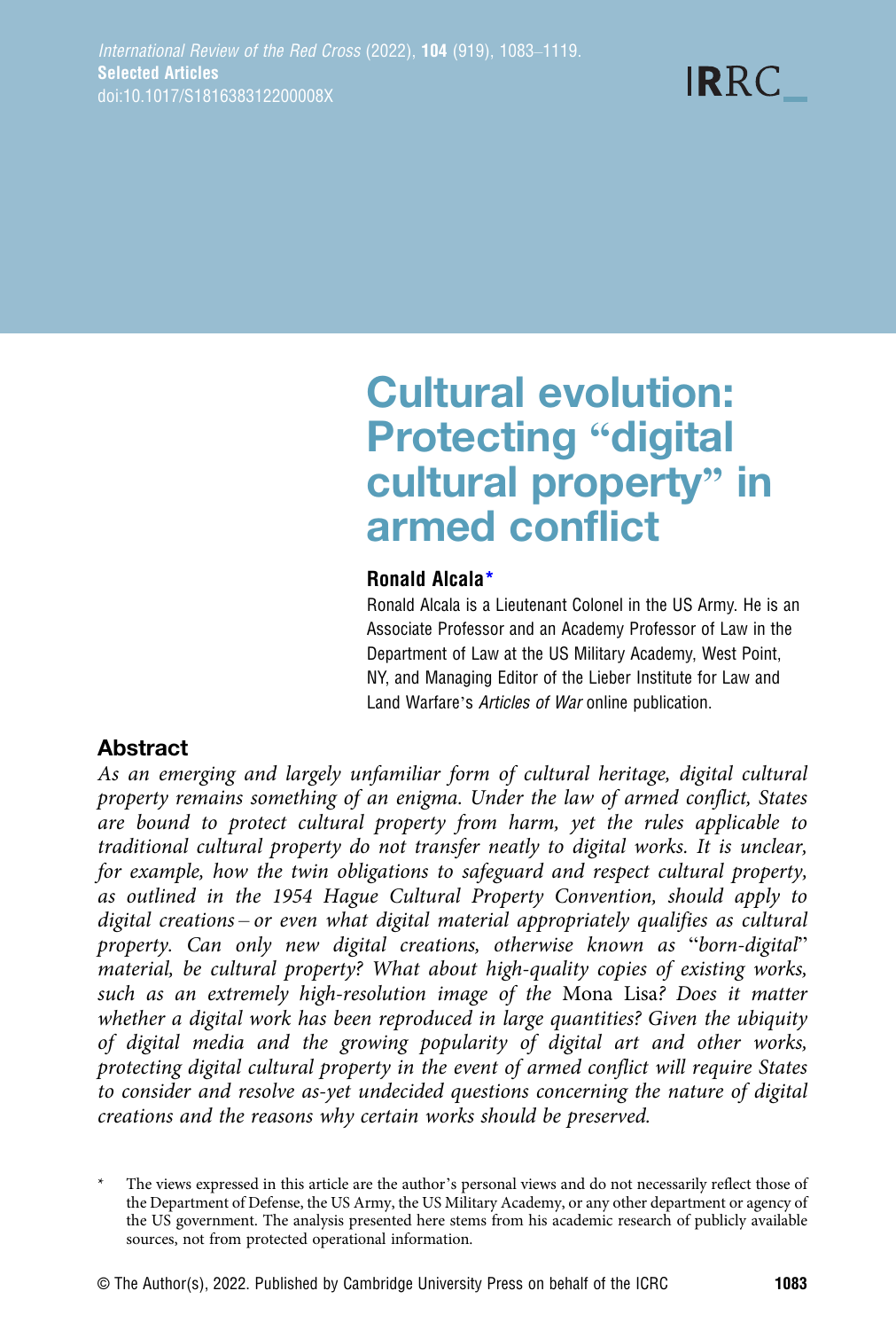Keywords: cultural property, digital cultural property, cultural heritage, armed conflict, law of armed conflict, international law, international humanitarian law, Hague Cultural Property Convention, UNESCO.

**Editorial** 

It is unclear why humans first daubed pigments on stone or moulded figures from clay. Succeeding generations, however, continued to craft original works and devise new mediums for their creations. Over time, those novel formats shaped not only how we create and express ourselves, but also how we have come to appreciate art and the genius of the human imagination. In some cases, those new mediums also challenged our sense of what is valuable and what we as a society consider culturally meaningful. The desire to protect culturally important works, though, has often come into conflict with another ancient human impulse: the desire to make war $<sup>1</sup>$ </sup>

Attempts to moderate the destructive effects of conflict have met with varying degrees of success throughout history. In the early twentieth century, for example, the Covenant of the League of Nations and the Kellogg–Briand Pact sought to restrict or even eliminate recourse to war, yet the world plunged into a world war nevertheless. More limited efforts to regulate aspects of armed conflict such as the treatment of the wounded and sick,<sup>2</sup> the treatment of prisoners of war<sup>3</sup> and the use of certain weapons in war<sup>4</sup> have had a more lasting impact. The subject of cultural property in armed conflict has also garnered significant attention. As codified in the 1954 Hague Convention for the Protection of Cultural Property in the Event of Armed Conflict (Cultural Property Convention)<sup>5</sup> and

<sup>1</sup> See, for example, Margaret MacMillan, War: How Conflict Shaped Us, Profile Books, London, 2020, p. 5 (noting that while there is some disagreement among historians, anthropologists and sociobiologists, "the evidence seems to be on the side of those who say that human beings, as far back as we can tell, have had a propensity to attack each other in organized ways – in other words, to make war"); John Keegan, A History of Warfare, Vintage Books, New York, 1993, p. 3 ("Warfare is almost as old as man himself, and reaches into the most secret places of the human heart, places where self dissolves rational purpose, where pride reigns, where emotion is paramount, where instinct is king").

<sup>2</sup> For example, Geneva Convention (I) for the Amelioration of the Condition of the Wounded and Sick in Armed Forces in the Field of 12 August 1949, 75 UNTS 31 (entered into force 21 October 1950); Geneva Convention (II) for the Amelioration of the Condition of Wounded, Sick and Shipwrecked Members of Armed Forces at Sea of 12 August 1949, 75 UNTS 85 (entered into force 21 October 1950).

<sup>3</sup> For example, Geneva Convention (III) relative to the Treatment of Prisoners of War of 12 August 1949, 75 UNTS 135 (entered into force 21 October 1950).

<sup>4</sup> For example, Convention on Prohibitions or Restrictions on the Use of Certain Conventional Weapons Which May Be Deemed to Be Excessively Injurious or to Have Indiscriminate Effects, 1342 UNTS 137, 10 October 1980; Protocol (II) on Prohibitions or Restrictions on the Use of Mines, Booby-Traps and Other Devices, 1342 UNTS 168, 10 October 1980; Protocol (III) on Prohibitions or Restrictions on the Use of Incendiary Weapons, 1342 UNTS 171, 10 October 1980; Protocol (IV) on Blinding Laser Weapons, 1380 UNTS 370, 13 October 1995; Protocol (V) on Explosive Remnants of War, 2399 UNTS 100, 28 November 2003; Convention on the Prohibition of the Development, Production, Stockpiling and Use of Chemical Weapons and on Their Destruction, 1974 UNTS 45, 13 January 1993.

<sup>5</sup> Convention for the Protection of Cultural Property in the Event of Armed Conflict, 249 UNTS 240, 14 May 1954 (Cultural Property Convention).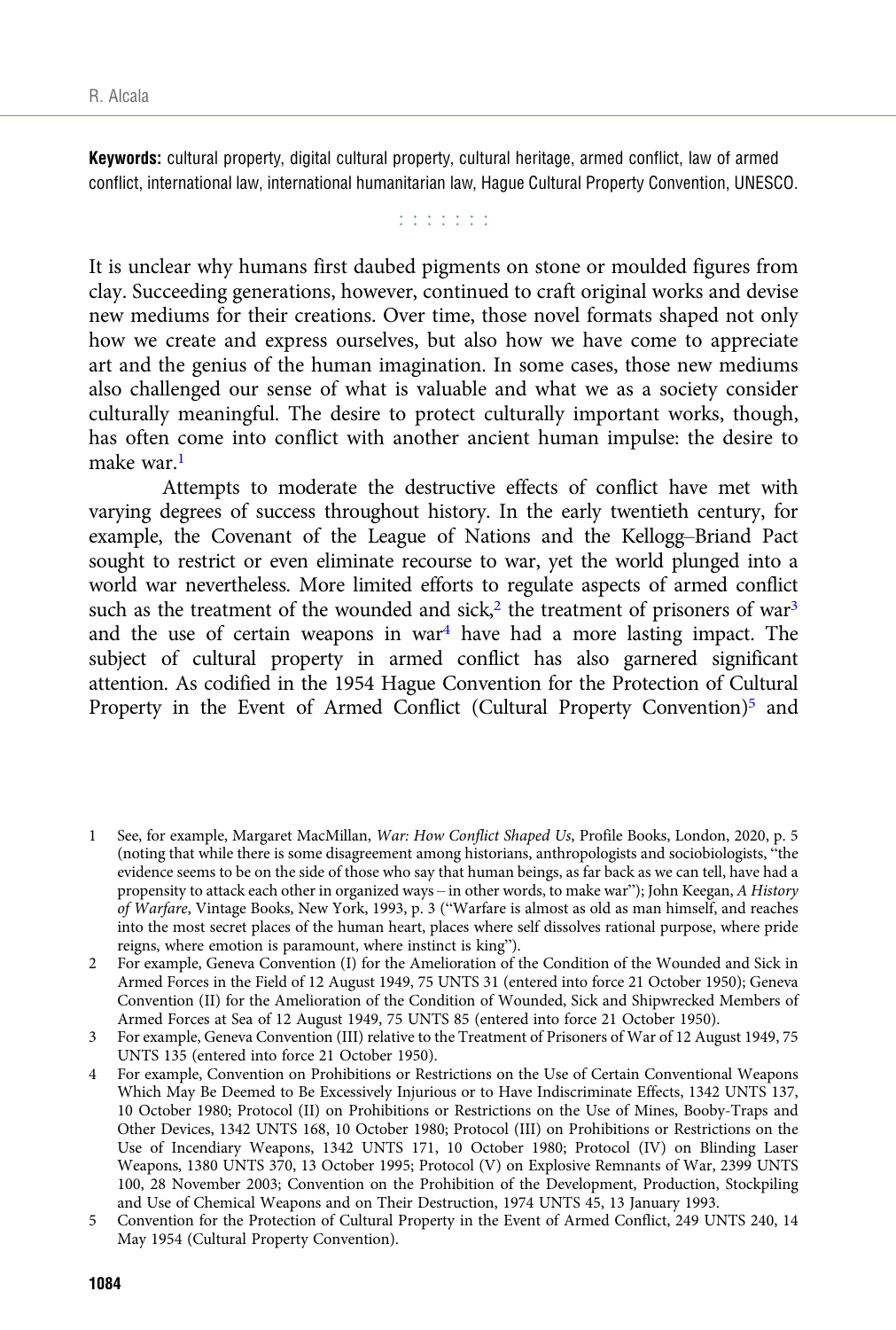addressed in subsequent international agreements, $6$  the law relating to cultural property has helped spare cultural objects from harm in war.7

Digital technology, however, has begun to strain our understanding of what constitutes cultural property. In particular, the ability to make digital copies of works with ease and exactness has raised questions about the cultural value of reproduced or reproducible works and the expectation to protect them in armed conflict. Although digital technology may have rekindled these concerns, discomfort over copies predates the invention of digital mediums. In the nineteenth and twentieth centuries, the invention of lithography and photography heralded the beginning of what Walter Benjamin famously called the "Age of Mechanical Reproduction".<sup>8</sup> Benjamin argued that a copy of a unique work of art – even "the most perfect reproduction" of it – could never equal the original because copies could not capture the "authenticity" or possess the "aura" of their exemplars.<sup>9</sup> For Benjamin, "[t]he authenticity of a thing is the essence of all that is transmissible from its beginning, ranging from its substantive duration to its testimony to the history of which it has experienced".<sup>10</sup> It is a reflection of a work's existence in time and space.<sup>11</sup> The patina of an ancient bronze statue, therefore, is not only a sign, but also a constituent, of its authenticity.12 "Aura", meanwhile, refers to the authority possessed by a unique and original work.<sup>13</sup>

The advent of art forms designed for reproducibility, however, unsettled our understanding of authenticity and aura. As Benjamin observed, "[f]rom a photographic negative, … one can make any number of prints; to ask for the 'authentic' print makes no sense".<sup>14</sup> The questions of authenticity and aura that Benjamin raised in the early twentieth century have only grown more apparent today. The "Age of Digital Reproduction" has virtually obliterated the distinction between originals and copies.15 Just as the digital revolution forced a

- 6 See, for example Protocol Additional (I) to the Geneva Conventions of 12 August 1949, and relating to the Protection of Victims of International Armed Conflicts, 1125 UNTS 3, 8 June 1977 (entered into force 7 December 1978) (AP I), Art. 53; Protocol Additional (II) to the Geneva Conventions of 12 August 1949, and relating to the Protection of Victims of Non-International Armed Conflicts, 1125 UNTS 609, 8 June 1977 (entered into force 7 December 1978) (AP II), Art. 16; Second Protocol to the Hague Convention of 1954 for the Protection of Cultural Property in the Event of Armed Conflict, 2253 UNTS 172, 16 March 1999 (Second Protocol).
- 7 Roger O'Keefe, The Protection of Cultural Property in Armed Conflict, Cambridge University Press, Cambridge, 2006, p. 2 (explaining that "there is a greater possibility than ever before of sparing cultural property from damage and destruction in wartime").
- 8 Walter Benjamin, "The Work of Art in the Age of Mechanical Reproduction", in Walter Benjamin, Illuminations, ed. Hannah Arendt, trans. Harry Zohn, Mariner Books, Boston, 2019.
- 9 Ibid., pp. 170–172.
- 10 Ibid., p. 171.
- 11 See Erin Nicholson, "Keywords Glossary: Authenticity", Chicago School of Media Theory, available at: <https://csmt.uchicago.edu/glossary2004/authenticity.htm> (all internet references were accessed in February 2022).
- 12 See, for example, W. Benjamin, above note 8, pp. 169–170.
- 13 Mike Young, "Keywords Glossary: Aura", Chicago School of Media Theory, available at: [https://csmt.](https://csmt.uchicago.edu/glossary2004/aura.htm) [uchicago.edu/glossary2004/aura.htm](https://csmt.uchicago.edu/glossary2004/aura.htm).
- 14 W. Benjamin, above note 8, p. 174.
- 15 See, for example, Douglas Davis, "The Work of Art in the Age of Digital Reproduction", Leonardo, Vol. 28, No. 5, 1995, p. 381 ("The work of art in the age of digital reproduction is physically and formally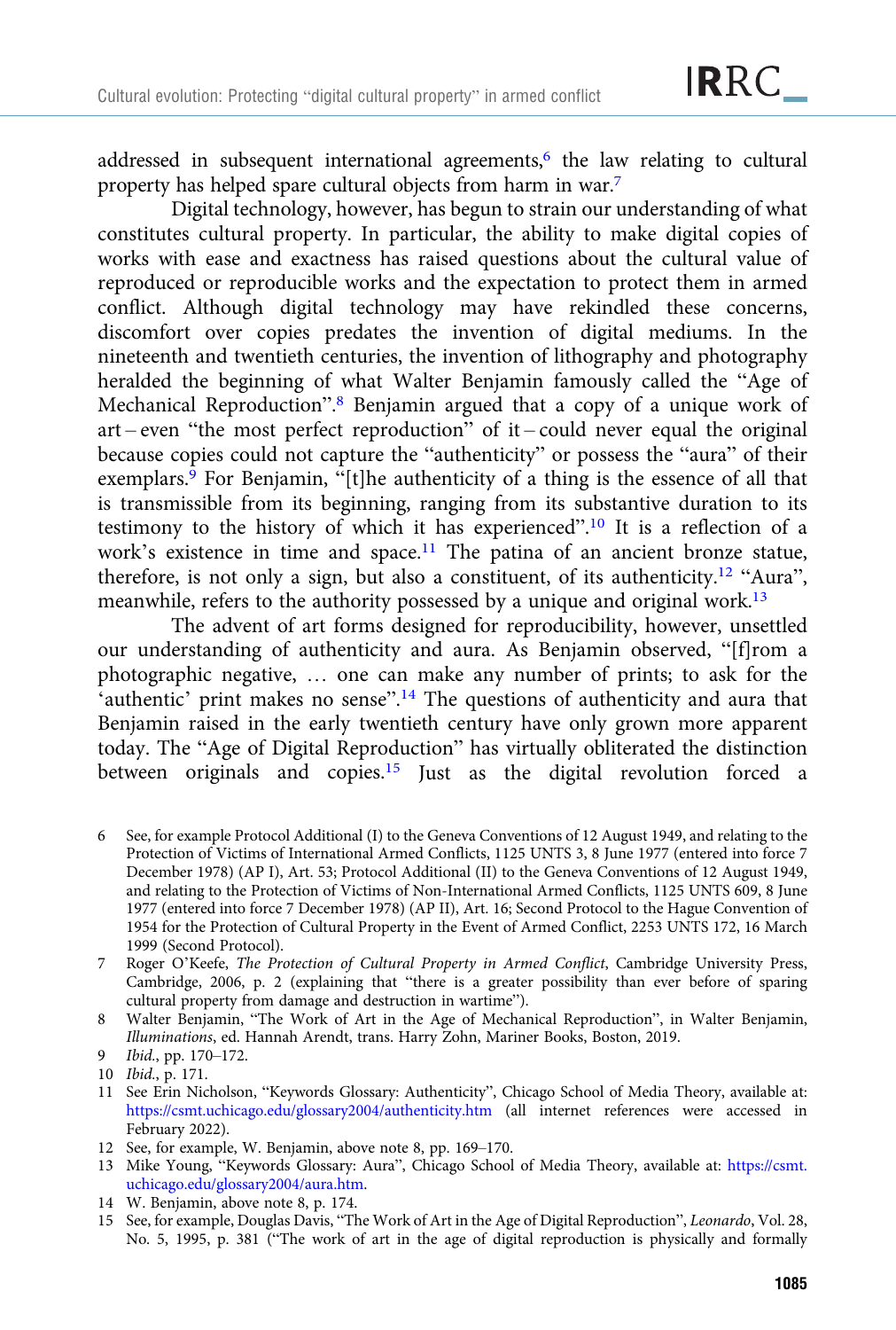re-evaluation of the law's applicability to other aspects of society, digital means of creation and reproduction have necessitated a re-evaluation of what constitutes a work of art and cultural property more broadly.16

One source that has addressed the cultural importance of digital works is the Tallinn Manual 2.0 on the International Law Applicable to Cyber Operations (Tallinn Manual 2.0).<sup>17</sup> Released in 2017, the Tallinn Manual 2.0 reflects the state of the public international law governing cyber warfare and peacetime cyber operations as understood by a distinguished group of legal experts known collectively as the International Group of Experts.18 Significantly, the Tallinn Manual 2.0 includes a rule requiring that States respect and protect cultural property, including "digital cultural property", in armed conflict.<sup>19</sup> Digital cultural property, however, remains an elusive concept, and for military forces obligated to protect cultural property in armed conflict, uncertainty about the character of digital material will affect the planning and execution of military operations. Absent a clearer understanding of digital works, material of great importance to the cultural heritage of the world could be lost. Ultimately, if digital cultural property must be safeguarded and respected like tangible cultural property in the event of armed conflict, how must States discriminate between what is and what is not appropriately digital cultural property?

This article begins by outlining the obligation to protect cultural property in the event of armed conflict as provided in the Cultural Property Convention. Under the Convention, protection consists of both a duty to safeguard and a duty to respect cultural property. Because the nature of digital material differs substantially (literally and figuratively) from that of physical material, traditional approaches to safeguarding and respecting tangible cultural property may be ill-suited to the protection of digital works.

In the second section, the article considers the Cultural Property Convention's definition of cultural property and States' protection obligations under the Convention. Other international instruments – adopted both before and after the Cultural Property Convention – have also sought to define cultural property, but while these definitions feature some overlap, they do not neatly align.<sup>20</sup> For purposes of this article, therefore,

chameleon. There is no clear conceptual distinction now between original and reproduction in virtually any medium based in film, electronics, or telecommunications").

- 18 Ibid., pp. 1–3. The Tallinn Manual 2.0 expanded on the work of the 2013 Tallinn Manual, above note 16, which focused specifically on cyber operations involving the use of force and those that occurred in armed conflict. The Tallinn Manual 2.0 broadened the scope of the 2013 Manual to include rules related to peacetime cyber activities.
- 19 Tallinn Manual 2.0, above note 16, Rule 142.
- 20 See, for example, US Department of War, Instructions for the Government of Armies of the United States in the Field, General Order No. 100, 24 April 1863 (Lieber Code), Arts 34–35; Regulations Respecting the

<sup>16</sup> See, for example, US Supreme Court, Carpenter v. United States, 585 U.S. \_\_ (2018), 2018 (holding that law enforcement's acquisition of cell-site location information was a search under the Fourth Amendment and required a warrant); US Supreme Court, South Dakota v. Wayfair, Inc., 585 U.S. \_\_ (2018), 2018 (holding that states may tax internet commerce); Michael N. Schmitt (ed.), Tallinn Manual on the International Law Applicable to Cyber Warfare, Cambridge University Press, Cambridge, 2013 (Tallinn Manual) (examining how extant legal norms apply to cyber warfare); Michael N. Schmitt (ed.), Tallinn Manual 2.0 on the International Law Applicable to Cyber Operations, Cambridge University Press, Cambridge, 2017 (Tallinn Manual 2.0), Rule 142.

<sup>17</sup> Tallinn Manual 2.0, above note 16, Rule 142.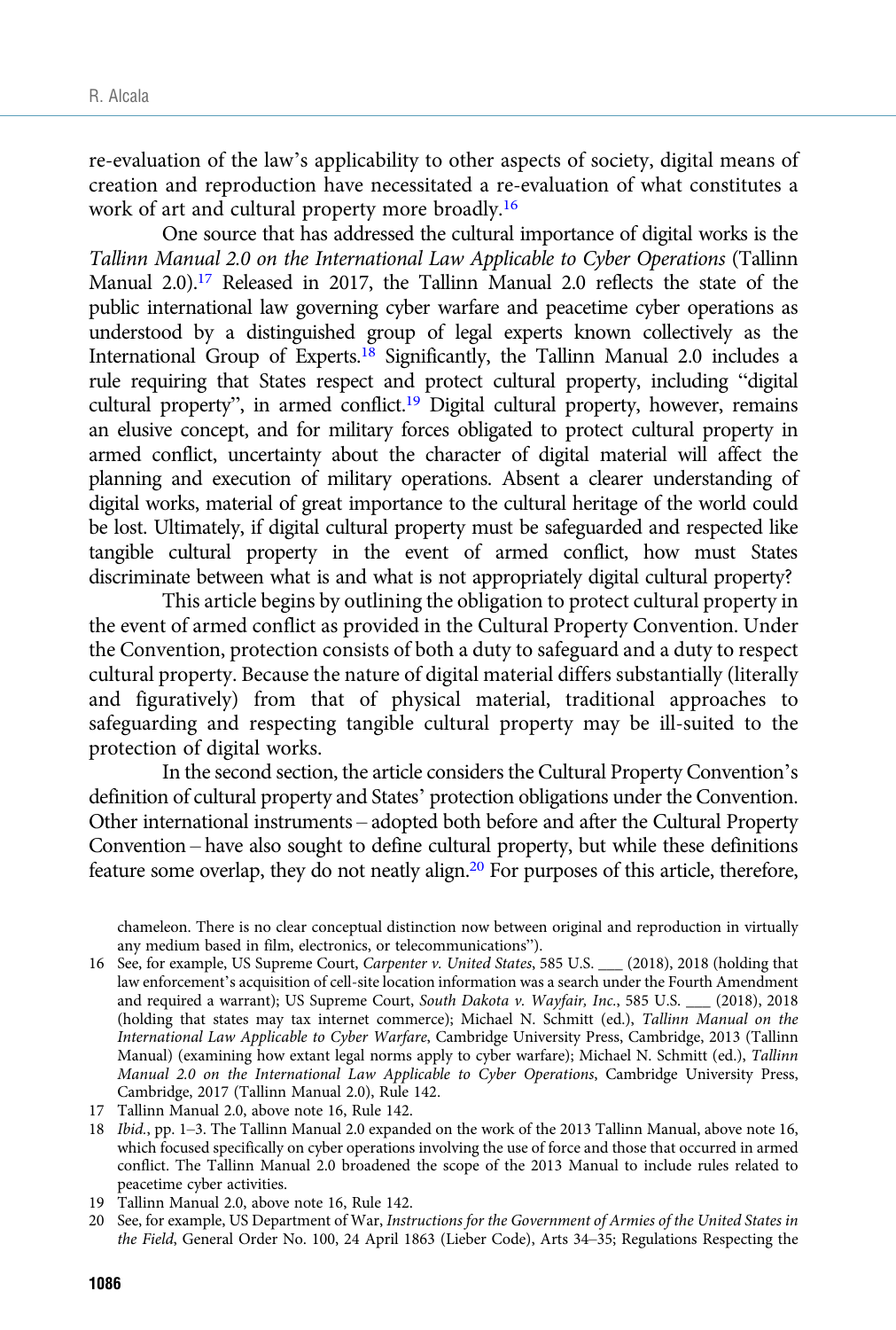the Cultural Property Convention's definition will serve as the foundation for analyzing cultural property, whether in physical or digital form.

In the third section, the article explores the nature of digital material and important conceptual differences between digital and physical works. The third section begins by examining how the drafters of the Tallinn Manual 2.0 debated the meaning of terms such as "object" and "property" when considering digital candidates for protection in armed conflict. The article then analyzes differences between species of digital creations. Broadly speaking, digital works can be divided into two general categories of material: (1) "born-digital" material – works originally created in a digital medium, like a work of digital art or cultural data entered and stored electronically; and (2) digital surrogates – digital facsimiles of extant physical works. The section concludes by comparing how concepts such as aura and authenticity apply to original works and reproductions in both physical and digital mediums. The article contends that elements traditionally valued in physical creations – such as aura and authenticity – are arguably inapplicable to digital works, which can be replicated with exactness and in large quantities. Given the ease of digital reproduction, the protection of cultural information rather than the identification of the "original" digital work may be more salient.

The fourth section examines why some digital material deserves consideration as digital cultural property and how digital cultural property may be identified through direct and indirect indicators. This section discusses how our understanding of tangible goods has informed our evaluation of digital works and suggests that digital material requires a new approach to protection.

Lastly, the fifth section warns that States must be purposeful and deliberate about identifying the digital works they consider to be of great importance to their national cultural heritage. Because identifying an adversary's digital cultural property during armed conflict could be impracticable, States must actively heed their duty to safeguard their own cultural property. This means that they must identify the works they consider digital cultural property, notify other States of the cultural property, and potentially mark the works as digital cultural property. The duty to safeguard cultural property, which States often neglect with respect to physical works, will play an outsize role in the protection of digital forms of cultural property.

## Safeguarding and respecting cultural property in the event of armed conflict

Conceived in the aftermath of the Second World War, the Cultural Property Convention sought to protect cultural property against the destructive effects of

Laws and Customs of War on Land, Annexed to Convention No. IV Respecting the Laws and Customs of War on Land, 36 Stat. 2227, TS No. 539, 18 October 1907, Art. 27; Convention No. IX Concerning Bombardments by Naval Forces in Time of War, [36 Stat. 2351,](http://www.lexisnexis.com:80/lnacui2api/mungo/lexseestat.do?bct=A&risb=21_T20334390403&homeCsi=237721&A=0.14021811789670802&urlEnc=ISO-8859-1&&citeString=36%20Stat.%202351&countryCode=USA&_md5=00000000000000000000000000000000) TS No. 542, 18 October 1907, Art. 5; Treaty on the Protection of Artistic and Scientific Institutions and Historic Monuments, 49 Stat. 3267, TS No. 899, 15 April 1935 (Roerich Pact), Art. 1; AP I, Art. 53; AP II, Art. 16.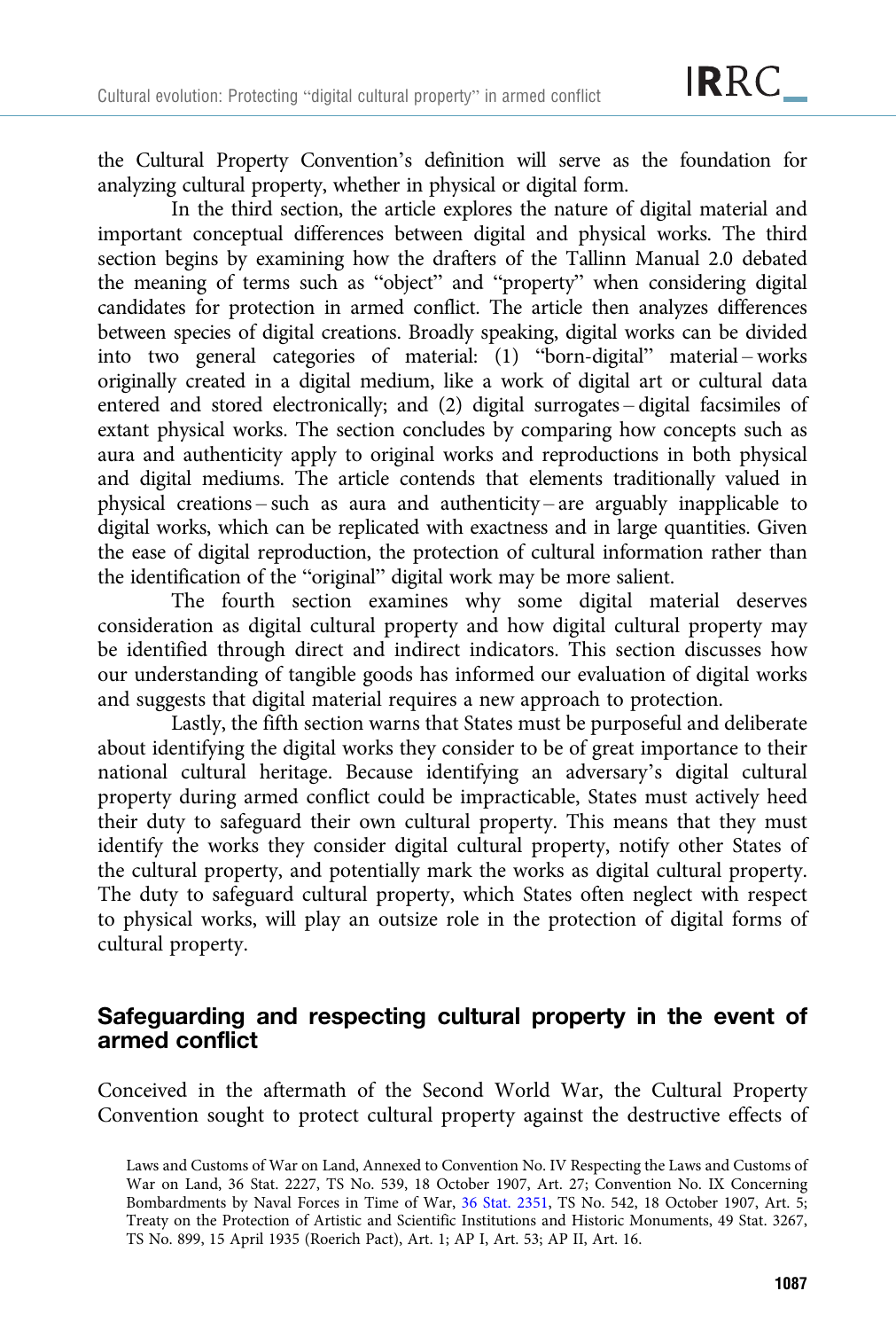armed conflict while acknowledging the realities of military operations.<sup>21</sup> The Convention defined cultural property in purely tangible terms, for when it was signed in 1954, the digital creation and reproduction of works was not yet possible.22 In the decades since, digital technology has transformed society in profound ways, resulting in what has been described as a digital revolution.<sup>23</sup> That transformation has, among other things, introduced new mediums for expression, altered how we conceive of and appreciate art, and revolutionized the organization, storage and retrieval of data. $^{24}$  Already, digital film and digital audio recording have drastically reshaped the movie and music industries, while digital artwork has become increasingly prized and valued.25 Other digital materials – including texts, databases, still images, graphics, software and web pages – have also emerged as potential sources of culturally important works.<sup>26</sup>

- 21 See Cultural Property Convention, Art. 4(2) (stating that the obligation to respect cultural property and refrain from any act of hostility against such property "may be waived only in cases where military necessity imperatively requires such a waiver"); see also Second Protocol, Art. 6. But see AP I, Art. 53 (establishing that it is prohibited to commit acts of hostility against cultural objects and places of worship); AP II, Art. 15 (similarly establishing that it is prohibited to commit acts of hostility against cultural objects and places of worship). Both Article 53 of AP I and Article 16 of AP II, however, state explicitly that they apply "[w]ithout prejudice to the provisions of the Hague Convention for the Protection of Cultural Property in the Event of Armed Conflict". Accordingly, both provisions do not necessarily abrogate the waiver for imperative military necessity outlined in Article 4(2) of the Cultural Property Convention. See, for example, Yoram Dinstein, The Conduct of Hostilities under the Law of International Armed Conflict, 3rd ed., Cambridge University Press, Cambridge, 2016, pp. 207–208 ("The 'without prejudice' qualification in Article 53 [of AP I] makes it clear that the legal regime established in the [Cultural Property Convention] is not invalidated"); R. O'Keefe, above note 7, p. 208 (noting that the "without prejudice" clause in the chapeau of Article 53 was "inserted to make it clear that article 53 is not intended to modify the existing legal obligations of those Parties to [AP I] which are also Parties to the [Cultural Property Convention]").
- 22 Cultural Property Convention, Art. 1.
- 23 See, for example, Heather Harrison Dinniss, Cyber Warfare and the Laws of War, Cambridge University Press, Cambridge, 2012, p. 14 ("It is axiomatic to say that the information revolution is fundamentally changing societies"); June Jamrich Parsons and Dan Oja, New Perspectives on Computer Concepts, Cengage, Boston, MA, 2009, p. 4 ("The digital revolution is an ongoing process of social, political, and economic change brought about by digital technology, such as computers and the Internet"). The digital revolution is also sometimes referred to as the third industrial revolution: see H. H. Dinniss, above.
- 24 For example, the introduction of verifiable assets, such non-fungible tokens (NFTs), has revolutionized how digital artwork can be bought and sold. See, for example, Josie Thaddeus-Johns, "What Are NFTs, Anyway? One Just Sold for \$69 Million", New York Times, 12 March 2021, available at: [www.nytimes.](https://www.nytimes.com/2021/03/11/arts/design/what-is-an-nft.html) [com/2021/03/11/arts/design/what-is-an-nft.html](https://www.nytimes.com/2021/03/11/arts/design/what-is-an-nft.html); Clive Thompson, "The Untold Story of the NFT Boom", New York Times, 12 May 2021, available at: [www.nytimes.com/2021/05/12/magazine/nft-art](https://www.nytimes.com/2021/05/12/magazine/nft-art-crypto.html)[crypto.html.](https://www.nytimes.com/2021/05/12/magazine/nft-art-crypto.html)
- 25 See, for example, Manohla Dargis and A. O. Scott, "Film Is Dead? Long Live Movies", New York Times, 6 September 2012, available at: [www.nytimes.com/2012/09/09/movies/how-digital-is-changing-the-nature](https://www.nytimes.com/2012/09/09/movies/how-digital-is-changing-the-nature-of-movies.html)[of-movies.html;](https://www.nytimes.com/2012/09/09/movies/how-digital-is-changing-the-nature-of-movies.html) Ian Morris, "Technology is Destroying the Music Industry, Which Is Great for the Next Taylor Swift, Forbes, 17 November 2014, available at: [www.forbes.com/sites/ianmorris/2014/11/17/](https://www.forbes.com/sites/ianmorris/2014/11/17/technology-is-destroying-the-music-industry-which-is-great-for-the-next-taylor-swift/?sh=dc6538b236b8) [technology-is-destroying-the-music-industry-which-is-great-for-the-next-taylor-swift/?sh=dc6538b236b8](https://www.forbes.com/sites/ianmorris/2014/11/17/technology-is-destroying-the-music-industry-which-is-great-for-the-next-taylor-swift/?sh=dc6538b236b8); Eileen Kinsella, "An NFT Artwork by Beeple Just Sold for an Unbelievable \$69 Million at Christie's – Making Him the Third Most Expensive Living Artist", Artnet, 11 March 2021, available at: [https://](https://news.artnet.com/market/christies-nft-beeple-69-million-1951036) [news.artnet.com/market/christies-nft-beeple-69-million-1951036;](https://news.artnet.com/market/christies-nft-beeple-69-million-1951036) Chistiane Paul, "Histories of the Digital Now", Whitney Museum of American Art, available at: [https://whitney.org/essays/histories-of](https://whitney.org/essays/histories-of-the-digital-now)[the-digital-now.](https://whitney.org/essays/histories-of-the-digital-now)
- 26 See, for example, Charter on the Preservation of the Digital Heritage, 17 October 2003, Art. 1 (stating that "[d]igital materials include texts, databases, still and moving images, audio, graphics software and web pages, among a wide and growing range of formats").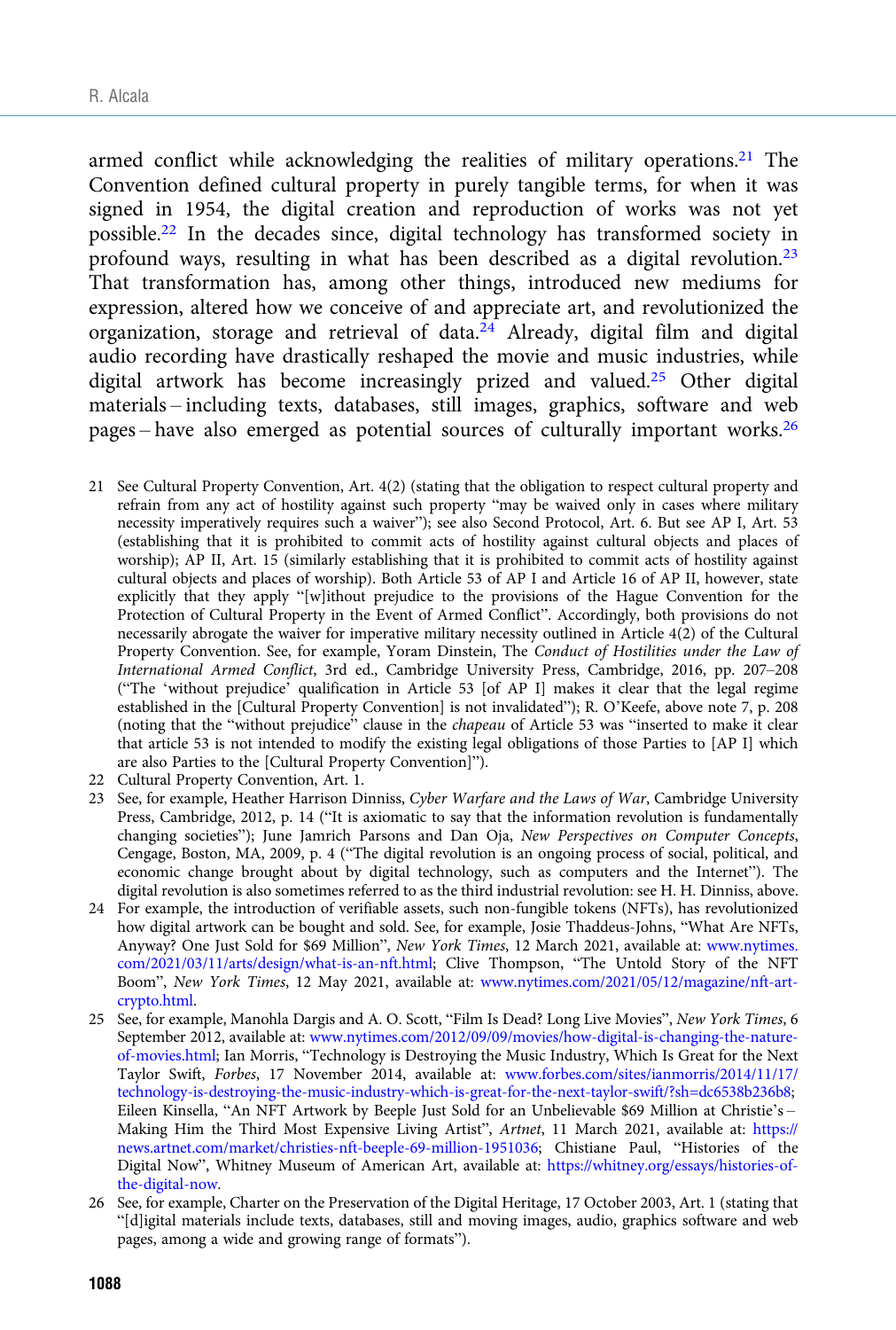The digital revolution has also created an entirely new domain – cyberspace – through which States and non-State actors now vie for advantage, to achieve effects both in the physical world and in the incorporeal realm of bits and bytes.<sup>27</sup>

Meanwhile, the conditions that compelled States to adopt the Cultural Property Convention in the first place persist; armed conflict remains a grave threat to cultural property around the world. In an age of digital creation and reproduction, determining whether digital material might also constitute cultural property – that is, digital cultural property – entitled to the same protections as its physical analogues has emerged as an increasingly relevant consideration.

The first step to determining how the Cultural Property Convention applies to digital material is understanding how the Convention protects traditional forms of cultural property. Works created and duplicated digitally are unlike those devised from tangible materials. They exist in time and space differently than physical objects and, arguably, are valued differently as well. Despite these contrasts, the law of armed conflict appears to protect digital cultural property to the same extent as more conventional, more broadly accepted forms of tangible cultural material.28 Rule 142 of the Tallinn Manual 2.0 states unequivocally: "The parties to an armed conflict must respect and protect cultural property that may be affected by cyber operations or that is located in cyberspace. In particular, they are prohibited from using digital cultural property for military purposes."<sup>29</sup>

The Cultural Property Convention envisions the protection of cultural property as comprising two main components: the safeguarding of cultural property by territorial States, and respect for such property by both territorial States and those engaged in armed conflict with them.30 With regard to safeguarding, Article 3 of the Convention provides that States are required to safeguard cultural property located in their territory against the foreseeable effects of an armed conflict.<sup>31</sup> Article 3, however, does not mandate what measures a State must implement. Rather, it specifies only that States must "tak[e] such measures as they consider appropriate".<sup>32</sup> Article 5 of the 1999 Second Protocol to the Cultural Property Convention (Second Protocol), on the other hand, does define certain preparatory measures to safeguard cultural property, including the "preparation of inventories".<sup>33</sup> Even for States not party to the 1999 Second Protocol, the illustrative examples outlined in Article 5 can help inform how States safeguard cultural property.

<sup>27</sup> See, for example, William J. Lynn III, "Defending a New Domain: The Pentagon's Cyberstrategy", Foreign Affairs, Vol. 89, No. 5, 2010, p. 101 ("As a doctrinal matter, the Pentagon has formally recognized cyberspace as a new domain of warfare. Although cyberspace is a man-made domain, it has become just as critical to military operations as land, sea, air, and space").

<sup>28</sup> Tallinn Manual 2.0, above note 16, Rule 142.

<sup>29</sup> Ibid.

<sup>30</sup> Cultural Property Convention, Arts 2 ("Protection of Cultural Property"), 3 ("Safeguarding of Cultural Property"), 4 ("Respect for Cultural Property").

<sup>31</sup> Ibid., Art. 3 (requiring that parties "undertake to prepare in time of peace for the safeguarding of cultural property situated within their own territory against the foreseeable effects of an armed conflict").

<sup>32</sup> Ibid. art. 3.

<sup>33</sup> Second Protocol, Art. 5.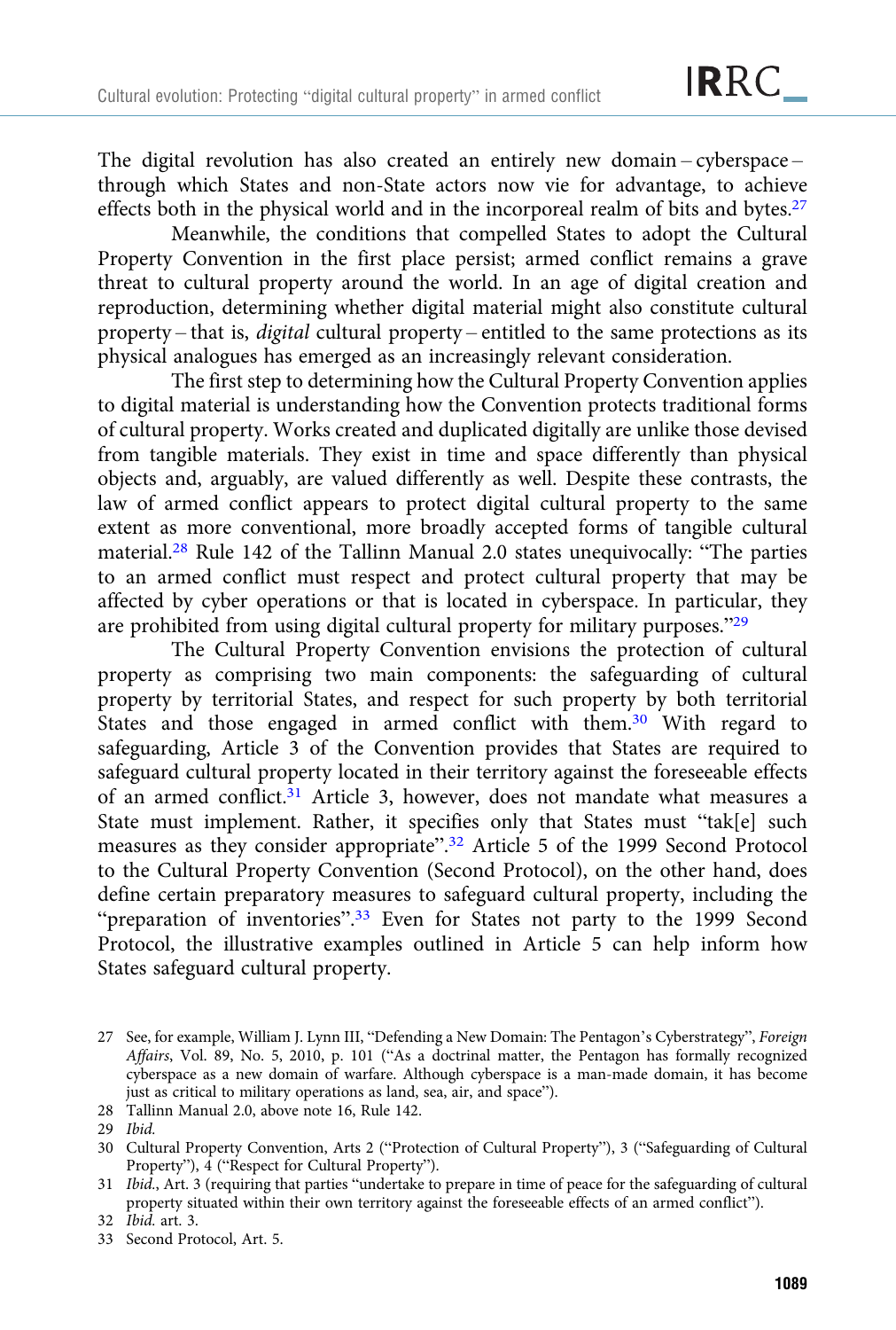Inherent in the notion of safeguarding – and implied in Article 5 of the Second Protocol – is the identification of relevant cultural property. As Roger O'Keefe has observed, "the measure sine qua non that a Party can and should take in pursuance of the obligation laid down in article 3 is the identification of the property in question".<sup>34</sup> Determining what constitutes cultural property is explored in more detail in the following section below.

Notification can also be crucial to safeguarding. Once a State has identified the cultural property located in its territory, effective safeguarding should reasonably include notifying others of the nature and location of the designated property.35 The Cultural Property Convention, however, does not stipulate how States can or should notify other States in advance of armed conflict, and in practice, few States regularly disseminate detailed information about their cultural property.36 As UNESCO's Protection of Cultural Property Military Manual (UNESCO Manual) explains,

[t]he challenge for military planners and forces in the field is that almost no state party to the 1954 Convention indicates explicitly, for the benefit of potential parties to an armed conflict on its territory, all the precise objects, structures and sites that it deems "cultural property".<sup>37</sup>

While the UNESCO Manual suggests that an opposing State could consult an adversary's "register of national cultural heritage or similar domestic legal or administrative inventory" to ascertain what the territorial State considers cultural property, it also recognizes that accessing these registers and inventories "may prove difficult for military planners and impossible for forces in the field".<sup>38</sup> Under Article 7 of the Cultural Property Convention, States are expected to incorporate cultural property "services or specialist personnel" into their armed forces, and access to this expertise could help.39 Nevertheless, a State's formal communication of its cultural property to others would be more definitive than expecting armed forces to rely on external sources and a degree of conjecture to identify an opposing State's cultural property.

Alternatively, a State could mark cultural objects to identify them as cultural property. The Cultural Property Convention provides for the physical marking of cultural property with the Convention's distinctive emblem, but such marking is not obligatory and, in some cases, may be undesirable.<sup>40</sup> For example, affixing the Convention's blue and white shield to a work of art or cultural

40 Ibid., Arts 6 ("Distinctive Marking of Cultural Property"), 16 ("Emblem of the Convention"), 17 ("Use of the Emblem"). See also R. O'Keefe, above note 7, pp. 116–117 (noting that practicality and aesthetics militate against marking movable cultural property with the distinctive emblem of the Convention).

<sup>34</sup> R. O'Keefe, above note 7, p. 114.

<sup>35</sup> See Cultural Property Convention, Art. 3; R. O'Keefe, above note 7, p. 114.

<sup>36</sup> Roger O'Keefe et al., Protection of Cultural Property Military Manual, UNESCO, Paris, 2016 (UNESCO Manual), p. 13.

<sup>37</sup> Ibid., p. 13.

<sup>38</sup> Ibid., p. 14.

<sup>39</sup> Cultural Property Convention, Art. 7(2). Article 7 also provides for the promulgation of military regulations or instructions to "ensure observance" of the convention and to "foster … a spirit of respect for the culture and cultural property of all peoples". Ibid., Art. 7(1).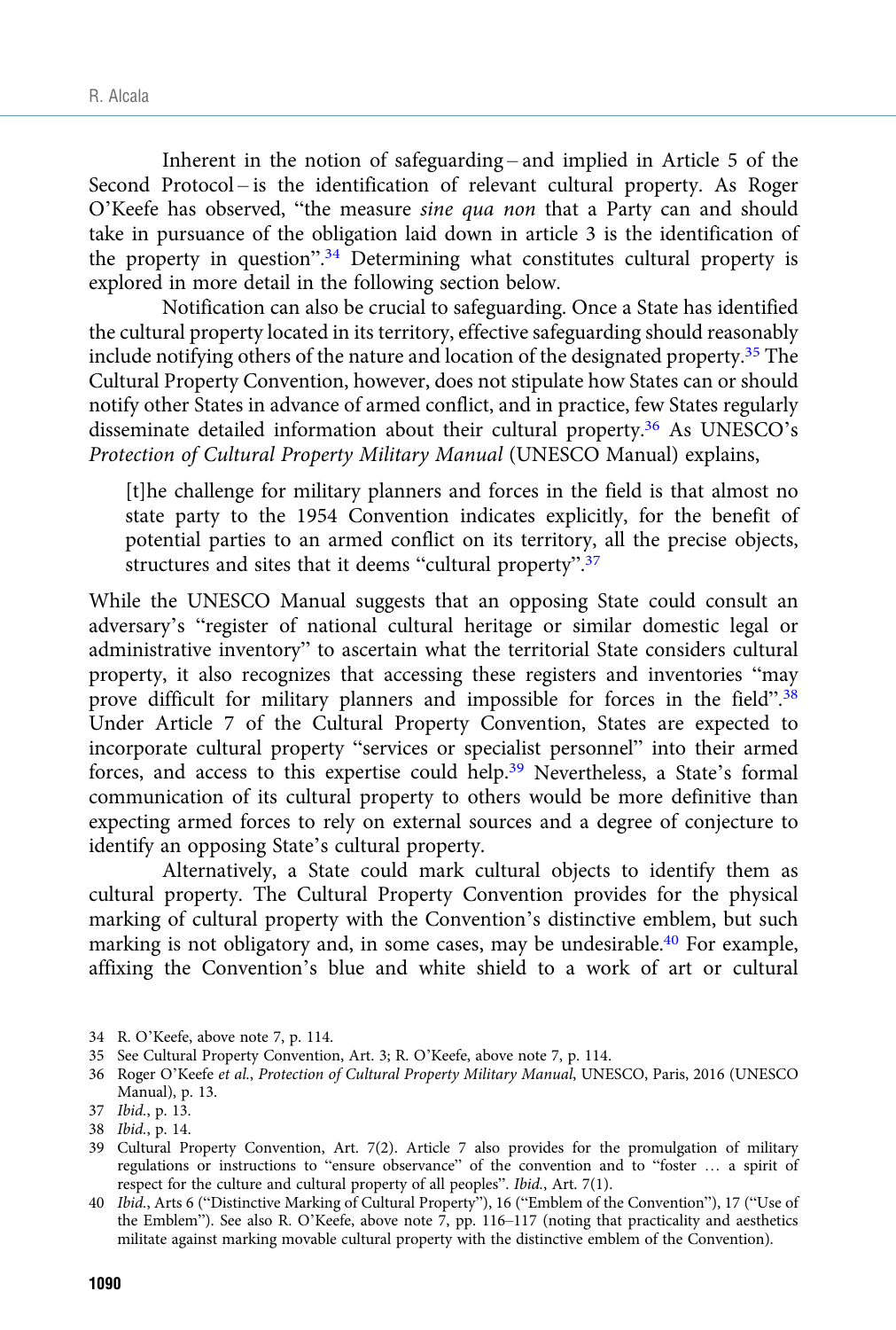artifact – a handscroll, painting or sculpture, for instance – could be impractical or aesthetically unappealing.<sup>41</sup> Moreover, relying on visual markings alone to secure the protections of the Convention, rather than on timely and detailed notifications to States, is risky. Modern targeting often occurs outside visual range, increasing the likelihood that cultural property might be inadvertently damaged or destroyed by an opposing force.<sup>42</sup> Of more immediate consequence, as the UNESCO Manual states, is the reality that "in practice no state affixes the emblem to every item of its cultural property, and most states do not use the emblem at all".<sup>43</sup>

In the absence of a declaration by a State attesting to its cultural property – such as a published list – or the marking of all such property with the distinctive emblem of the Convention, it is unlikely that an opposing State could know definitively what moveable and immovable property the territorial State considers cultural property.44 States are nevertheless obligated under Article 4 to respect cultural property in armed conflict whether or not it has been previously identified or marked.45 Article 4(5) provides:

No High Contracting Party may evade the obligations incumbent upon it under the present Article, in respect of another High Contracting Party, by reason of the fact that the latter has not applied the measures of safeguard referred to in Article 3.46

To satisfy its Article 4 obligations, then, an opposing State may be forced to assume by default the responsibility for determining what constitutes cultural property in a territorial State.47 Under these circumstances, what must an opposing State and its

- 41 See R. O'Keefe, above note 7, pp. 116–117. In some cases, the distinctive emblem can be affixed in a way that does not distort or distract from the object; for example, the protective emblem can be placed on the object's base or pedestal. As the records of the Intergovernmental Conference indicate, however, aesthetic and even psychological considerations had already been flagged as potential areas of concern during the drafting of the Cultural Property Convention. See Jan Hladik, "Marking of Cultural Property with the Distinctive Emblem of the 1954 Hague Convention for the Protection of Cultural Property in the Event of Armed Conflict", International Review of the Red Cross, Vol. 86, No. 854, 2004, p. 381, quoting UNESCO, Records of the Conference Convened by the United Nations Educational, Scientific and Cultural Organization, Held at The Hague from 21 April to 14 May 1954, 1961, p. 383 (observing that "such marking, in peace-time, might raise difficulties on aesthetic and even psychological grounds").
- 42 See, for example, Alex Leveringhaus, "Distance, Weapons Technology and Humanity in Armed Conflict", Humanitarian Law and Policy Blog, 6 October 2017, available at [https://blogs.icrc.org/law-and-policy/](https://blogs.icrc.org/law-and-policy/2017/10/06/distance-weapons-technology-and-humanity-in-armed-conflict/) [2017/10/06/distance-weapons-technology-and-humanity-in-armed-conflict/](https://blogs.icrc.org/law-and-policy/2017/10/06/distance-weapons-technology-and-humanity-in-armed-conflict/) (observing that "the drone operator, safely seated in a cubicle located thousands of miles away from a theatre, has become an enduring symbol of distance in warfare").
- 43 UNESCO Manual, above note 36, p. 14.
- 44 R. O'Keefe, above note 7, p. 111.
- 45 Cultural Property Convention, Art. 4(5); see also UNESCO Manual, above note 36, p. 111.
- 46 Cultural Property Convention, Art. 4(5).
- 47 R. O'Keefe, above note 7, p. 111 (observing that when a territorial State has failed to notify other States in advance of the identify and location of the cultural property on its territory, or has failed to mark such property with the distinctive emblem of the Convention, "the opposing Party must hazard an assessment as to the cultural importance of the property in question"); UNESCO Manual, above note 36, p. 14 (stating that when in doubt, commanders and other military personnel should proceed on the assumption that all "movable and immovable property of historic, artistic or architectural significance" identified on the territory of another State is "of great importance to the cultural heritage of that state").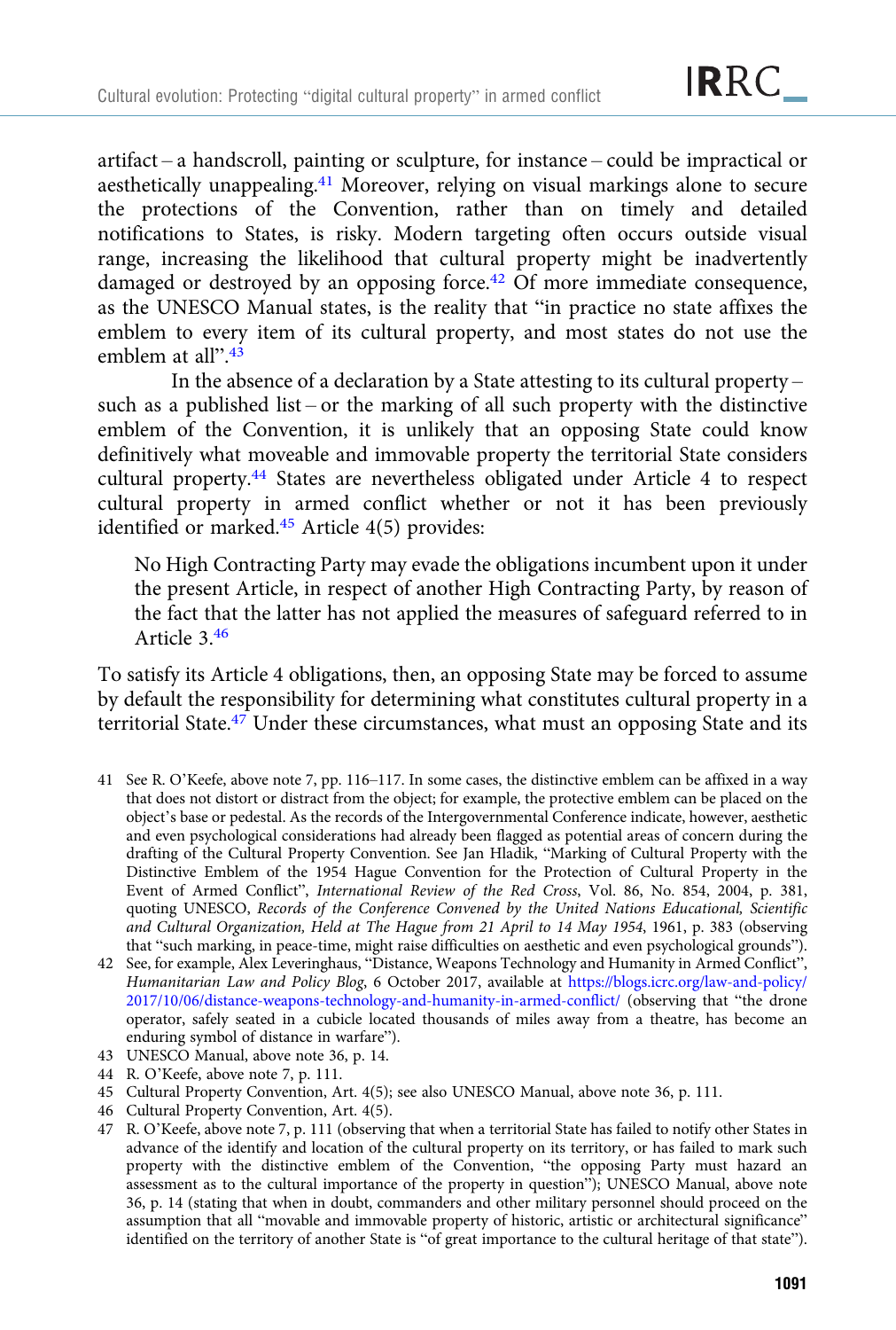military planners and forces in the field do to identify the requisite cultural property?

## What is cultural property?

The Cultural Property Convention's definition

Article 1 of the Cultural Property Convention defines "cultural property" to include, irrespective of origin or ownership,

(a) movable or immovable property of great importance to the cultural heritage of every people, such as monuments of architecture, art or history, whether religious or secular; archaeological sites; groups of buildings which, as a whole, are of historical or artistic interest; works of art; manuscripts, books and other objects of artistic, historical or archaeological interest; as well as scientific collections and important collections of books or archives or of reproductions of the property defined above;

(b) buildings whose main and effective purpose is to preserve or exhibit the movable cultural property defined in sub-paragraph (a) such as museums, large libraries and depositories of archives, and refuges intended to shelter, in the event of armed conflict, the movable cultural property defined in subparagraph (a);

(c) centres containing a large amount of cultural property as defined in subparagraphs (a) and (b), to be known as "centres containing monuments". 48

As defined in Article 1, the term "cultural property" bears a legal meaning particular to the Convention and its protocols.49 The definition established in Article 1, however, also frequently serves as a starting point for evaluating cultural property more broadly in armed conflict.<sup>50</sup> The US Department of Defense Law of War Manual, for example, provides: "'Cultural property' is a term of art that is defined in the 1954 Hague Cultural Property Convention."<sup>51</sup> The Air and Missile Warfare Manual adopts the Cultural Property Convention's definition virtually

<sup>48</sup> Cultural Property Convention, Art. 1.

<sup>49</sup> Ibid. (stating the term "cultural property" is defined "[f]or the purposes of the present Convention"); see also R. O'Keefe, above note 7, p. 102 ("As the chapeau to the provision states, the definition is strictly for the purposes of the Convention. It is not cross-referable to the definitions of cultural property found in subsequent UNESCO standard-setting instruments in the field of cultural heritage").

<sup>50</sup> See, for example, US Department of Defense (DoD), Department of Defense Law of War Manual, revised ed., Office of the General Counsel, December 2016, para. 5.18.1; UK Ministry of Defence, The Manual of the Law of Armed Conflict, 2004, paras 5.26, 5.26.2; Harvard University Program on Humanitarian Policy and Conflict Research (HPCR), Manual on International Law Applicable to Air and Missile Warfare, 2009 (HPCR Manual), Rule 1(o); Tallinn Manual 2.0, above note 16, p. 534.

<sup>51</sup> DoD, above note 50, para. 5.18.1.1.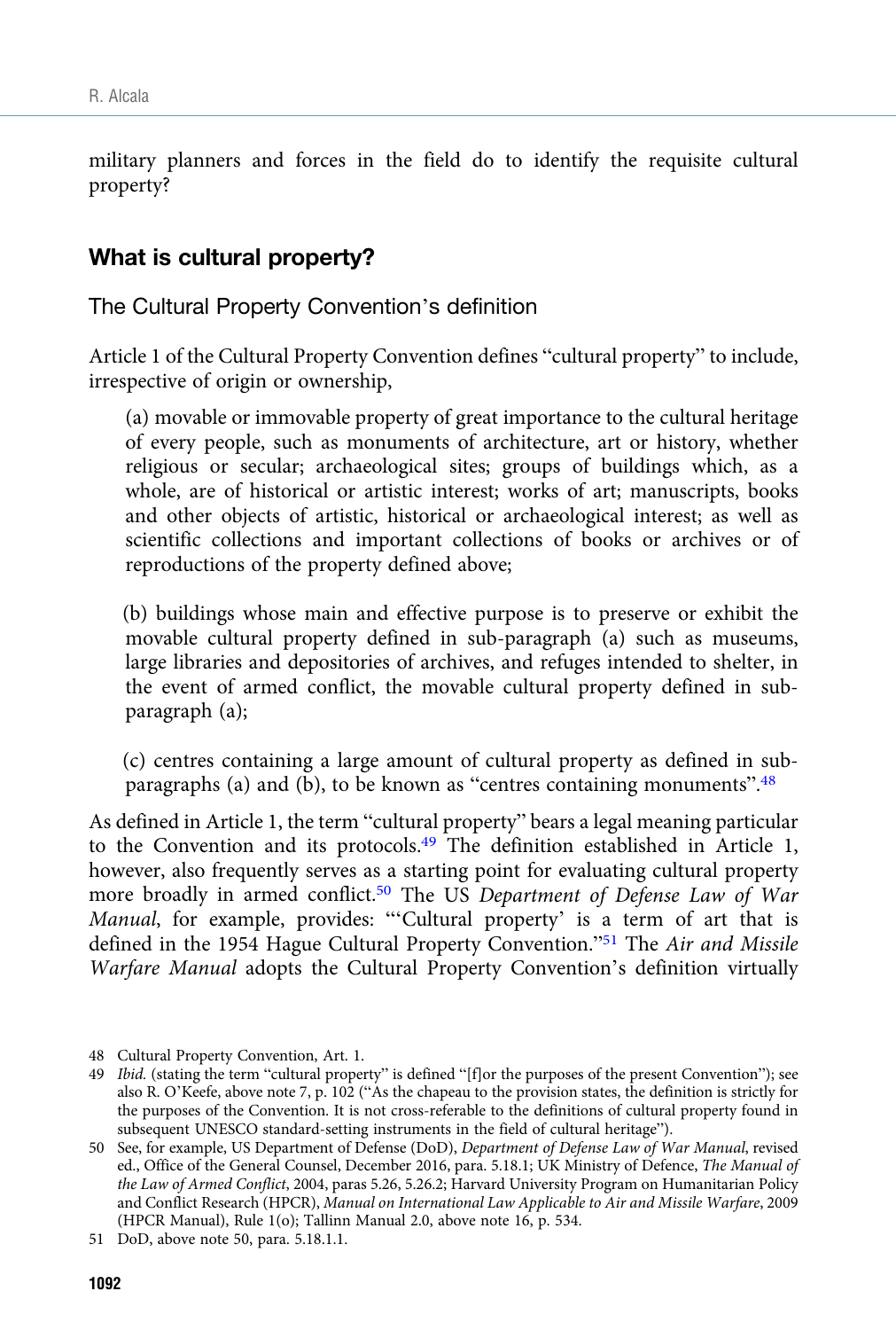verbatim.52 Meanwhile, the Tallinn Manual 2.0 states that the definition in Article 1 "reflects customary international law".<sup>53</sup>

Earlier codifications, such as the 1907 Hague Regulations, conceived of cultural property more expansively.54 For example, Article 27 of the 1907 Hague Regulations required that

[i]n sieges and bombardments all necessary steps must be taken to spare as far as possible, buildings dedicated to religion, art, science, or charitable purposes, historic monuments, hospitals, and places where the sick and wounded are collected, provided they are not being used at the time for military purposes.<sup>55</sup>

Meanwhile, Article 56 prohibited seizing, damaging or destroying property belonging to "institutions dedicated to religion, charity and education, the arts and sciences", as well as historic monuments and works of art and science.<sup>56</sup>

In formulating the Cultural Property Convention's definition, the Convention's drafters sought to avoid prescribing an over-inclusive and potentially impracticable definition of cultural property.57 Accordingly, they abandoned the 1907 Hague Regulations' broad conception of cultural property for what they believed was something more manageable. O'Keefe writes:

The unchallenged assumption was that it was unrealistic to hope to protect every building dedicated to religion, art, science or charitable purposes, every historic monument, and every work of art in the event of armed conflict. What was wanted was a convention of narrower application, so as to render feasible a higher standard of protection.58

As adopted, Article 1(a) of the Cultural Property Convention recognizes "movable or immoveable property of great importance to the cultural heritage of every people" to be cultural property.59 Significantly, the phrase "of great importance to the cultural heritage of every people" has been interpreted to mean "of great importance to the national cultural heritage of each respective Party" rather than to "all people collectively".<sup>60</sup> Therefore, the onus is on individual States to

- 53 Tallinn Manual 2.0, above note 16, p. 534.
- 54 Hague Convention (IV) Respecting the Laws and Customs of War on Land, with Annex of Regulations, 36 Stat. 2277, 1 Bevans 631, 18 October 1907, Arts 27, 56.
- 55 Ibid., Art. 27.

- 57 R. O'Keefe, above note 7, p. 101.
- 58 Ibid., p. 101.

60 R. O'Keefe, above note 7, pp. 103–106; see also Y. Dinstein, above note 21, pp. 207–208. O'Keefe explains: "On its face, the phrase 'of every people' is capable of two meanings, that is, 'of all peoples jointly' or 'of each respective people'." R. O'Keefe, above note 7, p. 103. According to O'Keefe, it is clear that "the term 'cultural property' in article 1 refers to movable or immovable property of great importance to the cultural heritage of each respective people – in other words, of great importance to the national cultural heritage of each respective Party." Ibid., p. 104. Dinstein agrees, noting that the Cultural Property Convention's "universalist message" is "worthy of emphasis, inasmuch as some Belligerent Parties are disposed to

<sup>52</sup> HPCR Manual, above note 50, Rule 1(o). The HPCR Manual purports to "produce a restatement of existing law applicable to air or missile operations in international armed conflict". Ibid., Rule 2(a).

<sup>56</sup> Ibid., Art. 56.

<sup>59</sup> Cultural Property Convention, Art. 1(a–c). The centres described in Article 1(c) are also known as "centres containing monuments".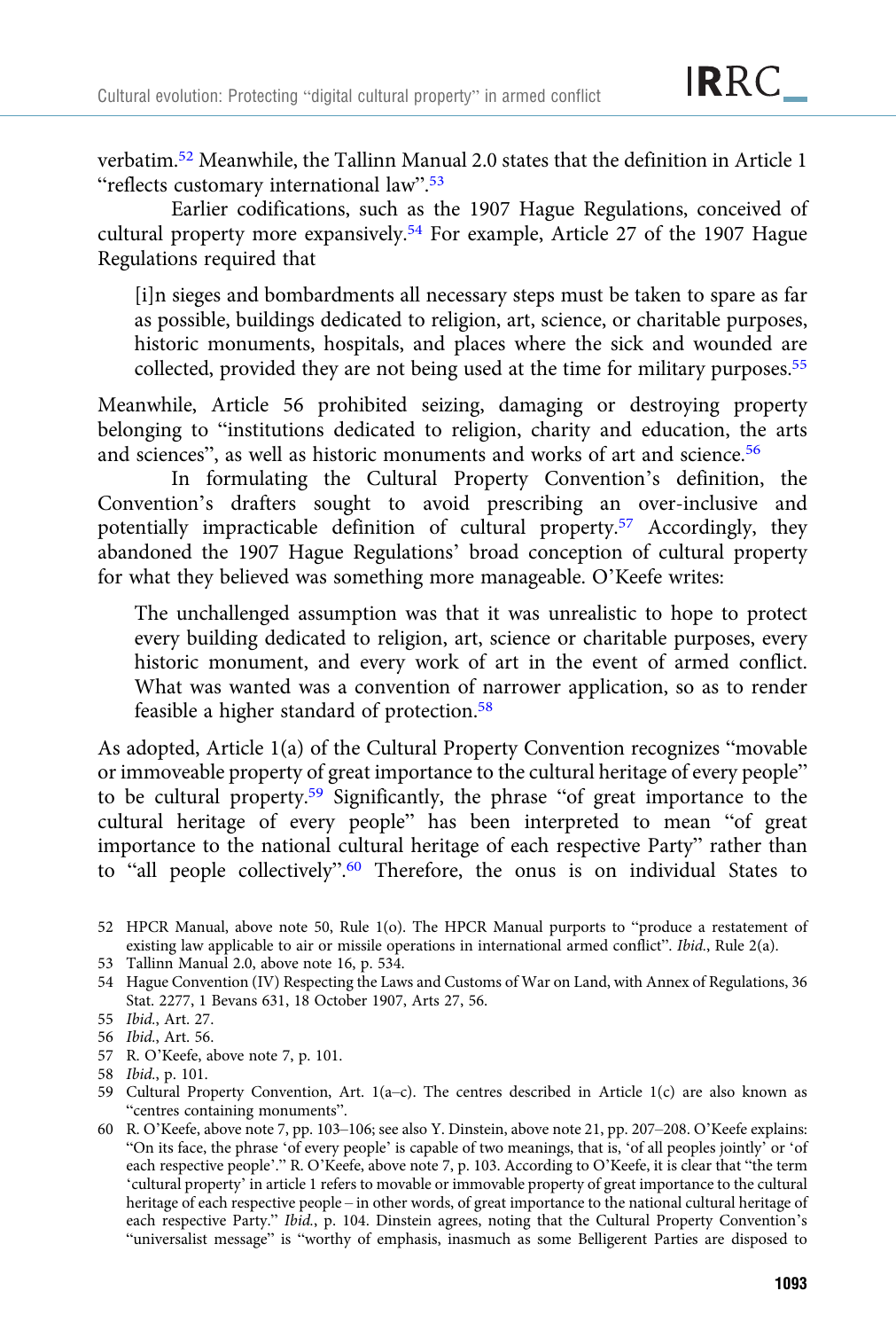identify the objects located in their territory that constitute national cultural heritage. If done so reasonably and in good faith, consistent with prevailing rules of treaty interpretation, <sup>61</sup> such national heritage can be assumed also to be "of great importance for all peoples of the world" and, consequently, part of the world's cultural heritage. $62$  The question of what objects are of the greatest importance to humanity – and are, therefore, potentially entitled to additional protection under the Second Protocol's enhanced protection regime – is a separate matter that lies outside the scope of this article.<sup>63</sup>

It should also be noted that the terms "cultural heritage" and "cultural property" are not synonymous. While the relationship between the two has been historically vague, more recent developments have helped clarify the differences between these related ideas.<sup>64</sup> In general, cultural heritage is a broader concept that encompasses both cultural property and non-material elements of culture, such as oral traditions, musical traditions, and rituals or ceremonial practices.<sup>65</sup> Moreover, because cultural heritage epitomizes aspects of culture that a society considers valuable, and because cultural heritage is non-renewable, it has sometimes been described as "a form of inheritance" that must be kept safe and handed down to future generations.<sup>66</sup>

view the enemy's cultural property from a constricted (even antagonistic) ethnic or religious perspective, attempting to erase alien monuments and other memorabilia". Y. Dinstein, above note 21, p. 208.

- 61 Vienna Convention on the Law of Treaties, 1155 UNTS 331, 23 May 1969, Art. 26.
- 62 Cultural Property Convention, Preamble; see also R. O'Keefe, above note 7, pp. 104 (citing Nagendra Singh, a former president of the International Court of Justice, who stated that "cultural objects and properties which make up [one state's] national heritage [are], consequently, the world's heritage"), 109 (noting that a State's power to evaluate the cultural importance of specific property located in its territory "must be exercised reasonably and in good faith").
- 63 Second Protocol, Arts 10–14. Article 10 provides that cultural property may be placed under "enhanced protection" if it meets three conditions, one of which is that the property "is cultural heritage of the greatest importance for humanity." Ibid., Art. 10(a) (emphasis added).
- 64 See, for example, Janet Blake, "On Defining the Cultural Heritage", International and Comparative Law Quarterly, Vol. 49, No. 1, 2000, pp. 66–67 ("The relationship between 'cultural property' or 'cultural heritage' is unclear, appearing interchangeable in some cases, while in others, cultural property is a sub-group within 'cultural heritage'"); UNESCO, What Is Intangible Cultural Heritage?, 2011, p. 3, available at: <https://ich.unesco.org/doc/src/01851-EN.pdf> ("The term 'cultural heritage' has changed content considerably in recent decades, partially owing to the instruments developed by UNESCO").
- 65 See, for instance, Manlio Frigo, "Cultural Property v. Cultural Heritage: A 'Battle of Concepts' in International Law?", International Review of the Red Cross, Vol. 86, No. 854, 2004, p. 369; UNESCO, above note 64. The first time the phrase "cultural property" was used in English in a legal instrument was in the Cultural Property Convention. Lyndel V. Prott and Patrick J. O'Keefe, "'Cultural Heritage' or 'Cultural Property'?", International Journal of Cultural Property, Vol. 1, No. 2, 1992, p. 312. In contrast, UNESCO's Convention Concerning the Protection of the World Cultural and Natural Heritage purposely used the phrase "cultural heritage" instead. The preamble to this convention underscored the distinction by noting its consideration of "the existing international conventions, recommendations and resolutions concerning cultural and natural property", then exclusively using the phrase "cultural heritage" throughout the remainder of the text. Convention Concerning the Protection of the World Cultural and Natural Heritage, 1037 UNTS 152, 16 November 1972 (World Heritage Convention), Preamble; see also L. V. Prott and P. J. O'Keefe, above, p. 318.
- 66 J. Blake, above note 64, pp. 68 (noting the "significance of cultural heritage as symbolic of the culture and those aspects of it which a society (or group) views as valuable"), 69 (identifying the characterization of cultural heritage as a "non-renewable resource" as central to the view of cultural heritage as a form of inheritance); 83–84.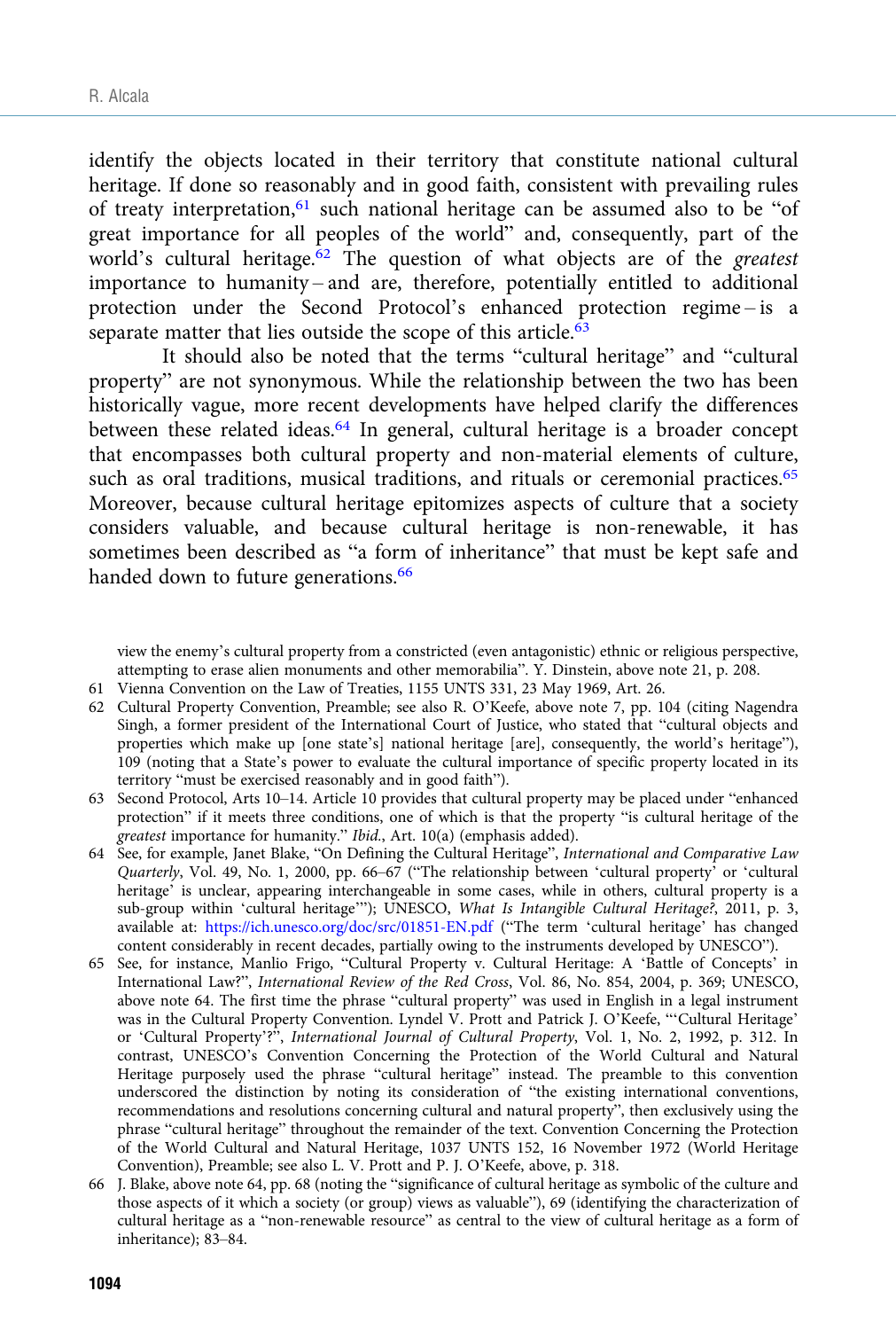A recognition that non-material elements could constitute cultural heritage is evident in Article 2 of the Convention for the Safeguarding of the Intangible Cultural Heritage. Article 2 of the Convention defines "intangible cultural heritage" to mean "the practices, representations, expressions, knowledge, skills as well as the instruments, objects, artefacts and cultural spaces associated therewith – that communities, groups and, in some cases, individuals recognize as part of their cultural heritage."<sup>67</sup> Accordingly, cultural property may be considered a subset of material within the broader umbrella of cultural heritage.<sup>68</sup> Importantly, as defined in Article 1 of the Cultural Property Convention, cultural property is not intended to include all cultural heritage.

## States' obligation to protect cultural property

As discussed above, notification and marking are not specifically required under the Cultural Property Convention, but the absence of notification or marking does not relieve a belligerent State of the obligation to respect cultural property in time of armed conflict. Article 1, however, may serve as a guide to identifying another State's cultural property – at least with respect to tangible objects. A belligerent State obligated to respect the cultural property of a State that has not notified others of the identity or location of its cultural property, or otherwise marked such property with the Convention's protective emblem, could discharge its obligations under Article 4 by nevertheless treating all moveable and immoveable property, buildings and centres outlined in Article 1 as "cultural property". In other words, as O'Keefe has suggested,

the safest course is to err on the side of caution and simply to presume that every example of the sorts of cultural property outlined in [Article 1] … is of great importance to the cultural heritage of the territorial Party and is therefore protected by the Convention.<sup>69</sup>

In the context of digital cultural property, however, the presumption that O'Keefe proposes would likely prove unworkable. Digital works are so qualitatively different from tangible works that relying on Article 1 by default would be futile. Instead, protecting digital cultural property in time of armed conflict will require a greater emphasis on States' peacetime obligation to safeguard cultural

- 68 See, for example, J. Blake, above note 64, p. 67 (stating that the Cultural Property Convention's definition of cultural property "clearly shows it to be one element within the cultural heritage"); M. Frigo, above note 65, p. 369 (observing that cultural property "can and indeed has been conceived as a sub-group within the notion of cultural heritage").
- 69 R. O'Keefe, above note 7, p. 111. The UNESCO Manual similarly states that "to ensure their state's compliance with the law of armed conflict and to avoid their personal responsibility for war crimes, commanders and other military personnel should treat all objects, structures and sites of historic, artistic or architectural significance on foreign territory as 'cultural property' protected by the 1954 Hague Convention and its two Protocols and by customary international law". UNESCO Manual, above note 36, p. 14.

<sup>67</sup> Convention for the Safeguarding of the Intangible Cultural Heritage, 17 October 2003, Art. 2(1). In contrast, UNESCO's earlier World Heritage Convention defines "cultural heritage" exclusively in tangible terms. World Heritage Convention, Art. 1.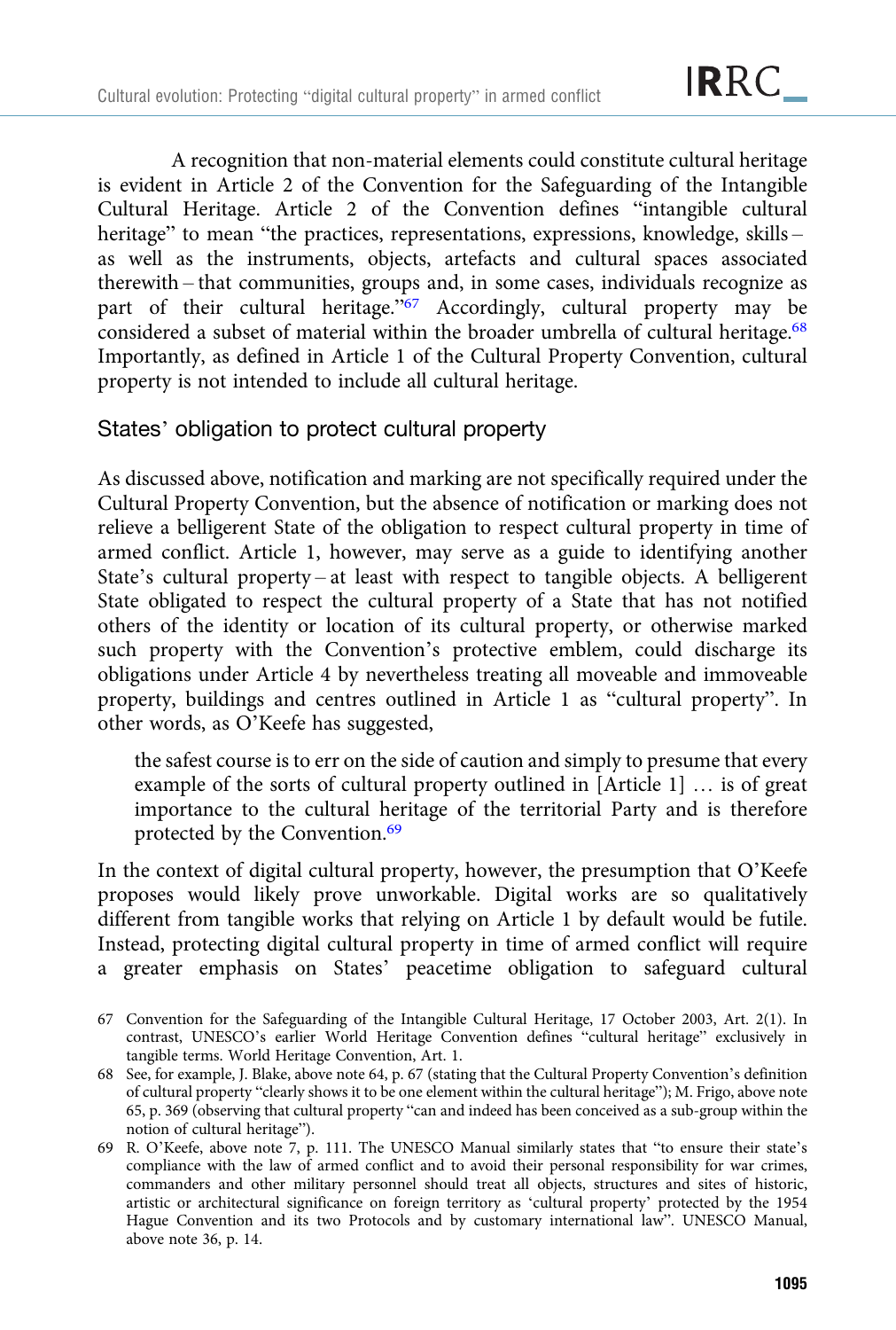property – through notification and marking – in advance of armed conflict. Expecting a belligerent State's armed forces to ascertain what digital material comprises its adversary's national cultural heritage makes little sense given the nature of creation and reproduction in digital mediums.

## What is digital property?

Determining what digital material appropriately qualifies as cultural property presupposes that at least some digital material can, as a matter of law, be considered cultural property to begin with. This conclusion is not an immediately obvious one, though the weight of international opinion appears to favour this view.70 At present, no State has formally designated digital content to be of great importance to national cultural heritage, but the need to safeguard digital cultural property – however that may be defined – is clearly an emerging concern.<sup>71</sup> As already mentioned, Rule 142 of the Tallinn Manual 2.0 specifically addresses the requirement that States respect and protect cultural property which may be affected by cyber operations or is located in cyberspace.<sup>72</sup> The commentary to Rule 142 reveals, however, that the International Group of Experts which drafted the Manual was split on the question of whether "intangible items could qualify as 'property' for law of armed conflict purposes".<sup>73</sup> This divergence of opinion is indicative of the uncertainty regarding what should and should not qualify as digital cultural property.

Some members of the International Group of Experts believed that cultural property must be tangible and that intangible items, like data, do not qualify.<sup>74</sup> These experts argued that in formulating the Tallinn Manual 2.0's Rule 100 on "Civilian Objects and Military Objectives", the group generally rejected characterizing intangible material as "objects".<sup>75</sup> In the commentary to Rule 100, the Tallinn Manual 2.0 states: "The meaning of the term 'object' is essential to understanding this and other Rules found in the Manual. An 'object' is characterised in the ICRC [International Committee of the Red Cross] Additional Protocols 1987 Commentary as something 'visible and tangible'."<sup>76</sup> Accordingly,

<sup>70</sup> See Tallinn Manual 2.0, above note 16, Rule 142. Curiously, the commentary to the Tallinn Manual 2.0 never explicitly states that those who favoured this approach actually constituted a majority of the International Group of Experts.

<sup>71</sup> See, for example, Rhian Addison, Protecting Digital Cultural Assets: A Review of the Export Process and Supporting Mechanisms, National Archives, London, 2019, p. 4 ("With digital forming such a large part of the world economy and daily activity, policy needs to acknowledge the importance of digital culture as it will soon be an essential part of protecting 'national treasures'").

<sup>72</sup> Tallinn Manual 2.0, above note 16, Rule 142.

<sup>73</sup> Ibid., p. 535.

<sup>74</sup> Ibid.

<sup>75</sup> Ibid.

<sup>76</sup> Ibid., p. 437. The ICRC's Commentary on the Additional Protocols states: "The English text uses the word 'objects', which means 'something placed before the eyes, or presented to the sight or other sense, an individual thing seen, or perceived, or that may be seen or perceived; a material thing'. The French text uses the word 'biens', which means 'chose tangible, susceptible d'appropriation'. It is clear that in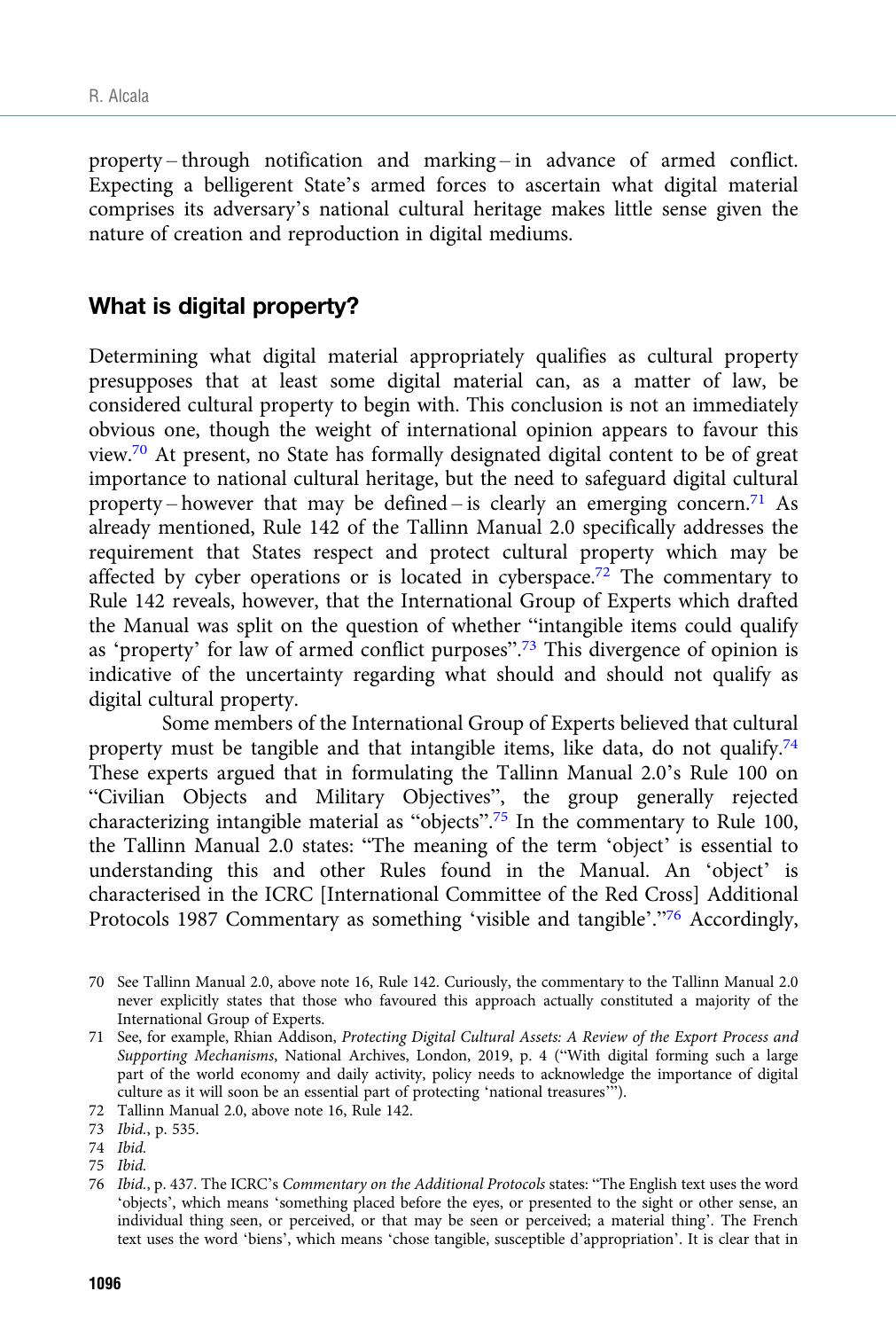a majority of the International Group of Experts determined that "the law of armed conflict notion of 'object' is not to be interpreted as including data, at least in the current state of the law".<sup>77</sup> The commentary further explains that "[i]n the view of these Experts, data is intangible and therefore neither falls within the 'ordinary meaning' of the term object, nor comports with the explanation of it offered in the ICRC Additional Protocols 1987 Commentary".<sup>78</sup> Based on this analysis, some of the International Group of Experts concluded that cultural property must be tangible and therefore does not encompass digital material.<sup>79</sup>

Other members, however, determined that intangible items could be cultural property so long as the items were cultural in nature.<sup>80</sup> Reasoning by analogy, these experts pointed out that other intangible material, such as intellectual property, has been widely recognized as "property" under international law and many domestic legal systems.81 Accordingly, cultural heritage need not manifest physically to qualify for protection as cultural property.<sup>82</sup>

As mentioned above, Rule 142 of the Tallinn Manual 2.0 approaches the duty to safeguard and respect cultural property in the event of armed conflict from the narrower perspective of "cultural property" rather than "cultural heritage". While this approach may seem reasonable given the Cultural Property Convention's particular use of the term "cultural property", some might argue that the Manual's emphasis on "property" rather than "heritage" is misguided.<sup>83</sup> Some scholars have asserted that "the existing legal concept of 'property' does not, and should not try to, cover all that evidence of human life that we are trying to preserve".<sup>84</sup> Moreover, the concept of ownership implicit in the notion of property is contrary to the goals of preserving and protecting a common or shared heritage.85 Others have even suggested that "cultural property" should be considered a fourth category of property law – in addition to real property, personal property and intellectual property – because the existing categories do

both English and French the word means something that is visible and tangible." Yves Sandoz, Christophe Swinarski and Bruno Zimmermann (eds.), Commentary on the Additional Protocols of 8 June 1977 to the Geneva Conventions of 12 August 1949, ICRC, Geneva, 1987, paras 2007–2008.

- 77 Tallinn Manual 2.0, above note 16, p. 437.
- 78 Ibid.

79 Ibid., p. 535. As the commentary suggests, some of these members may have been further convinced by AP I's use of the term "cultural objects" in Article 53. The UNESCO Manual notes: "Although the relevant provisions of the 1977 Additional Protocols to the Geneva Conventions adopt different terminology, the property of cultural significance protected by them is effectively the same as the 'cultural property' protected by the 1954 Hague Convention and its Protocols." UNESCO Manual, above note 36, p. 14.

- 82 See ibid.
- 83 See, for example, L. V. Prott and P. J. O'Keefe, above note 65; J. Blake, above note 64.
- 84 L. V. Prott and P. J. O'Keefe, above note 65, p. 307; see also J. Blake, above note 64, pp. 65–66.
- 85 See, for example, L. V. Prott and P. J. O'Keefe, above note 65, pp. 307, 309–318; J. Blake, above note 64, pp. 65–66 (asserting that the term "cultural property" is a fundamental legal concept which carries "a range of ideological baggage" and is "problematic to apply" because it involves "the rights of the possessor to the protection of cultural resources which may involve a severe curtailment of such rights and the separation of access and control from ownership").

<sup>80</sup> Tallinn Manual 2.0, above note 16, p. 535 ("For these Experts, the critical question is whether the intangible property is cultural in nature").

<sup>81</sup> Ibid., p. 535.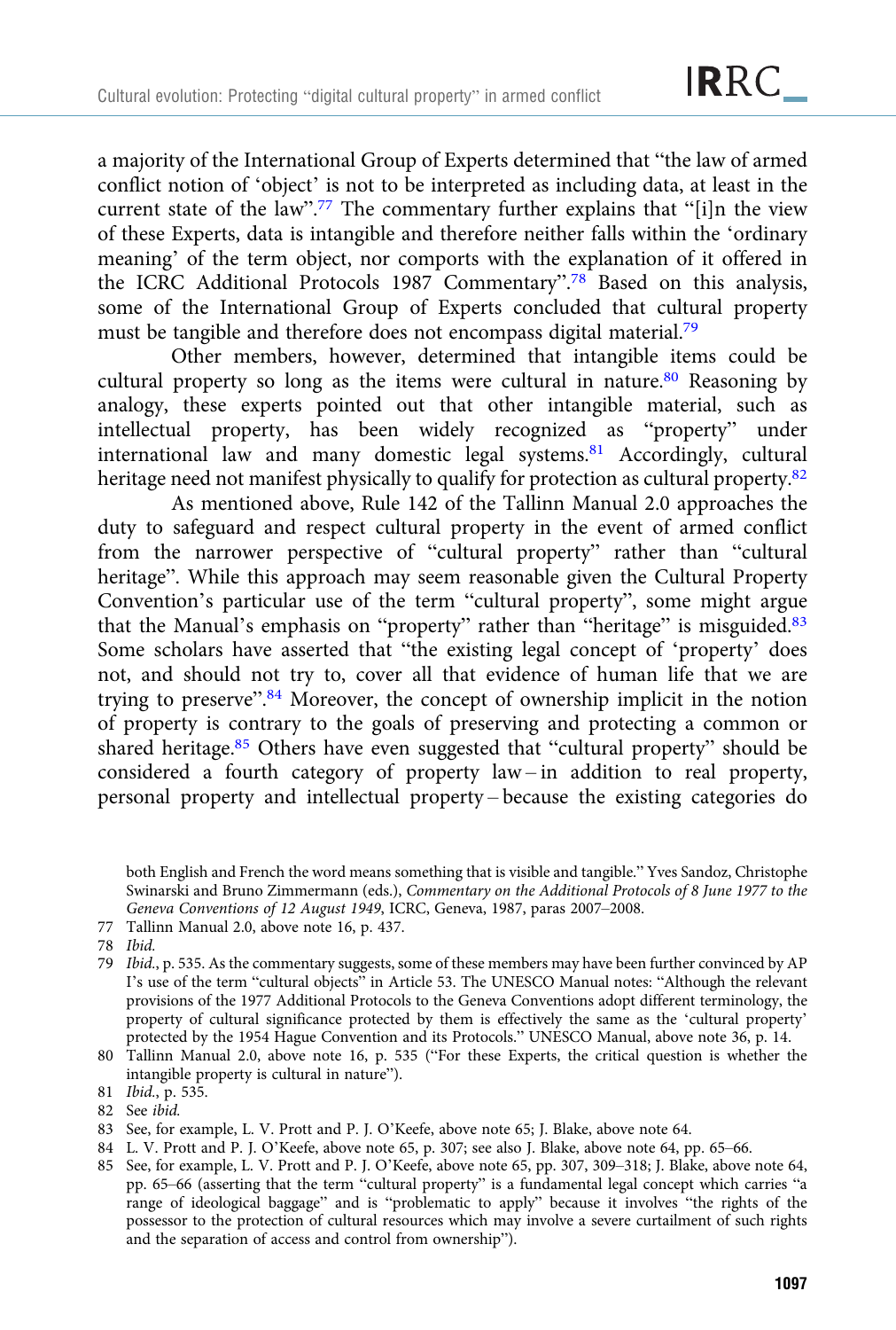not account for important types of (intangible) heritage material, such as oral traditions, performing arts, rituals and ceremonies.<sup>86</sup>

As a matter of legal interpretation, treating digital material as a species of intangible "property", rather than excluding all such material from protection under the Cultural Property Convention because intangible material cannot be "objects", appears to be the stronger approach. In defining cultural property, Article 1(a) of the Cultural Property Convention provides a non-exclusive list of examples of the types of "movable and immovable property of great importance to the cultural heritage of every people", leaving open the possibility that at least some intangible material could fall within the ambit of the Convention. While the idea of culture as property may be problematic – because of property's association with ownership and commercial value, among other things – and perhaps antiquated by contemporary standards, the Tallinn Manual 2.0's interpretation of property at least expands the concept of cultural property in a manner consistent with the evolving understanding of cultural heritage.<sup>87</sup> Ultimately, Rule 142's acknowledgment that non-material culture may be entitled to protection under the lex specialis of armed conflict – albeit under the rubric of property – reflects an appreciation for the broader goals of heritage preservation as referred to in the Convention for the Safeguarding of the Intangible Cultural Heritage and other sources.

#### Types of digital material

The conclusion that digital material may constitute cultural property is legally significant. If some digital material may be considered cultural property, then States must safeguard and respect it to the same extent as tangible cultural property in the event of armed conflict. Applying the Cultural Property Convention's definition of cultural property to digital material, however, presents a challenge. Because digital material is so fundamentally different from physical objects – in terms of creation, identification and reproducibility, for example – digital items do not fall neatly within the categories of items outlined in Article 1 of the Convention, nor can they be easily analogized to tangible cultural artifacts. How, then, should States determine what digital items constitute cultural property? And how should military commanders treat potential digital cultural property in the absence of notification or marking by the State in which the digital material is situated?88

<sup>86</sup> See Richard Crewdson, "Cultural Property – A Fourth Estate?", Law Society's Gazette, Vol. 18, 1984, p. 126, cited in L. V. Prott and P. J. O'Keefe, above note 65, p. 311.

<sup>87</sup> See, for example, L. V. Prott and P. J. O'Keefe, above note 65, pp. 309–318 (discussing the problems with the concept of property); J. Blake, above note 64, pp. 65–66 (describing the drawbacks of applying the rights of a possessor to the protection of cultural resources, the commodification of cultural artifacts, and the limited scope of the term "cultural property").

<sup>88</sup> Determining the location of digital cultural property for purposes of the Cultural Property Convention presents another challenge. This article assumes that digital material which a State considers to be part of its national cultural heritage must be located in the State (e.g., on a server physically situated in the territory of the State) in order to be subject to the provisions of the Cultural Property Convention.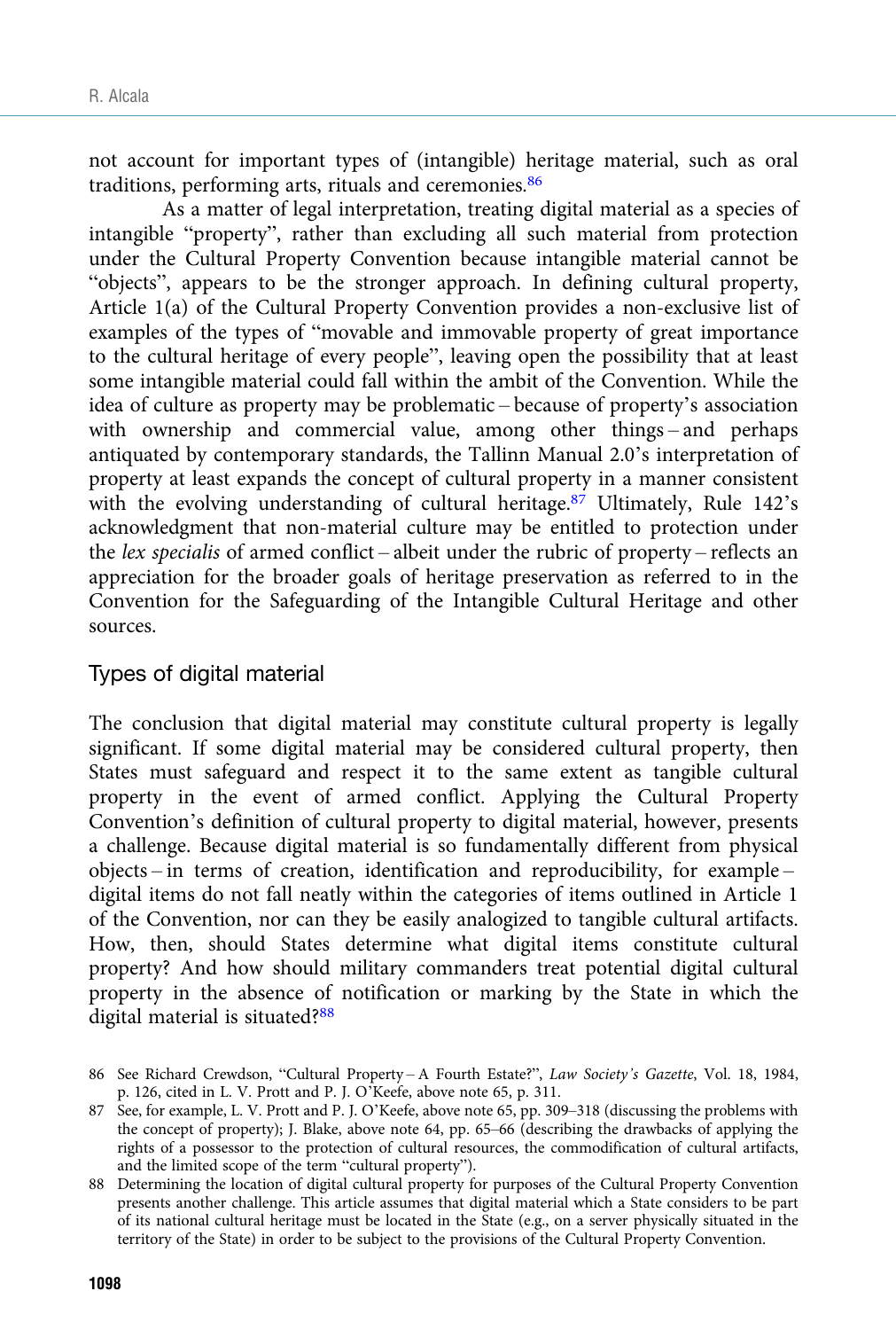The commentary to the Tallinn Manual 2.0 offers some discussion of what material might qualify as digital cultural property, but whether the parameters the commentary establishes appropriately describe how digital cultural property should be understood is open to debate.<sup>89</sup> An international consensus has yet to coalesce around the nature of digital cultural property, and given the unsettled state of the subject, the commentary to Rule 142 must be read with caution, at least as it pertains to the characterization of digital cultural property.90 To date, none of the State expressions on international law and cyberspace have addressed cultural property, and the discussion to Rule 142 further highlights some of the uncertainty surrounding the concept of digital cultural property.<sup>91</sup> As the means to create, reproduce, alter and destroy digital heritage accelerate, a clearer conception of what constitutes digital cultural property is needed to ensure that States fulfil their obligation to safeguard and respect digital material in the event of armed conflict.

The Tallinn Manual 2.0's discussion of Rule 142 alludes to two general categories of digital material: (1) original digital works and (2) digital copies of original physical works. The commentary suggests that original digital works include both novel creations devised in a digital medium and cultural information generated and stored in digital form. This article will use the terms "born-digital material" and "original digital works" interchangeably to describe both types of new works. By comparison, digital copies of original physical works include photographs as well as encoded information from sources that could be used to replicate physical objects, such as building plans and maps.<sup>92</sup> This article will refer to these types of copies as "digital surrogates". The following subsections briefly examine both born-digital material and digital surrogates as distinct species of digital material.

#### Born-digital material

To distinguish between originals and copies, some sources refer to original digital material of the type contemplated by the Tallinn Manual 2.0 as "born-digital".<sup>93</sup> The Oxford English Dictionary defines "born-digital" works as those "created in digital form, rather than converted from print or analogue equivalents".<sup>94</sup>

- 89 Tallinn Manual 2.0, above note 16, pp. 535–536.
- 90 It is important to note that Rule 142 is not concerned exclusively with digital cultural property. The rule also implicates traditional forms of cultural property that may be affected by cyber operations.
- 91 See, for example, Brian J. Egan, "Remarks on International Law and Stability in Cyberspace", 10 November 2016, available at: [www.law.berkeley.edu/wp-content/uploads/2016/12/egan-talk-transcript-](https://www.law.berkeley.edu/wp-content/uploads/2016/12/egan-talk-transcript-111016.pdf)[111016.pdf](https://www.law.berkeley.edu/wp-content/uploads/2016/12/egan-talk-transcript-111016.pdf); UN Office for Disarmament Affairs, Official Compendium of Voluntary Contributions on the Subject of How International Law Applies to the Use of Information and Communications Technology by States, UN Doc. A/76/136, August 2021. See also Duncan B. Hollis, "A Brief Primer on International Law and Cyber Space", 14 June 2021, available at: [https://carnegieendowment.org/files/](https://carnegieendowment.org/files/Hollis_Law_and_Cyberspace.pdf) [Hollis\\_Law\\_and\\_Cyberspace.pdf.](https://carnegieendowment.org/files/Hollis_Law_and_Cyberspace.pdf)
- 92 See Tallinn Manual 2.0, above note 16, p. 535 n. 1327.
- 93 See, for example, Jean-Michel Rodes, Geneviève Piejut and Emmanuèle Plas, Memory of the Information Society, UNESCO, Paris, 2003, p. 39; H. H. Dinniss, above note 23, pp. 231–232.
- 94 "P2: To Be Born Digital", Oxford English Dictionary, 3rd ed. 2010, available at: [www.oed.com/view/Entry/](https://www.oed.com/view/Entry/52611?redirectedFrom=born-digital%23eid1262411270) [52611?redirectedFrom=born-digital#eid1262411270](https://www.oed.com/view/Entry/52611?redirectedFrom=born-digital%23eid1262411270). This OED reference cites a 1998 article from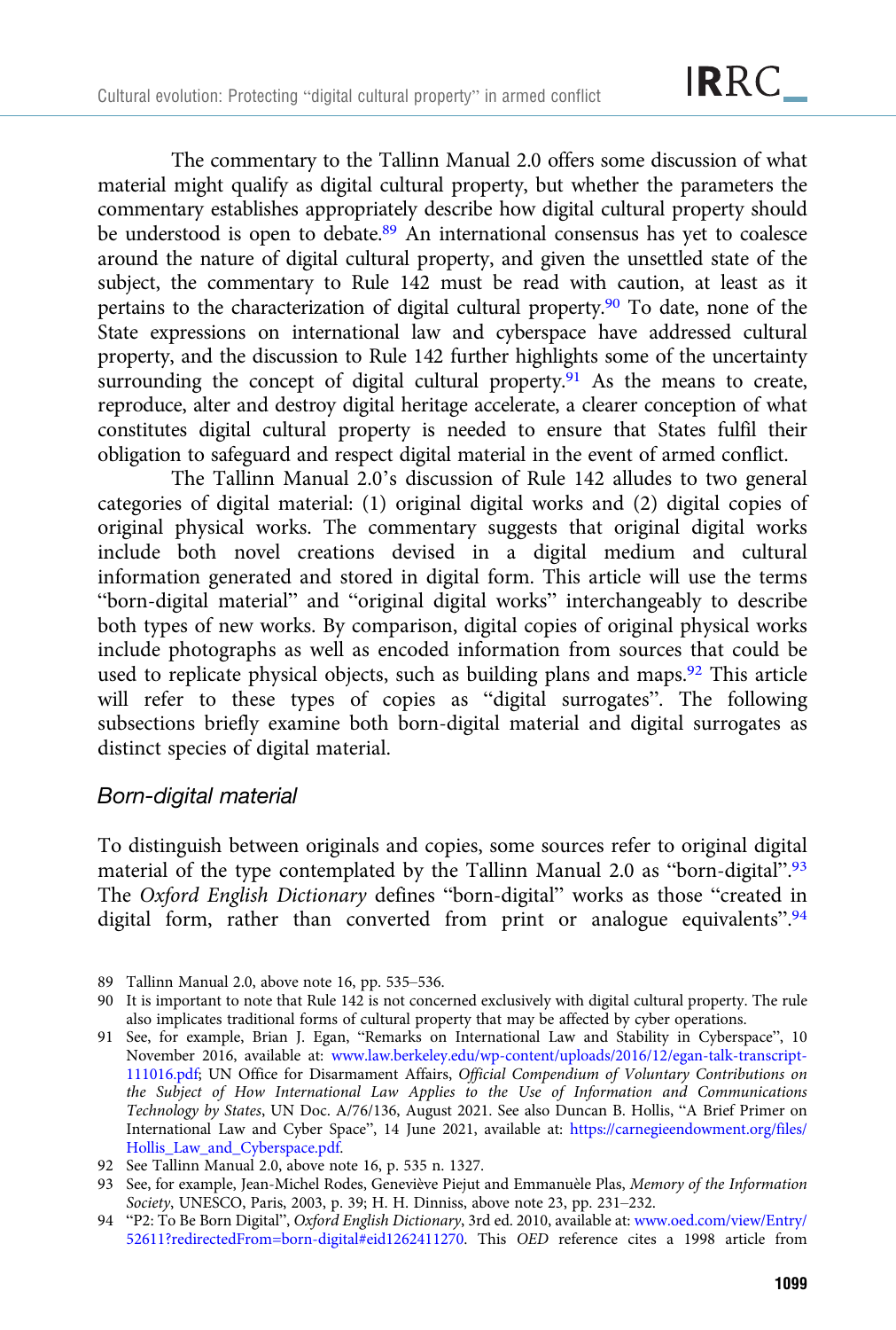UNESCO similarly states that born-digital heritage "results from an 'all-digital' process of initial production, the message being digitally encoded at the moment of its creation".<sup>95</sup> What distinguishes "born-digital" from "created-digital" material, therefore, is that born-digital works are new works executed in a digital medium, not copies created digitally to replicate something that already exists. For example, the digital artist Beeple's work Everydays – The First 5000 Days consists of a collage of images generated as a JPG file.<sup>96</sup> It is a born-digital creation. In contrast, a high-resolution copy of the Mona Lisa would be a created-digital work.

As defined, born-digital content could include a wide spectrum of material. The Tallinn Manual 2.0 seems to acknowledge this by providing a range of examples, from works of artistic expression to government bureaucratic records. The commentary to the Manual, however, does not further distinguish between various types of born-digital material. In addition to original creative works, born-digital material could include data recorded and stored digitally – what this article will refer to as "digital data". Differentiating between these subsets of born-digital material could prove helpful to conceptualizing what digital creations can appropriately be considered digital cultural property, and why they should be regarded as such.

The commentary asserts that intangible property which is cultural in nature could include "objects that are created and stored on a computing device and therefore only exist in digital form, such as musical scores, digital films, documents pertaining to e-government, and scientific data".<sup>97</sup> Here, the commentary appears to be referring exclusively to born-digital material rather than created-digital works. Indeed, the commentary specifically rejects the idea that "a single extremely high-resolution image of Leonardo da Vinci's Mona Lisa, comprising a terabyte of information", could be protected as an original digital work, even if the original painting were later destroyed, leaving only the digital copy.98 The commentary's disinclination to recognize a digital facsimile as an original work, however, does not mean that such material is ineligible for protection as digital cultural property. Instead, the commentary suggests that digital reproductions could be protected under a different category of material – that is, digital surrogates – which is addressed in more detail below.

Business Wire as the earliest known use of the term. The article referred to "[a] vast data resource pulled from the most comprehensive archive of documents 'born digital' – that is, electronic at conception and through publication".

97 Tallinn Manual 2.0, above note 16, p. 535. The commentary's use of the term "object" is interesting here. Earlier in the same discussion, the commentary points out the International Group of Experts' general rejection of the idea that intangible items could be objects. The commentary then explains how intangible items could be "property" before reverting to the use of the term "object" to describe certain digital material.

<sup>95</sup> J.-M. Rodes, G. Piejut and E. Plas, above note 93, p. 39.

<sup>96</sup> Scott Reyburn, "JPG File Sells for \$69 Million, As 'NFT Mania' Gathers Pace", New York Times, 11 March 2021, available at: [www.nytimes.com/2021/03/11/arts/design/nft-auction-christies-beeple.](https://www.nytimes.com/2021/03/11/arts/design/nft-auction-christies-beeple.html) [html;](https://www.nytimes.com/2021/03/11/arts/design/nft-auction-christies-beeple.html) E. Kinsella, above note 25.

<sup>98</sup> Ibid., pp. 535–536.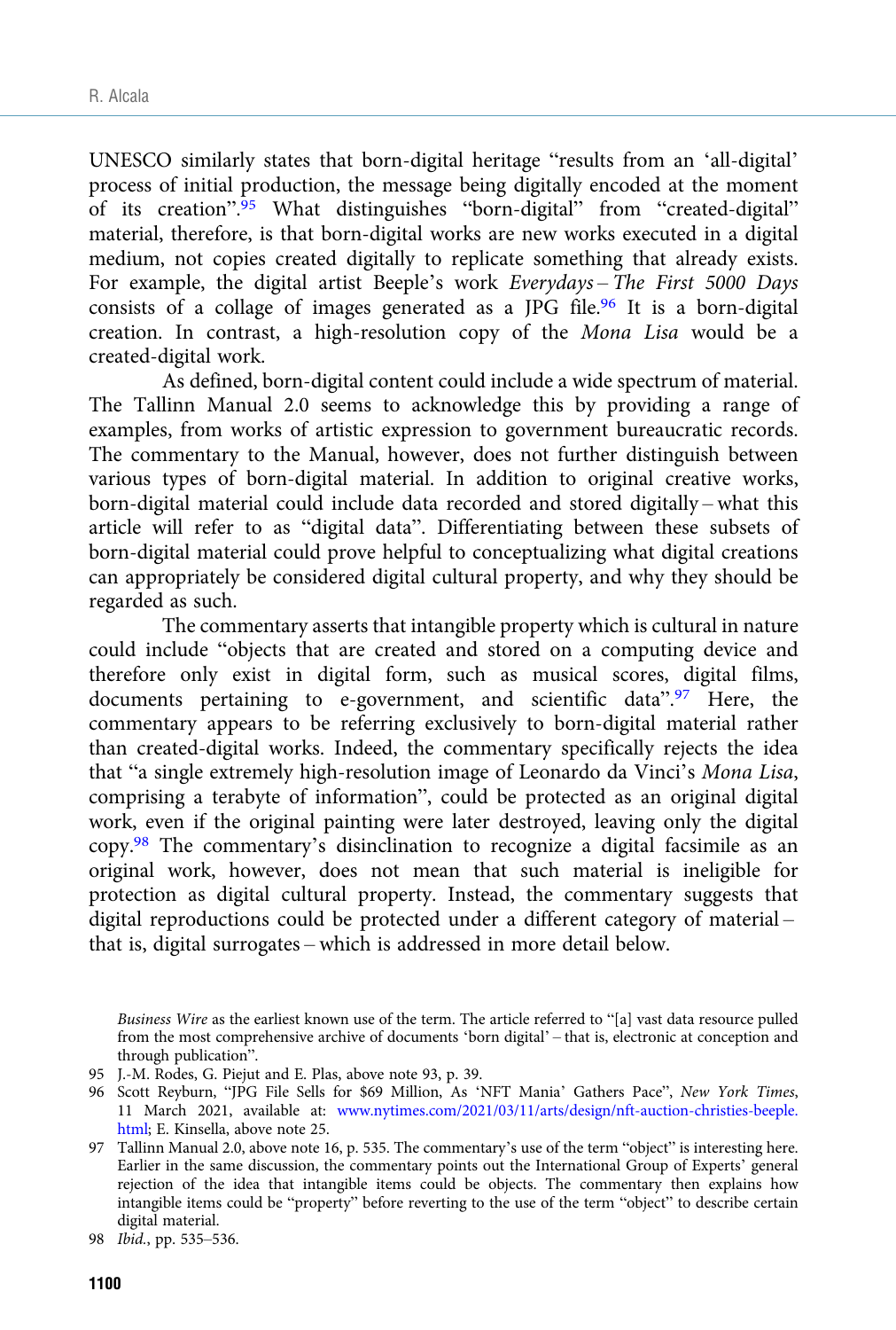However, the commentary's recognition that "documents pertaining to e-government" and "scientific data" may be entitled to protection as borndigital cultural property suggests that the significance of born-digital material is not merely a function of uniqueness or the limited production of copies. Digital documents and scientific data may be analogous to the "manuscripts, books and other objects of artistic, historical or archaeological interest" and the "scientific collections and important collections of books or archives" outlined in Article 1(a) of the Cultural Property Convention.<sup>99</sup> The present article takes an approach similar to the UK National Archives and distinguishes between "digital originals" and "digital data".<sup>100</sup> While both classes of material are born-digital, they are conceptually different. Understanding why the Cultural Property Convention recognizes the protection of physical books and archives, and why the Tallinn Manual 2.0 acknowledges the need to protect digital data, can help us appreciate why some digital material that has been widely copied might nevertheless be entitled to protection as digital cultural property.

## Digital surrogates

In addition to born-digital material (both digital originals and digital data), the commentary to Rule 142 recognizes that digital copies of original physical works – what this article will refer to as "digital surrogates" – could also qualify as digital cultural property. As the commentary explains, some members of the International Group of Experts believed that "[c]ertain copies of objects of which a physical manifestation exists (or has existed) that can be used to create replicas also qualify as cultural property".<sup>101</sup> The commentary states:

No member of the International Group of Experts taking this position asserted that all digital manifestations of cultural property are entitled to protection of this Rule. Protection only applies to digital copies or versions where the original is either inaccessible or has been destroyed, and where the number of digital copies that can be made is limited.102

Accordingly, the hypothetical high-resolution copy of the Mona Lisa that would not qualify for cultural property protection as a born-digital work could nevertheless be entitled to protection as a digital surrogate.<sup>103</sup> The Tallinn Manual 2.0 explains, however, that "due to the high speed and low cost of digital reproduction, once

101 Tallinn Manual 2.0, above note 16, p. 535.

<sup>99</sup> Cultural Property Convention, Art. 1(a).

<sup>100</sup> See R. Addison, above note 71. Addison's report, prepared on behalf of the National Archives, divides born-digital material into two forms: (1) "[o]riginal digital art work, such as videos and music", and (2) "[d]igital data or knowledge, such as databases, spreadsheets and websites" (p. 4).

<sup>102</sup> Ibid.

<sup>103</sup> Ibid., pp. 535–536 (commenting that a "single extremely high-resolution image of Leonardo da Vinci's Mona Lisa … might, and in the event of the destruction of the original Mona Lisa would, qualify as cultural property").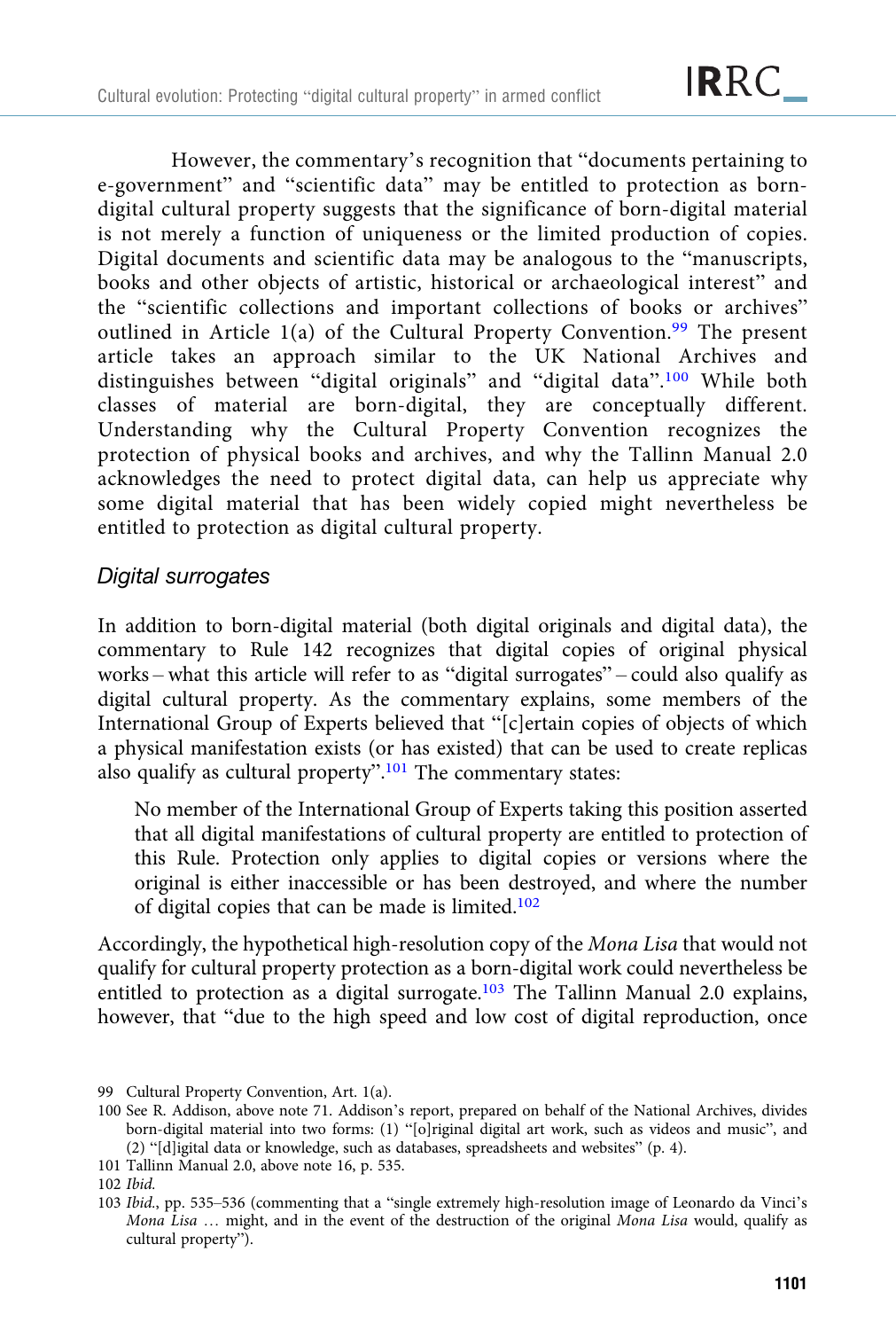such a digital image has been replicated and widely downloaded, no single digital copy of the artwork would be protected by this Rule".<sup>104</sup>

Notably, the Tallinn Manual 2.0 focuses on the extent of replication rather than the quality of the reproduced material.<sup>105</sup> For some scholars, copy quality is critical to evaluating the importance of digital reproductions. Eugene Ch'ng, for example, distinguishes between what he calls "surrogates" and "true facsimiles".<sup>106</sup> Ch'ng characterizes "surrogates" as "pointers to the original copy and therefore good only for public appreciation".<sup>107</sup> He explains that "surrogates" are generally of lower quality, with smaller file sizes, than "true facsimiles", in order to make them more viewable on the internet.108 (Note that Ch'ng's use of the term "surrogates" differs from the term "digital surrogates" as used throughout this article.) For Ch'ng, therefore, the existence of "surrogates" and their widespread replication and dissemination would not necessarily negate the value of a "true facsimile". Instead, his concern is with preserving the importance of what he calls the "First Original Copy" – that is, "any first true 3D facsimile of a digitally reproduced physical object" – regardless of how many copies exist or might be produced in the future.<sup>109</sup>

Unlike Ch'ng, who is comfortable with the digital reproduction of heritage objects and works of art, the Tallinn Manual 2.0's discussion of both born-digital originals and digital surrogates evinces a strong preference for original works, whether initially created digitally or in a tangible medium. As discussed in the commentary to Rule 142, recognition as digital cultural property is closely tied to a work's uniqueness as an original or, to a lesser extent, to the ability to limit its reproduction. But why the emphasis on preserving originals over copies? Is the Tallinn Manual 2.0's preoccupation with originals an anachronism in an Age of Digital Reproduction?

#### Digital works versus physical works

Physical artifacts have long been valued by human societies.<sup>110</sup> Original creations were prized above copies because, as Benjamin argued, originals were believed to

<sup>104</sup> Ibid., p. 536.

<sup>105</sup> The commentary to the Tallinn Manual 2.0 does hint at the importance of reproductive quality, but it never expressly identifies quality as an essential consideration. The commentary's Mona Lisa example identifies the digital copy as "a single extremely high-resolution image" but never discusses whether or why the resolution is significant. Instead, the commentary states that protection is afforded "based on the value and irreplaceability of the original work of art" as well as "the difficulty, time, and expense involved in reproducing faithful copies". Ibid., pp. 535–536.

<sup>106</sup> Eugene Ch'ng, "The First Original Copy and the Role of Blockchain in the Reproduction of Cultural Heritage", Presence, Vol. 27, No. 1, 2018, pp. 156–157.

<sup>107</sup> Ibid., p. 156.

<sup>108</sup> Ibid. Ch'ng also notes that "surrogates" feature smaller file sizes, and they may be of little use to experts "as their lack of surface details have rendered them noninterpretable".

<sup>109</sup> Ibid., p. 151.

<sup>110</sup> See Yuri Smirnov, "Intentional Human Burial: Middle Paleolithic (Last Glaciation) Beginnings", Journal of World Prehistory, Vol. 3, No. 2, 1989, p. 199; Helen Thompson, "The Oldest Stone Tools Yet Discovered Are Unearthed in Kenya", SmithsonianMag.com, 20 May 2015, available at: [www.smithsonianmag.com/](https://www.smithsonianmag.com/science-nature/oldest-known-stone-tools-unearthed-kenya-180955341/) [science-nature/oldest-known-stone-tools-unearthed-kenya-180955341/](https://www.smithsonianmag.com/science-nature/oldest-known-stone-tools-unearthed-kenya-180955341/) (noting that some stone artifacts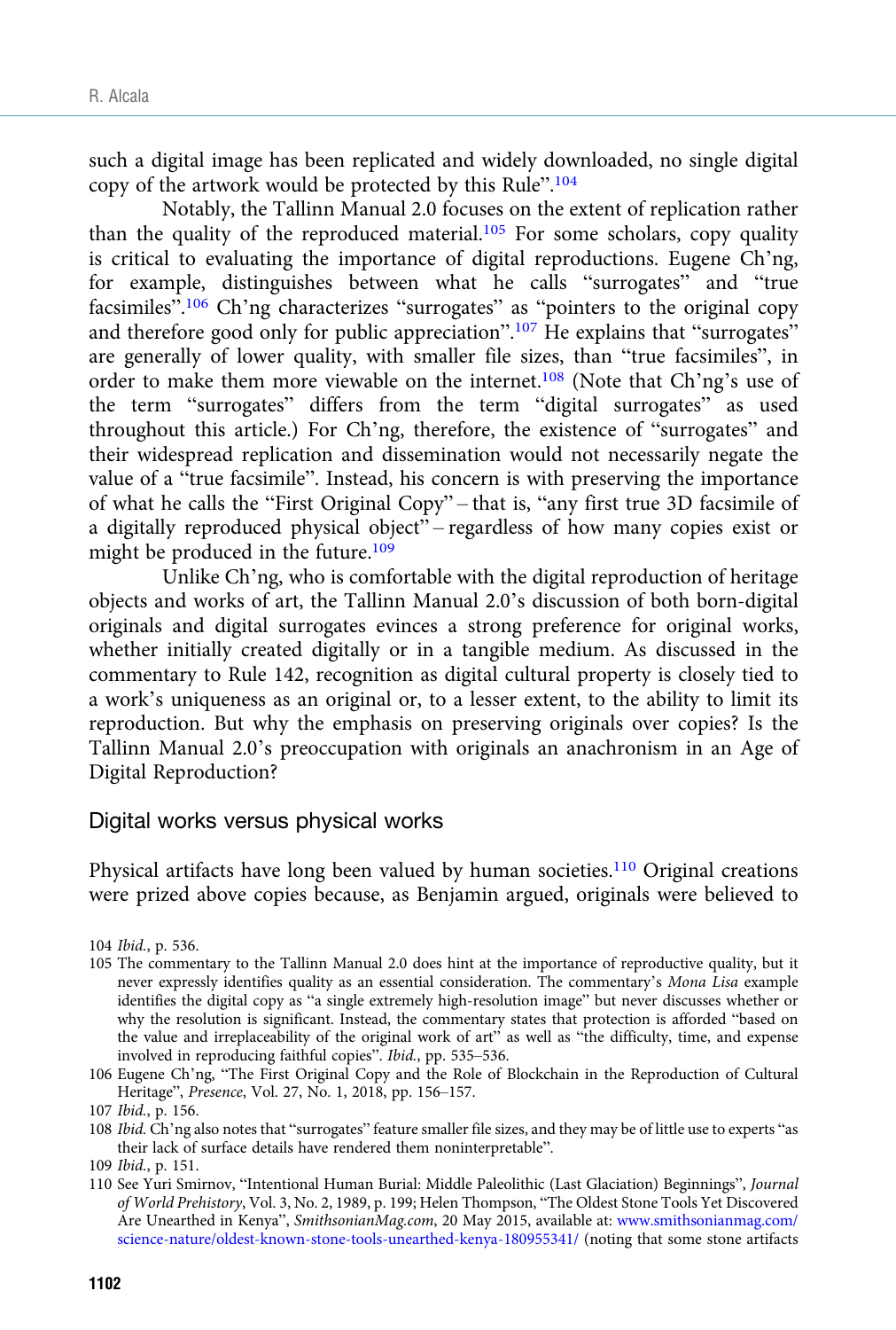possess attributes of aura and authenticity – characteristics associated with a physical existence. Given the traditional allure of aura and authenticity, and the historic predilection for original works, the Tallinn Manual 2.0's preference for originals over copies may be understandable. However, the Manual's focus on preserving original examples rather than the cultural information that those works convey is worth reconsidering given the realities of digital technology. Older notions of aura and authenticity and their paramount expression in original physical works do not translate cleanly to works in digital mediums. The primacy of original examples and the significance of aura and authenticity, which already began to be questioned with the development of mechanical reproduction, arguably mean even less with respect to digital creations.

#### Aura and authenticity of physical creations

The discovery of handmade artifacts in ancient human graves indicates that physical objects could hold great significance to early human societies.111 While it is unclear why certain artifacts were interred with the dead, their presence suggests they were meaningful.<sup>112</sup> The state of a 28,000-year-old burial site in Sungir, Russia, is illustrative. In it, three bodies were discovered dressed in clothes interwoven with more than 3,000 ivory beads.<sup>113</sup> The bodies were also adorned with carved pendants, bracelets and shell necklaces.<sup>114</sup> Two of the bodies – both juveniles – were further flanked by mammoth tusks, each over two yards long, which had been meticulously straightened through a process likely involving boiling.115 The amount of time and effort needed to prepare these bodies for burial would have been considerable; by some estimates, fashioning the ivory beads alone would have consumed nearly 3,000 hours of labour.116 In light of the effort invested in the burials, the sociologists Neil Fligstein and Doug McAdam have argued that the creators of the site must have possessed "an extraordinary capacity for coordinated, meaningful, symbolic, collaborative activity".<sup>117</sup> They contend that "the ritual act encoded in the interment was clearly full of shared meaning for those involved". 118

may be nearly 3.3 million years old, almost 3 million years older than the earliest Homo sapiens fossils); Jean-Jacques Hublin et al., "New Fossils from Jebel Irhoud, Morocco and the Pan-African Origin of Homo Sapiens", Nature, Vol. 546, No. 7657, 2017, p. 290 (dating the excavations at Irhoud to "315  $\pm$  34 kyr").

114 N. Fligstein and D. McAdam, above note 112, p. 37.

116 Fligstein and McAdam wonder: "How many people did it take to boil and straighten the mammoth tusks? Who contributed the 3,000 hours required to make then sew the ivory beads on to the burial clothes? ... We will never know, but one can be assured that the members of the group shared an acute and elaborate sense of the event's significance." Ibid., pp. 37–38.

<sup>111</sup> See Y. Smirnov, above note 110, p. 214 ("Middle Paleolithic burials are known both with and without associated [grave] goods, which makes it most likely that goods were sometimes deliberately placed in the grave").

<sup>112</sup> See Neil Fligstein and Doug McAdam, A Theory of Fields, Oxford University Press, Oxford, 2012, p. 37.

<sup>113</sup> Ian Tattersall, Becoming Human: Evolution and Human Uniqueness, Oxford University Press, Oxford, 1998, p. 163, cited in N. Fligstein and D. McAdam, above note 112.

<sup>115</sup> Ibid.

<sup>117</sup> Ibid., p. 37 (emphasis omitted).

<sup>118</sup> Ibid. (emphasis omitted).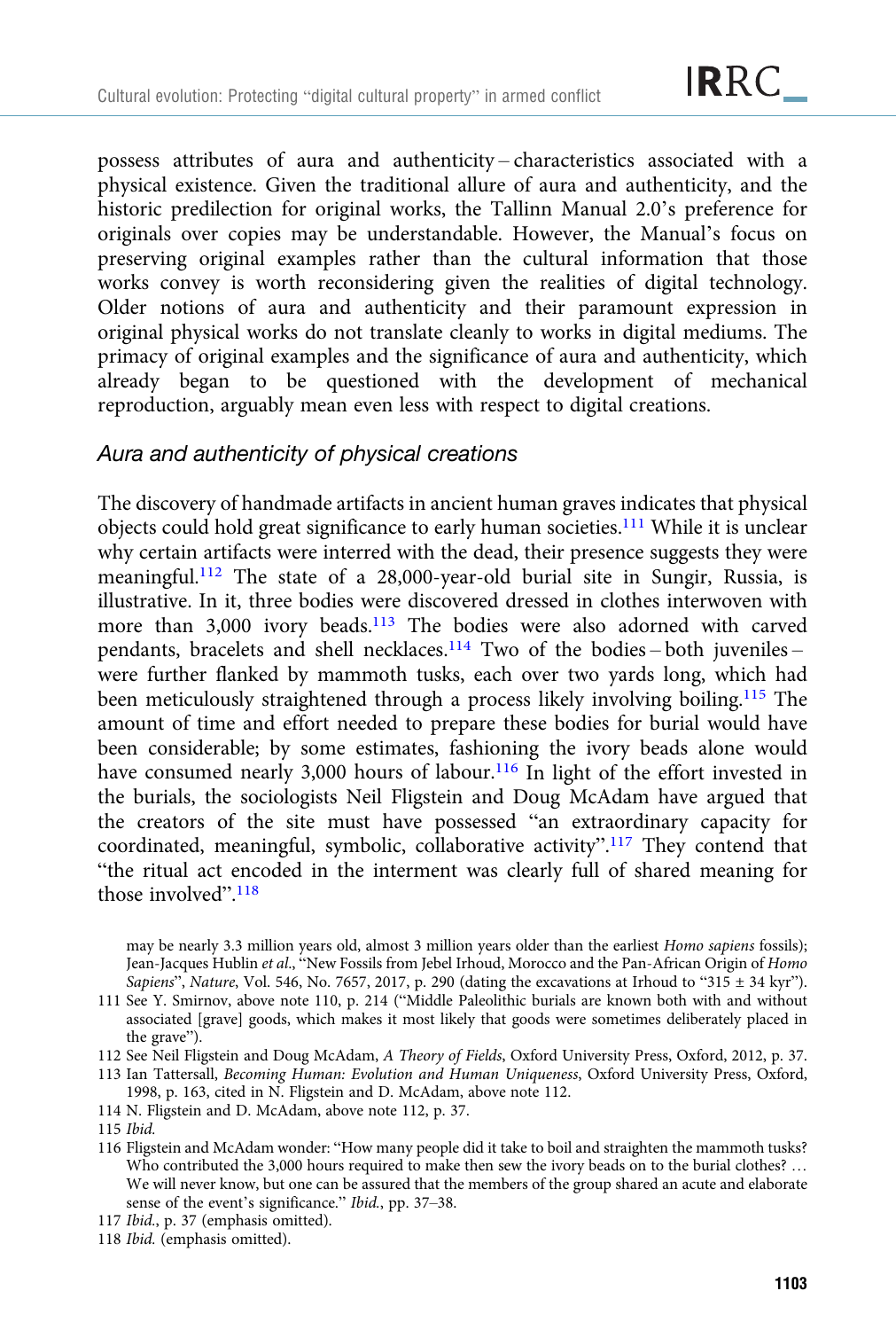The world's earliest stories, recorded thousands of years later, confirm how highly prized material objects could be. In the *Epic of Gilgamesh*, the world's oldest extant long poem, the story's eponymous hero mourns the death of his dearest friend Enkidu by ordering the creation of a lavish funeral statue and filling Enkidu's grave with opulent grave goods.<sup>119</sup> Ancient Greek epics similarly featured material objects in abundance. For example, Homer dedicates an entire book of the Iliad to the tale of the crafting of Achilles' shield.<sup>120</sup>

For Benjamin, original works such as the Mona Lisa possess an aura and authenticity that reproductions could never have. Benjamin contends: "Even the most perfect reproduction of a work of art is lacking in one element: its presence in time and space, its unique existence at the place where it happens to be." $121$ Original physical works may be distinguishable from copies for a variety of reasons; for example, they may be created from particular material, such as a specific metal alloy, stone from a localized area, or unique pigments fashioned into paints. These objective physical characteristics can help to distinguish original works from their copies. Alternatively (or in addition), the aura of original works may set them apart from less authentic reproductions, even those of the highest quality, crafted from identical materials. As Charles Cronin observes:

We revere the Parthenon not only for its aesthetic and historical values but also because the building and its decoration are very old. We cherish, in a manner akin to ancestor worship, the fact that objects we behold today were touched over 2000 years ago by individuals of an ancient civilization that profoundly affected the development of our own.122

Additionally, Cronin notes, an object's aura may be enhanced by the identity of its creator.123 In 2017, for example, a conservator at the Nelson-Atkins Museum of Art in Kansas City discovered a grasshopper embedded in the paint of Vincent van Gogh's 1889 work Olive Trees.<sup>124</sup> The director of the museum

<sup>119</sup> See Michael Schmidt, Gilgamesh: The Life of a Poem, Princeton University Press, Princeton, NJ, 2019, p. 1 (describing Gilgamesh as "the oldest long poem in the world"); The Epic of Gilgamesh, trans. Andrew George, Penguin Books, London, 1999. In the poem, Gilgamesh cries out: "O forgemaster! [Lapidary!] Coppersmith! Jeweler!" He then commands that Enkidu's statue shall be made with eyebrows of lapis lazuli and a chest of gold. Ibid., p. 65.

<sup>120</sup> Homer, The Iliad, trans. Robert Fagles, Penguin Books, New York, 1990, pp. 467-487. Virgil similarly describes the shield of another hero, Aeneas, in Book 8 of the Aeneid. Virgil, The Aeneid, trans. Robert Fagles, Penguin Books, New York, 2006, pp. 241–265. Interestingly, the Iliad's description of the shield is considered the first literary description of a visual work of art – also known as ekphrasis – in Western literature. James A. Francis, "Metal Maidens, Achilles' Shield, and Pandora: The Beginnings of 'Ekphrasis'", American Journal of Philology, Vol. 130, No. 1, 2009, p. 6.

<sup>121</sup> W. Benjamin, above note 8, p. 169.

<sup>122</sup> Charles Cronin, "3D Printing: Cultural Property as Intellectual Property", Columbia Journal of Law & the Arts, Vol. 39, No. 1, 2015, p. 21. Cronin further explains that aura "often determines the worth ascribed to an object as much as, if not more than, the combined value of the material of which it is composed and the intellectual effort invested in shaping it".

<sup>123</sup> Ibid., p. 22.

<sup>124</sup> Katherine McGrath, "Researchers Just Found a Grasshopper in a Van Gogh Painting", Architectural Digest, 7 November 2017, available at: [www.architecturaldigest.com/story/researchers-just-found-a](https://www.architecturaldigest.com/story/researchers-just-found-a-grasshopper-in-a-van-gogh-painting)[grasshopper-in-a-van-gogh-painting.](https://www.architecturaldigest.com/story/researchers-just-found-a-grasshopper-in-a-van-gogh-painting)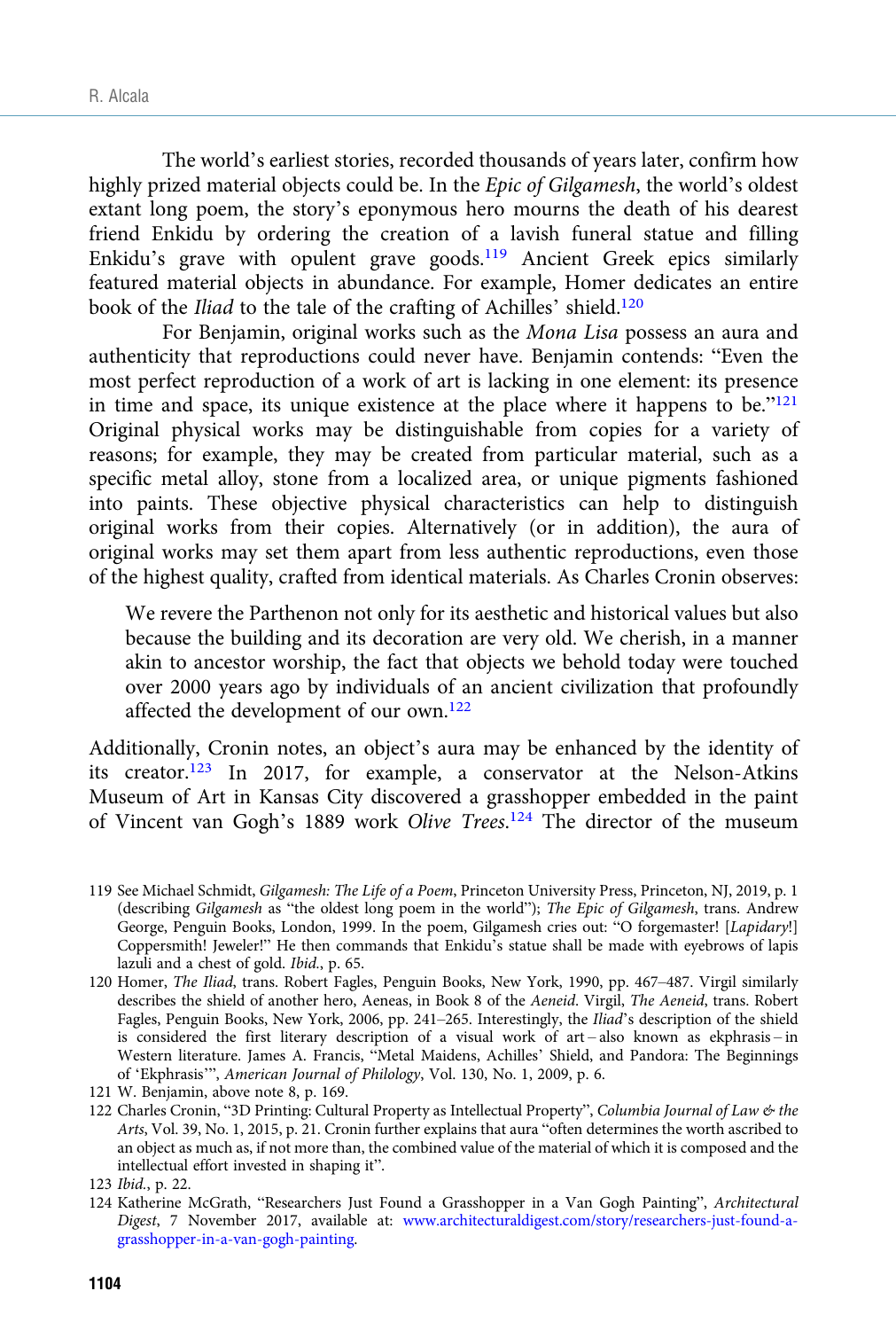commented: "Looking at the image of this grasshopper, one can readily imagine Van Gogh struggling with wind, dust, and insects as he created Olive Trees."125 Accordingly, an expert copy of a work that perfectly reproduces its form, texture and visual effect could never capture the aura and authenticity of the original because it never endured the same history, nor inhabited the same space, as its archetype.

Benjamin recognized, however, that by enabling the mass production of identical copies, mechanical reproduction threatened to undermine our appreciation of aura and authenticity, and in so doing, radically alter our relationship to original works.126 Throughout history, original creations have always been copied – either by students to practice their craft, by artists to disseminate their works, or by opportunists seeking financial gain.127 Mechanical reproduction, on the other hand, represented something new and more disruptive.128 The philosopher Paul Valéry perceived this as well. In his 1928 essay "The Conquest of Ubiquity", Valéry observed that "profound changes are impending in the ancient craft of the Beautiful".<sup>129</sup> He explained:

In all the arts there is a physical component which can no longer be considered or treated as it used to be, which cannot remain unaffected by our modern knowledge and power. For the last twenty years neither matter nor space nor time has been what it was from time immemorial. We must expect great innovations to transform the entire technique of the arts, thereby affecting artistic invention itself and perhaps even bringing about an amazing change in our very notion of art.<sup>130</sup>

Reproduction degrades the aura and authenticity of originals by displacing them from time and space.131 Because reproductions do not share the same provenance, nor are they experienced in the same location, as original works, "the technique of reproduction detaches the reproduced object from the domain of tradition".<sup>132</sup> Visiting the Parthenon in Athens, for example, is wholly different

125 Ibid.

126 See "Mechanical Reproduction", in Daniel Chandler and Rod Munday (eds), A Dictionary of Media and Communication, 2011, available at: <https://tinyurl.com/bdh8vp2u>.

127 See W. Benjamin, above note 8, p. 168.

132 W. Benjamin, above note 8, p. 171.

<sup>128</sup> See ibid. ("Mechanical reproduction of a work of art, however, represents something new").

<sup>129</sup> Paul Valéry, "La Conquête de l'ubiquité", Aesthetics, trans. Ralph Manheim, Routledge and Kegan Paul, London, 1964, p. 225, quoted in W. Benjamin, above note 8, p. 166.

<sup>130</sup> Ibid.

<sup>131</sup> See, for example, W. Benjamin, above note 8, p. 171; C. Cronin, above note 122, pp. 23–24; M. Young, above note 13. Cronin uses the J. Paul Getty Museum's Victorious Athlete to illustrate this point. He writes: "Imagine the Getty's bronze Athlete standing among a dozen or more visually and haptically identical copies of it. Each additional copy further undermines the legitimacy of the aura we ascribe to the original; what does it matter that one of these ten, twenty, or thirty bronzes was created 2000 years ago if I cannot identify it among the copies?" C. Cronin, above note 122, p. 24 (emphasis in original). Meanwhile, Benjamin further observes that "[t]he uniqueness of a work of art is inseparable from its being imbedded in the fabric of tradition" and that "the unique value of the 'authentic' work of art has its basis in ritual, the location of its original use value". W. Benjamin, above note 8, pp. 173–174.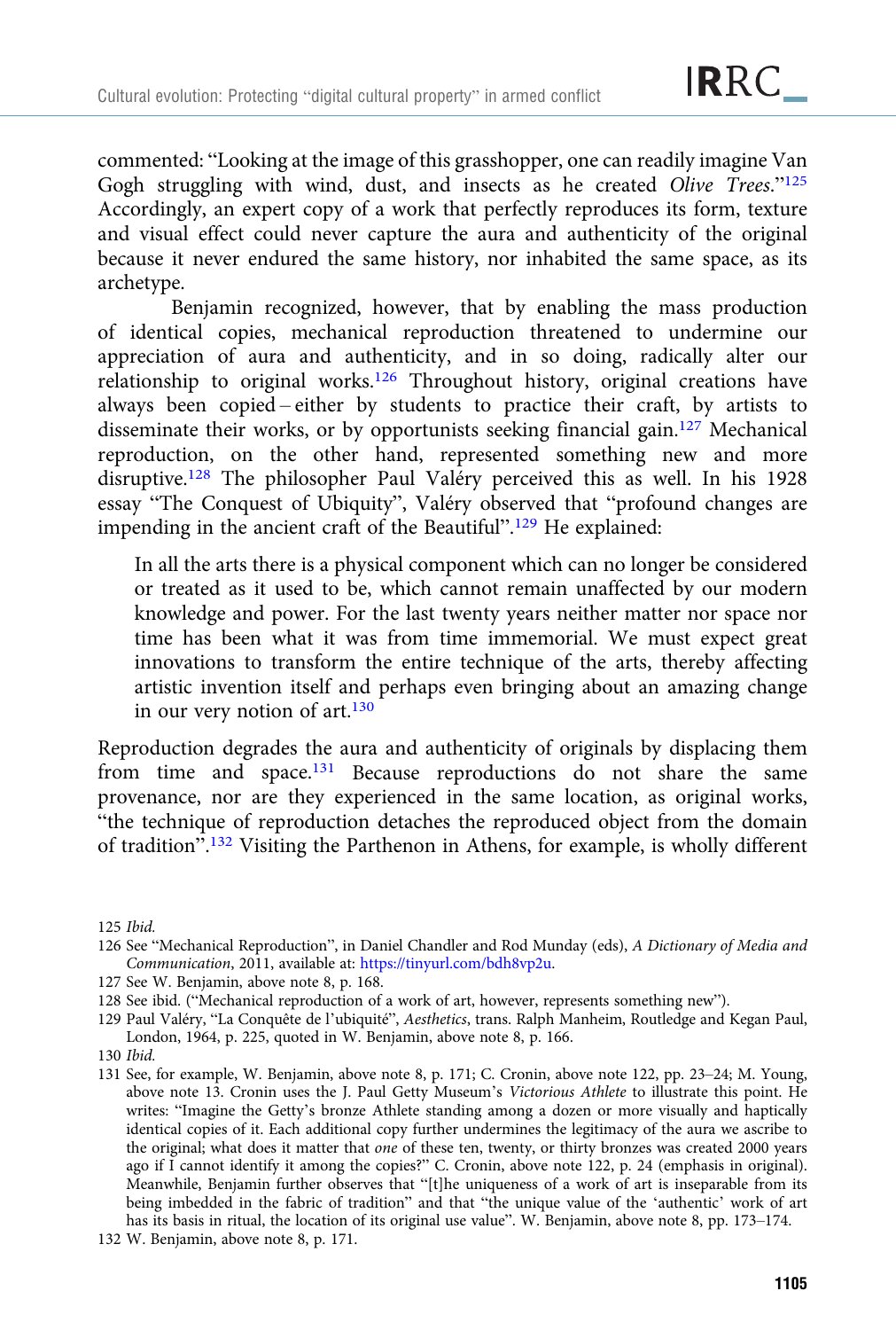from visiting its replica in Nashville, Tennessee.<sup>133</sup> Every reproduction of the Mona Lisa – in art books, on posters and on tote bags – dissipates the aura of the original. Reproduction, however, also emancipates art by removing it from what Benjamin called its "parasitical dependence on ritual".<sup>134</sup> The existence of a copy can make art more accessible; the proliferation of copies even more so. As Benjamin remarked, a reproduction "enables the original to meet the beholder halfway".<sup>135</sup> Accordingly, the Mona Lisa can be enjoyed from the comfort and convenience of one's home without the need ever to visit the Louvre.<sup>136</sup>

Benjamin also argued that the mechanical reproduction of works – in new formats, such as photography and film – changed how we appreciate the aura and authenticity of original works, and in so doing, transformed how we value  $art.^{137}$ When a work of art can be reproduced in identical form and in limitless numbers, authenticity becomes meaningless. No single print from the same photographic negative, for example, is any more "authentic" than another.<sup>138</sup> Consequently, while the reproduction of original works may make art more accessible, mechanically reproduced works convey no aura and retain no authenticity. In this context, the relevance of originals is lost.

It should be noted that the terms "reproduce" and "reproduction" are often used to mean slightly different things, and the metaphysical – and legal – implications of "reproducing" a work could change depending on which meaning is intended. Sometimes "reproduce" is used to mean "[t]o bring again into material existence; to create or form (a person or thing) again".<sup>139</sup> For the purposes of this article, a work reproduced in this sense is produced or created again, like a photograph produced from a negative or a digital work that is executed when its digital file is run. Alternatively, "reproduce" could mean "[t]o produce again in the form of a copy; to replicate (a work of art, picture, drawing, etc.), esp. by means of engraving, photography, scanning, or similar digital or mechanical processes".<sup>140</sup> Throughout this article, a work "reproduced" in this sense is something that exists as a copy or replica of something else. A photograph or a 3-D digital scan of an extant work, therefore, would be a

- 133 Metropolitan Government of Nashville and Davidson County, "The Parthenon", Nashville.gov, available at: [www.nashville.gov/departments/parks/parthenon.](https://www.nashville.gov/departments/parks/parthenon)
- 134 W. Benjamin, above note 8, p. 174. Benjamin explains that art initially served a ritualistic function, first in the service of magic, then of religion.
- 135 Ibid., p. 170. Benjamin states: "The cathedral leaves its locale to be received in the studio of a lover of art; the choral production, performed in an auditorium or in the open air, resounds in the drawing room."
- 136 See, for example, "From the 'Mona Lisa' to 'The Wedding Feast at Cana': The Salle des États", Louvre.fr, available at: [www.louvre.fr/en/explore/the-palace/from-the-mona-lisa-to-the-wedding-feast-at-cana.](https://www.louvre.fr/en/explore/the-palace/from-the-mona-lisa-to-the-wedding-feast-at-cana)
- 137 W. Benjamin, above note 8, pp. 175–176. Benjamin notes that works of art possess both cult value and exhibition value. By enabling works of art to be created or reproduced in quantity, mechanical reproduction freed art from the constraints of ritual, increasing its exhibition value.
- 138 Ibid., p. 174. Benjamin further asserts that "the instant the criterion of authenticity ceases to be applicable to artistic production, the total function of art is reversed. Instead of being based on ritual, it begins to be based on another practice – politics." Ibid., pp. 174–175.
- 139 "Reproduce", Oxford English Dictionary, 3rd ed., 2009, available at: [www.oed.com/view/Entry/163098?](https://www.oed.com/view/Entry/163098?redirectedFrom=reproduce%23eid) [redirectedFrom=reproduce#eid](https://www.oed.com/view/Entry/163098?redirectedFrom=reproduce%23eid) (definition 2.a.).
- 140 "Reproduce", Oxford English Dictionary, 3rd ed., 2009, available at: [www.oed.com/view/Entry/163098?](https://www.oed.com/view/Entry/163098?redirectedFrom=reproduce%23eid) [redirectedFrom=reproduce#eid](https://www.oed.com/view/Entry/163098?redirectedFrom=reproduce%23eid) (definition 1.d.).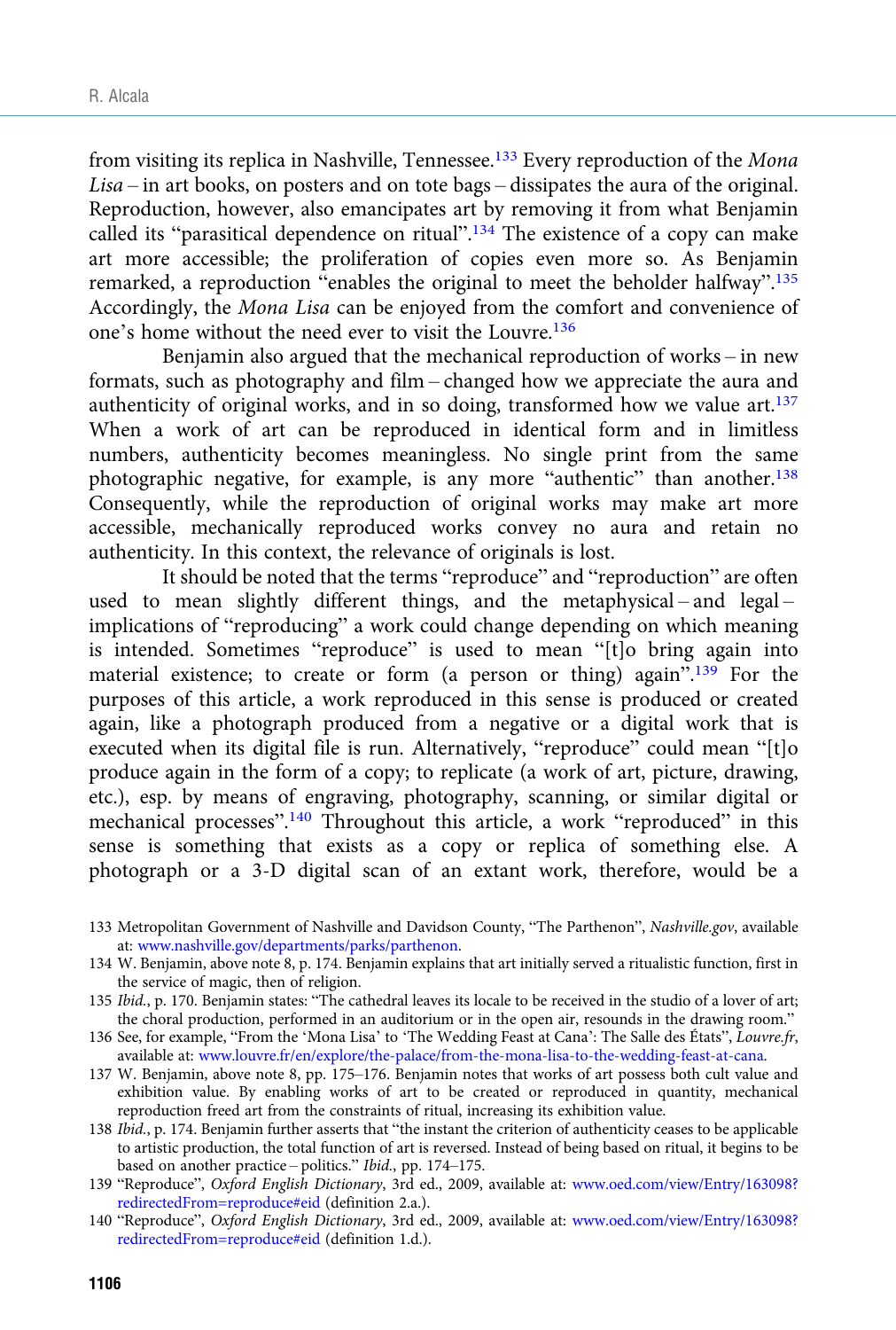reproduction in the sense of a copy, replica or duplicate. Wherever possible, this article will attempt to clarify which meaning is intended.<sup>141</sup>

### Inapplicability of aura and authenticity to digital creations

Like works reproduced through mechanical means – both in the sense of being recreated and being copied – digital creations ostensibly cannot possess aura or authenticity. Stored as code, each version of a digital work is produced in its original form every time its digital file is executed.142 Consequently, no version (or every version) of a digital work can be easily identified as the original.143 As the Tallinn Manual 2.0 anticipates, some digital works will undoubtedly come to be regarded as cultural property.<sup>144</sup> In light of States' obligation to safeguard and respect cultural property, how will States determine whether a work that may have been recreated constitutes protected digital cultural property?

Before addressing this question, it is important to evaluate the different standards that the Tallinn Manual 2.0 applies to born-digital material and digital surrogates. As discussed in the above subsection on "Types of Digital Property", several members of the International Group of Experts believed that born-digital material and digital surrogates could be cultural property.145 With respect to digital surrogates, these experts insisted that not all digital copies of material identified as cultural property are entitled to protection under Rule 142.<sup>146</sup> The commentary to Rule 142 states: "Protection only applies to digital copies or versions where the original is either inaccessible or has been destroyed, and where the number of digital copies that can be made is limited."<sup>147</sup>

This interpretation raises a number of concerns. First, as stated in the aforementioned subsection above, the Tallinn Manual 2.0's approach seems to preclude the possibility that reproductions of physical objects (a digital photograph, for example, or a 3-D scan of a cultural object) could be protected as

- 141 For example, "produce again" or "recreate" will be used to indicate the first sense of the definition to bring again into material existence. "Copy", "replicate", or "duplicate" will be used in the second sense – to produce again in the form of a copy.
- 142 R. Addison, above note 71, p. 15.
- 143 See E. Ch'ng, above note 106, p. 153 ("There are in fact no mechanisms for authenticating digital copies. Once copied and distributed, there can be no distinction between the first copy and its subsequent copies"). But see Fiona Cameron, "Beyond the Cult of the Replicant: Museums and Historical Digital Objects – Traditional Concerns and New Discourses", in Fiona Cameron and Sarah Kenderdine (eds), Theorizing Digital Cultural Heritage, MIT Press, Cambridge, MA, 2007, pp. 49, 67 ("Like the analog, the materiality of the digital acts as a testimony to its own history and origin, and hence authenticity"). Cameron further notes that the "provenance, chain of origin, and distributive character" of a digital replicant "can be traced, albeit with some difficulty".

144 Tallinn Manual 2.0, above note 16, Rule 142; see also, for example, H. H. Dinniss, above note 23, p. 232 (noting how some art museums now exhibit digital artworks and some filmmakers now film exclusively in digital mediums); R. Addison, above note 71, p. 4.

- 145 Interestingly, the Tallinn Manual 2.0 never explicitly states that a majority of the group held this position.
- 146 Tallinn Manual 2.0, above note 16, p. 535 ("No member of the International Group of Experts taking this position asserted that all digital manifestations of cultural property are entitled to the protection of this Rule").

<sup>147</sup> Ibid.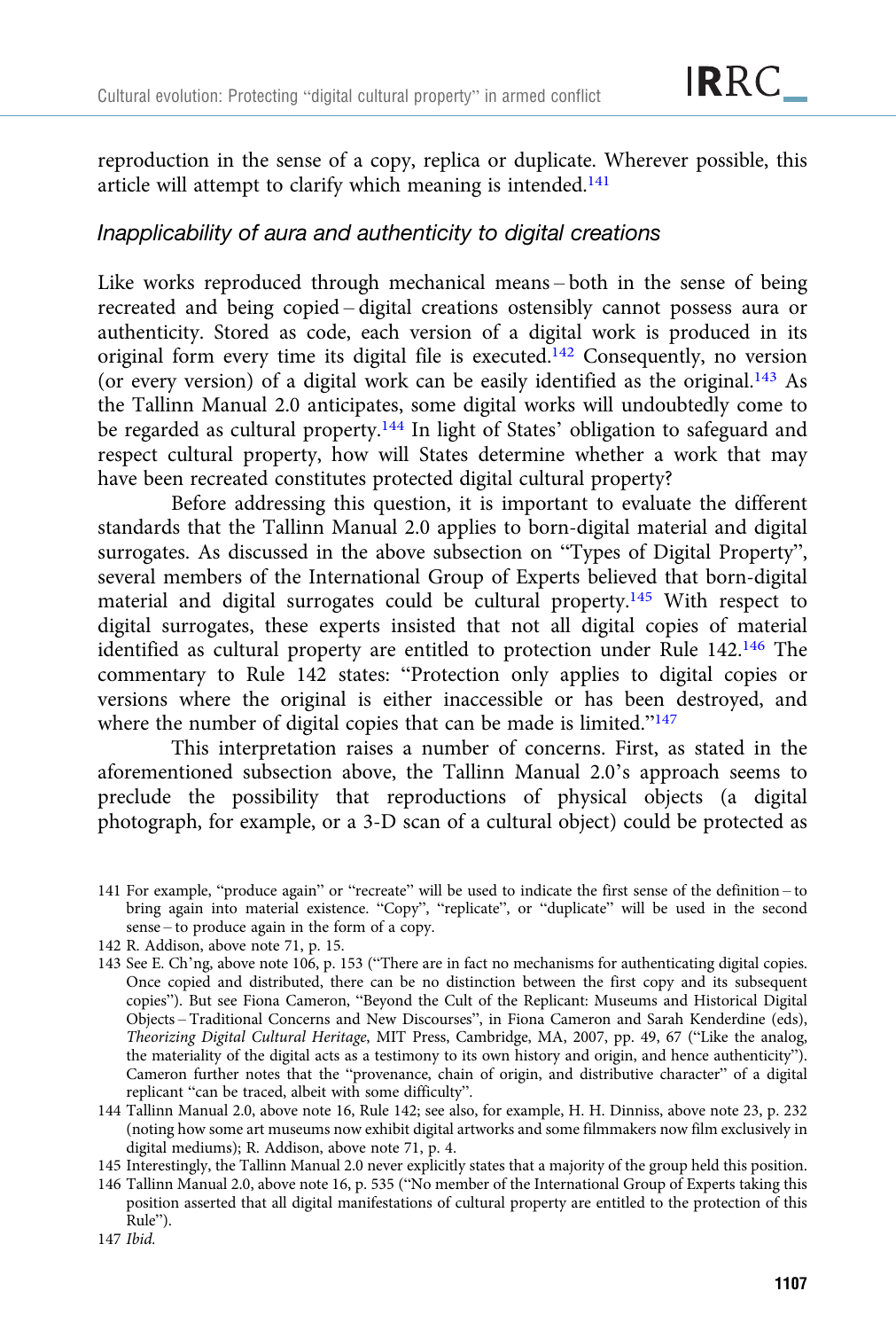original works themselves – in other words, as born-digital material. Accordingly, the commentary conditions the protection of digital surrogates on the nonexistence or inaccessibility of their physical exemplars.

Second, while specifying that protection only applies where the original is either inaccessible or destroyed, the commentary does not explain what "inaccessible" means or even why the inaccessibility or destruction of the physical original is relevant. The commentary's approach suggests that what is really being protected is the tangible cultural object – the physical creation imbued, as Benjamin asserted, with aura and authenticity – rather than the digital creation.<sup>148</sup> Certainly, a digital surrogate derives its cultural value by reference to a physical analogue, but if virtual objects can convey the same information – and, potentially, evoke the same responses in viewers – as physical objects, arguably they should be protected to the same extent as their referents, whether or not the tangible originals exist or are accessible in the physical world.<sup>149</sup> Moreover, if, as some have argued, objects are only important to the extent that they contain information which can be transmitted in other media, why does the Tallinn Manual 2.0 emphasize the primacy of the physical work over the information that a virtual object encodes?150

Rule 142 clearly recognizes the cultural importance of digital surrogates; otherwise, the rule would not provide for their protection. However, it is not clear why digital surrogates – and the cultural information they convey – only become meaningful when the original works upon which they were based are lost.<sup>151</sup>

- 148 Notably, this approach is consistent with an object-centred view of cultural preservation. As Cameron explains, "[d]iscourses have centered around the status of the digital copy as inferior to its non-digital original, and the potential of the former to subvert the foundational values and meanings attributed to the original. Western concepts of object-centeredness, historical material authenticity, and aura play a central role in upholding this differential relationship." F. Cameron, above note 143, p. 50.
- 149 C. Cronin, above note 122, p. 20 ("In the digital age it is increasingly true that the economic and aesthetic value of a cultural artifact is generated more by the information it contains than by the substance in which it is embodied"); Cuseum, Neurological Perceptions of Art Through Augmented and Virtual Reality, 2020, available at: [https://tinyurl.com/2p8tn2pw.](https://tinyurl.com/2p8tn2pw) See also Sarah Cascone, "Your Brain May Not Be Able to Distinguish a Digital Reproduction of an Artwork from the Real Thing, a New Study Suggests", ArtnetNews, 10 June 2020, available at: [https://news.artnet.com/art-world/brain-digital-art](https://news.artnet.com/art-world/brain-digital-art-reproduction-study-1873623)[reproduction-study-1873623.](https://news.artnet.com/art-world/brain-digital-art-reproduction-study-1873623) But see, for example, F. Cameron, above note 143, p. 63. Cuseum's study on Neurological Perceptions of Art Through Augmented and Virtual Reality found that the brains of test subjects did not differentiate between original works of art and digital reproductions. Cuseum, above, p. 1. The study concluded that the electroencephalogram readings of its subjects "would suggest that aesthetic experience is not denigrated by a digital interface representation and, in fact, digital reproductions in the case of augmented reality are shown to improve magnitude of brain activity compared to the viewing of original works of art". Ibid., p. 5 (emphasis in original). Meanwhile, Cameron argues that real objects carry "deep imaginary power" and hold a "special psychological standing" that virtual objects do not. F. Cameron, above note 143, p. 63.
- 150 See, for example, F. Cameron, above note 143, p. 51 (citing one museum curator's belief that objects "are important only in that they contain information that can be communicated through a variety of media"); C. Cronin, above note 122, p. 27 ("The significance of aura to the aesthetic and economic valuations of cultural artifacts can be diminished only if we perceive cultural artifacts as fundamentally works of information rather than tangible relics").
- 151 See, for example, F. Cameron, above note 143, p. 54 (explaining that "digital historical objects can potentially be seen as objects in their own right, can play to notions of polysemy, the experiential, and the sensual").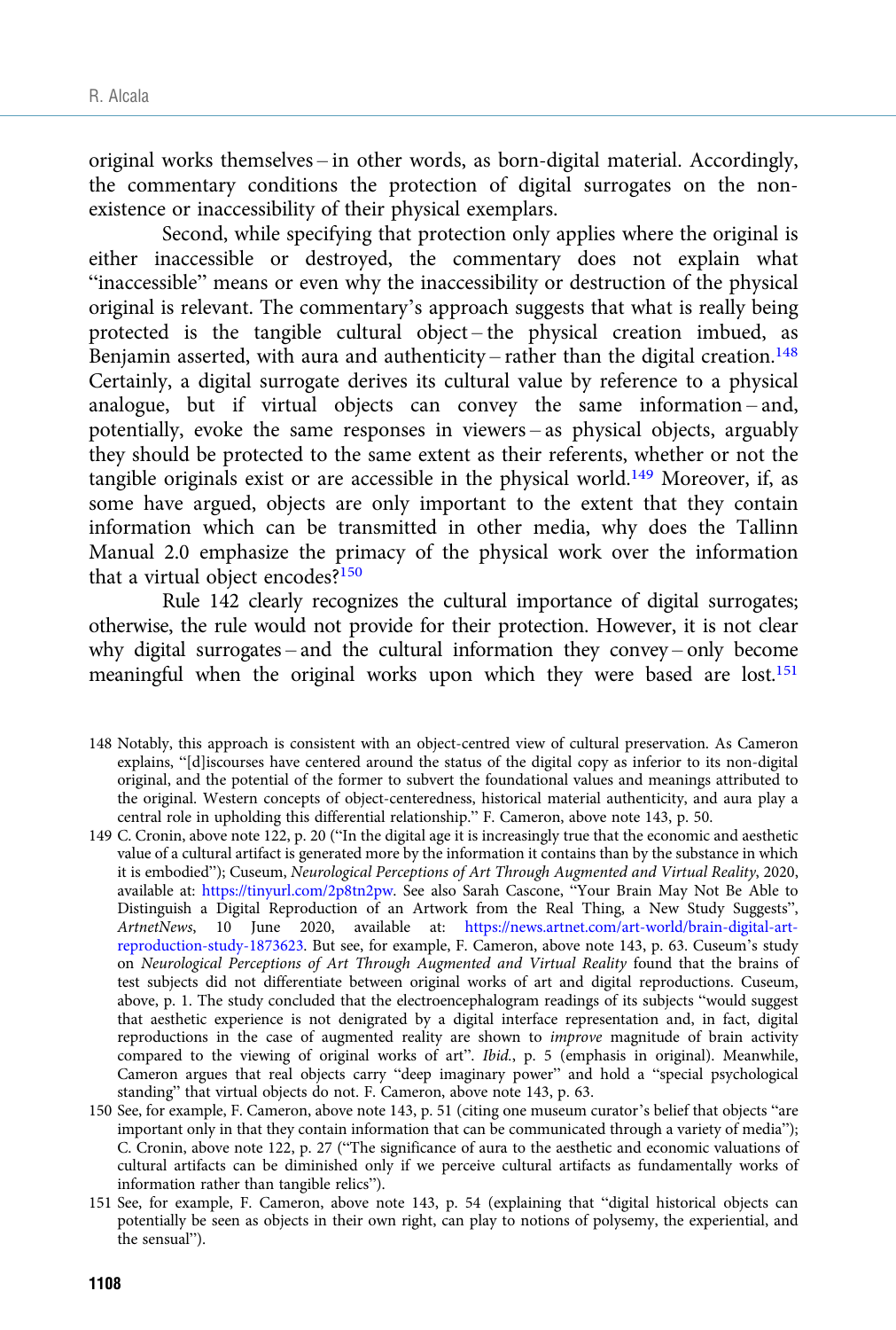Possibly, the Tallinn Manual 2.0 does not believe a digital surrogate could be "of great importance to the cultural heritage of every people" when the physical original still exists. Under this approach, "great importance" could only attach to a copy when the original has been compromised – that is, become inaccessible or been destroyed. This interpretation, however, discounts the Cultural Property Convention's apparent recognition that cultural information, regardless of the medium in which it is encoded, can possess a cultural significance entitling it to protection under the Convention's legal regime. It also precludes States, which are ultimately responsible for deciding what property in their territory is cultural property, from exercising their discretion to recognize digital surrogates of extant works as digital cultural property.152 Accordingly, the Tallinn Manual 2.0's approach to digital surrogates may be more constrictive than the Cultural Property Convention's protective regime.

# Digital material as cultural property

The inapplicability of aura and authenticity to digital works suggests that the preservation of digital cultural property is driven by something other than an interest in preserving original examples of works. By conceptualizing digital cultural property as cultural information, some significant works could be treated as digital data rather than as digital surrogates. These works could then be entitled to cultural property protection as born-digital material.

#### Protection of cultural information

Notably, the Cultural Property Convention provides for the protection of both culturally significant information and reproductions thereof. The Convention incorporates the protection of cultural information by mandating the protection of manuscripts and books of "artistic, historical or archeological interest", and of "scientific collections and important collections of books or archives" regardless of their artistic, historical or archaeological interest.153 The protection of libraries and archives could be understood as being more broadly related to the preservation of human knowledge.<sup>154</sup> As depositories of learning and experience, these collections serve as records of encoded information.

Arguably, digital surrogates serve a similar function. As Fiona Cameron notes, digital reproductions carry information about an original object's "form,

<sup>152</sup> R. O'Keefe, above note 7, p. 105 (explaining that "article 1 devolves to each Party the discretionary competence to determine the precise property in its territory to which the Convention applies").

<sup>153</sup> Cultural Property Convention, Art. 1(a). The commentary to Rule 142 treats similar digital information – e-government documents and scientific data, for example – as born-digital material and would protect them accordingly. Tallinn Manual 2.0, above note 16, p. 535.

<sup>154</sup> Jiří Toman, The Protection of Cultural Property in the Event of Armed Conflict, Routledge, London, 1996, p. 52 (remarking that important libraries are protected "probably in the spirit of protecting human knowledge" and that archives offer "irrefutable evidence of the past").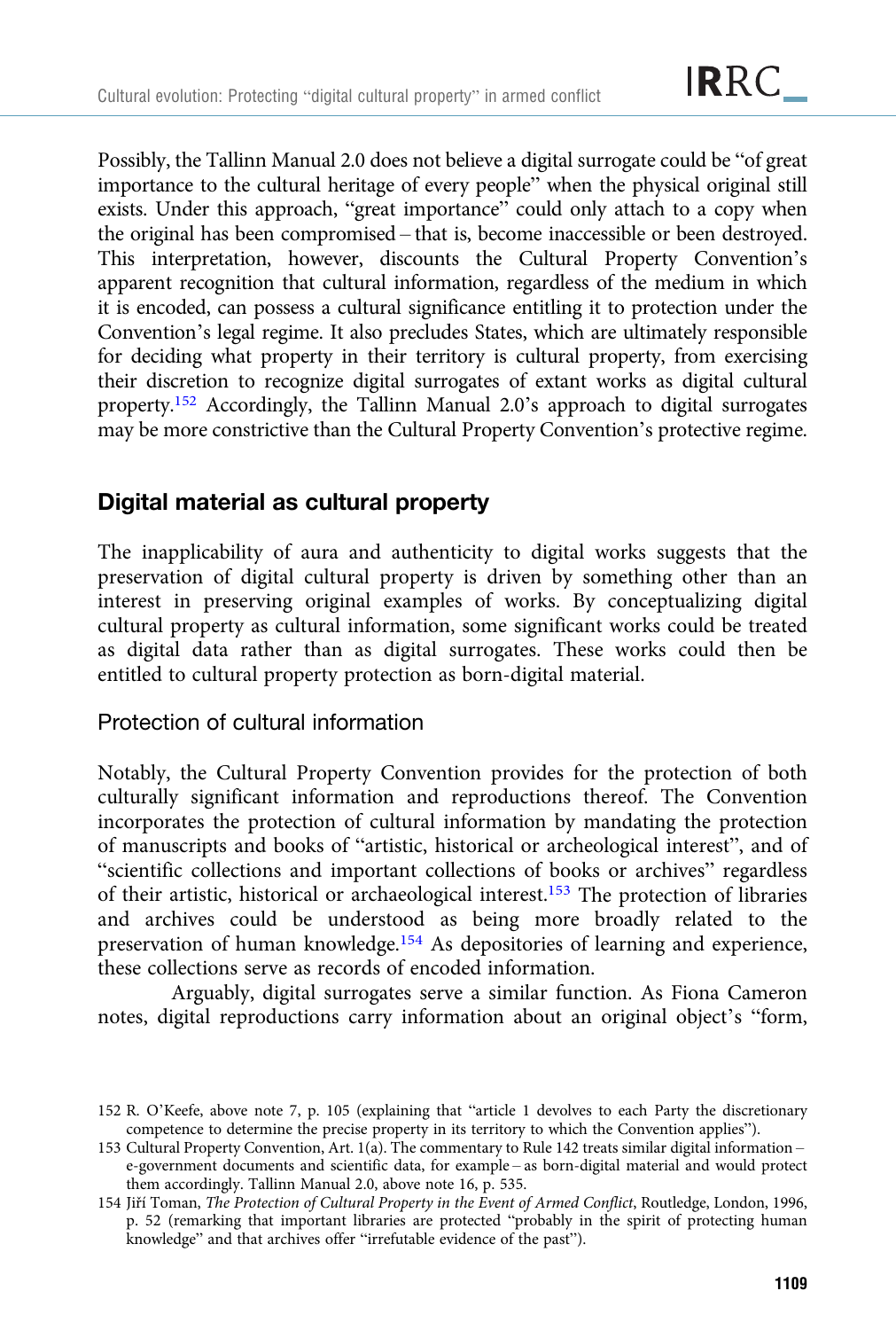fabric, shape, aesthetics, and history through interpretation".<sup>155</sup> Cameron further argues:

In creating a surrogate, the gestures, memories, customs and intentions, and scars of [the original objects'] life histories are faithfully replicated in virtual space taking on the solidity, surfaces, edges, and texture of the real to ensure a more certain recovery of history, time, or aesthetic experience.<sup>156</sup>

Digital surrogates, then, could potentially deserve protection as records of cultural information, regardless of the availability or accessibility of the original physical artifact. Instead of being viewed as digital surrogates, they could instead be understood as digital data, a type of born-digital material, entitled to its own protection under Rule 142.

#### Protection of reproductions

Another argument could be made, however, that digital surrogates merely deserve the same protections already afforded to reproductions under the Cultural Property Convention. The Convention provides that in addition to the examples of movable and immovable property described in Article 1, reproductions of the property outlined in Article 1(a) also constitute cultural property.157 When the question of reproductions was debated in the Main Commission of the Intergovernmental Conference on the Convention, the French delegate argued that

it was more than ever necessary to preserve reproductions of essential works of art, whether in museums or other places, so that future generations would at least have the opportunity of seeing photographs of such works if the originals had been destroyed.158

Notably, the protection of these reproductions is not incumbent on the destruction or inaccessibility of the original works. Consistent with this outcome, the protection of digital surrogates arguably should not depend on the existence or availability of their physical counterparts.

It is unclear why the commentary to Rule 142 conditions protection on the ability to limit the number of digital copies that can be made. When the issue of reproductions was debated at the Intergovernmental Conference, photography – a form of mechanical reproduction – was the contemplated method of duplication.<sup>159</sup> Despite the relative ease of producing photographic copies, the Cultural Property Convention contains no limitation on the number of copies that could be

<sup>155</sup> F. Cameron, above note 143, p. 55.

<sup>156</sup> Ibid.

<sup>157</sup> Cultural Property Convention, Art. 1(a).

<sup>158</sup> Intergovernmental Conference on the Protection of Cultural Property in the Event of Armed Conflict, Records of the Conference Convened by the United Nations Educational, Scientific and Cultural Organization and Held at The Hague from 21 April to 14 May 1954, para. 215, cited in J. Toman, above note 154, pp. 53–54.

<sup>159</sup> Ibid., para. 215.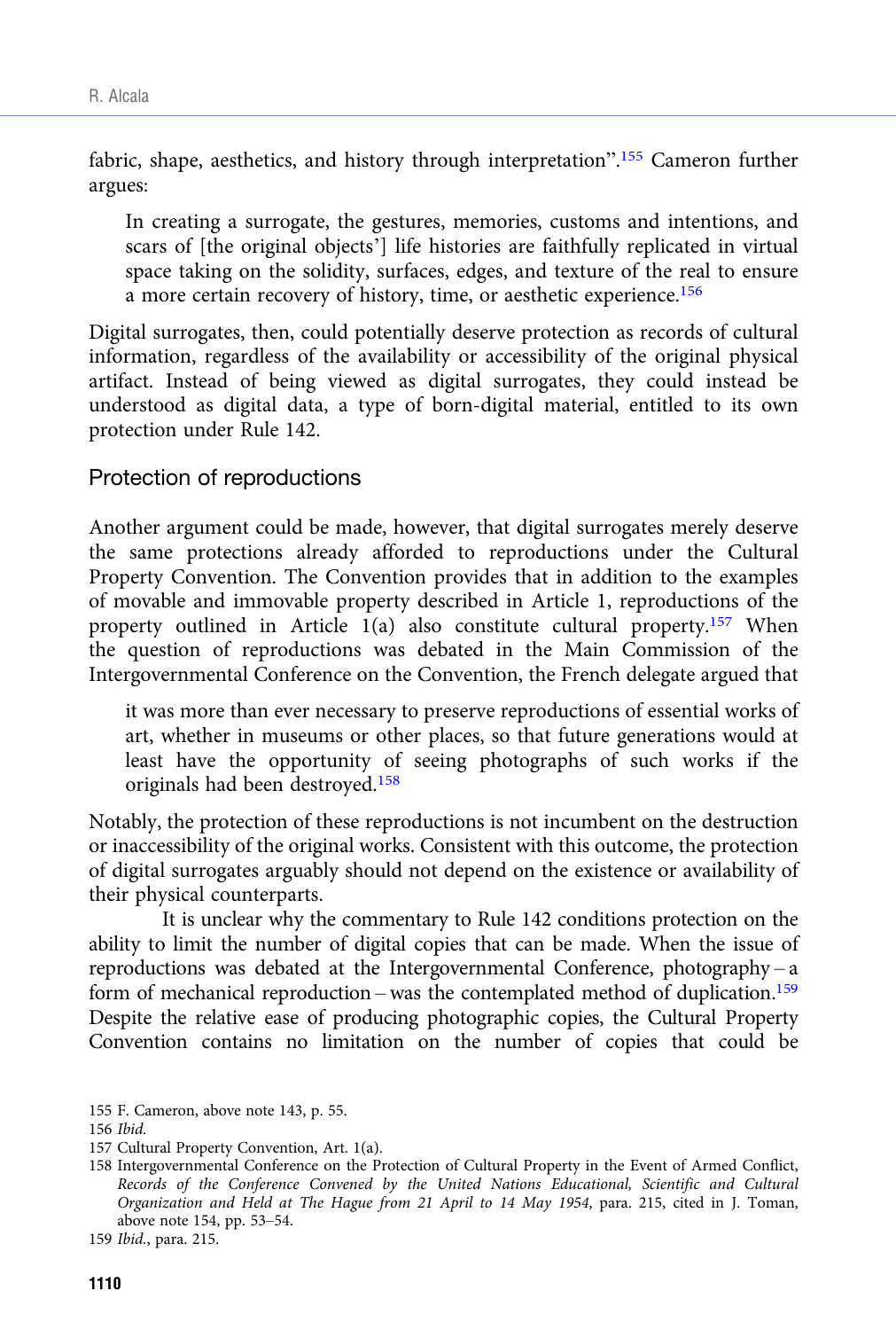produced. Why, then, is the ability to limit the creation of digital copies a consideration for the protection of digital surrogates? The commentary to Rule 142 contends that the reason is related to uniqueness and value. The commentary states:

[D]ue to the high speed and low cost of digital reproduction, once such a digital image has been replicated and widely downloaded, no single digital copy of the artwork would be protected by this Rule. This is because protection of cultural property is afforded based on the value and irreplaceability of the original work of art, and on the difficulty, time, and expense involved in reproducing faithful copies of that original. The logic underlying this Rule does not apply in cases where large numbers of high-quality reproductions can be made.<sup>160</sup>

This same logic, however, would seem to preclude the protection of born-digital material, even though the commentary clearly provides for its protection.161 Borndigital creations are, by their nature, capable of being reproduced not just in large numbers, but also in versions of identical quality. Furthermore, unlike tangible cultural objects, "original" digital works possess no aura, authenticity or any other intrinsic characteristics capable of distinguishing them from copies. Cronin observes that "aura often determines the worth ascribed to an object as much as, if not more than, the combined value of the material of which it is composed and the intellectual effort invested in shaping it".<sup>162</sup> Because digital creations possess no aura and comprise no physical material, valuable or otherwise, their worth is largely a reflection of their intellectual achievement. The value and significance that the Tallinn Manual 2.0 attributes to digital originals, then, is largely artificial unless the originals can be readily distinguished. Cronin asserts that "if, using unenhanced perceptive capacities, we cannot distinguish between an original artifact and a copy, it is irrational to prize the unknown original".<sup>163</sup> In this context, valuing one digital version over an identical copy seems unwarranted.

Technological options for distinguishing digital cultural property

## Direct indicators

One way to distinguish an original work from a copy would be to mark it. In the case of cultural property, the commentary to Rule 142 observes that use of the Cultural

<sup>160</sup> Tallinn Manual 2.0, above note 16, p. 536.

<sup>161</sup> Ibid., p. 535. It is possible that the International Group of Experts intended to confine the protection of born-digital material to born-digital property in limited circulation. The commentary to Rule 142, however, does not explicitly state this. Moreover, the examples of born-digital property provided in the commentary – i.e., "musical scores, digital films, documents pertaining to e-government, and scientific data" – are not the types of materials that are generally withheld from circulation or guarded against wide distribution.

<sup>162</sup> C. Cronin, above note 122, p. 21; see also E. Ch'ng, above note 106, p. 154 ("The value of a certain relic made of stone can potentially outweigh the value of an object made of gold. … The fact that a historical artifact has value is not a credit to the object itself, but to the intangible properties embedded within the object through past human activities").

<sup>163</sup> C. Cronin, above note 122, p. 26.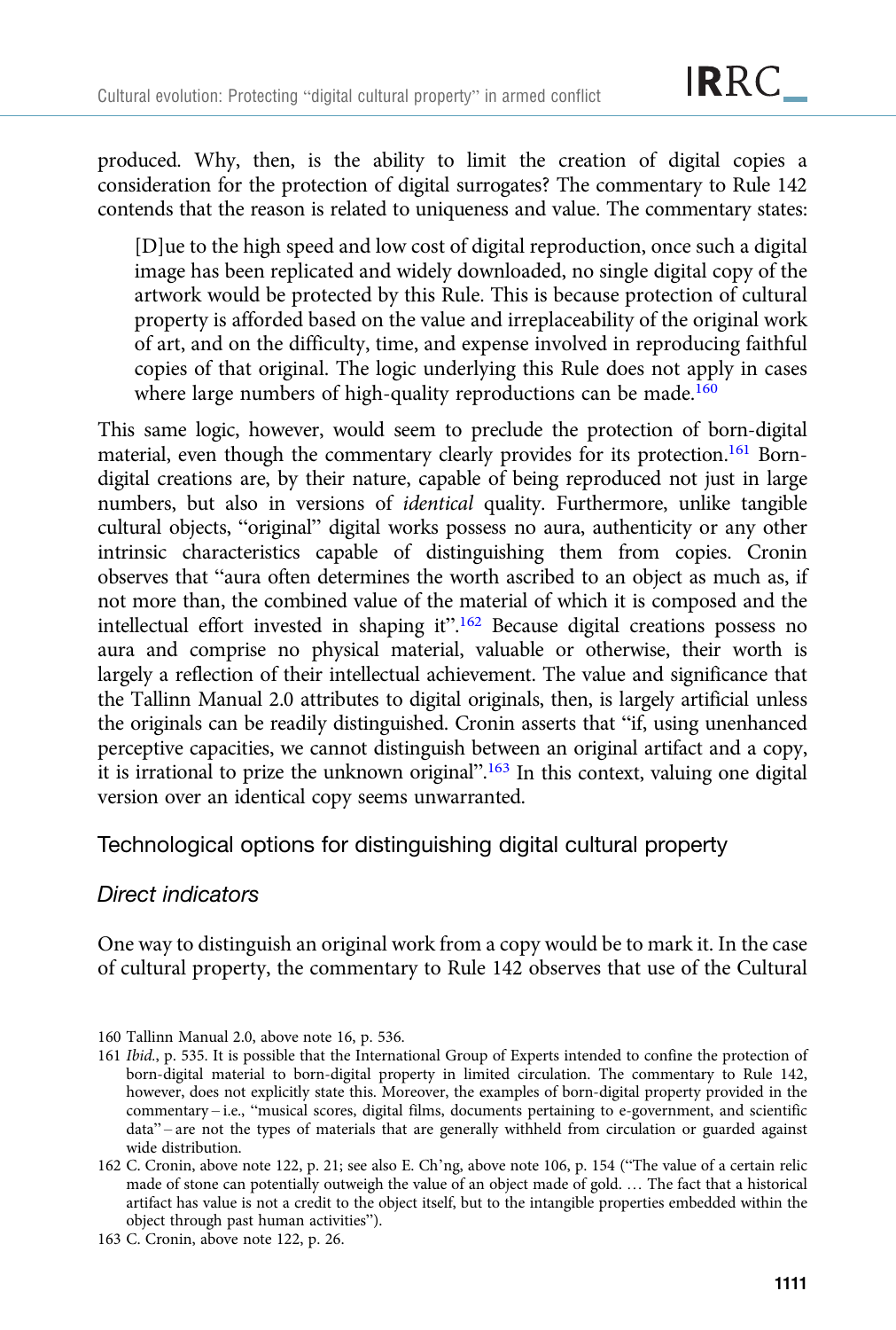Property Convention's distinctive emblem would be appropriate for qualifying digital cultural property.164 Currently, however, no formal digital marking equivalent of the Convention's distinctive emblem has been established.

In the absence of such an emblem, the commentary suggests that technological solutions such as "file-naming conventions, the use of tagging-data with machine-interpretable encoding schemes, published lists of IP addresses of digital cultural property, or generic top-level domain names" could be used instead.165 A report produced for the United Kingdom's National Archives suggests that a single form of persistent identifier could be used to verify the authenticity of digital items among galleries, libraries, archives, museums and the commercial sector.166 A similar form of identifier could conceivably be developed for digital cultural property as well. Alternatively, special digital watermarks could be used to distinguish specific versions of a work as a State's protected copy.

Ch'ng, meanwhile, has proposed that blockchain technology could be employed to identify and validate digital creations.<sup>167</sup> Although Ch'ng's proposal focuses on creating value for digital reproductions of tangible objects, his scheme could potentially be applied to record examples of digital cultural property.168 Instead of using blockchains to identify the "First Original Copy" of cultural heritage artifacts, States could resort to blockchains to designate certain reproductions as digital cultural property.

#### Indirect indicators

Additionally, other technologies could be used as indirect indicators of cultural importance. For example, verifiable assets, such as non-fungible tokens (NFTs), are widely advertised as a way to differentiate versions of digital works. In the absence of marking or formal notification of a work's status by a State, verifiable assets could be used as indirect indicators of a digital work's cultural importance.

Created by private actors or institutions rather than States, indirect indicators would not carry the same authority as State-determined designations of digital cultural property, but they could be used to ascertain whether a work might be culturally important. In other words, the existence of indirect indicators, such as NFTs, while not dispositive, could serve as some evidence of a work's significance as digital cultural property. How might verifiable assets be used in this way?

NFTs use blockchain technology to create a unique identifying code that distinguishes a particular digital asset.<sup>169</sup> They essentially function as a certificate

<sup>164</sup> Tallinn Manual 2.0, above note 16, p. 536.

<sup>165</sup> Ibid.

<sup>166</sup> R. Addison, above note 71, p. 15. The report proposes that at bit level, hash values or checksums could be used to assess authenticity.

<sup>167</sup> E. Ch'ng, above note 106.

<sup>168</sup> See ibid., p. 160 ("Through blockchains the instrumental value of digital copies can be greatly increased, as the uniqueness and rarity of copies can be made possible").

<sup>169</sup> See, for example, Robyn Conti and John Schmidt, "What You Need To Know about Non-Fungible Tokens (NFTs)", Forbes, 14 May 2021, available at: [www.forbes.com/advisor/investing/nft-non-fungible-token/;](https://www.forbes.com/advisor/investing/nft-non-fungible-token/)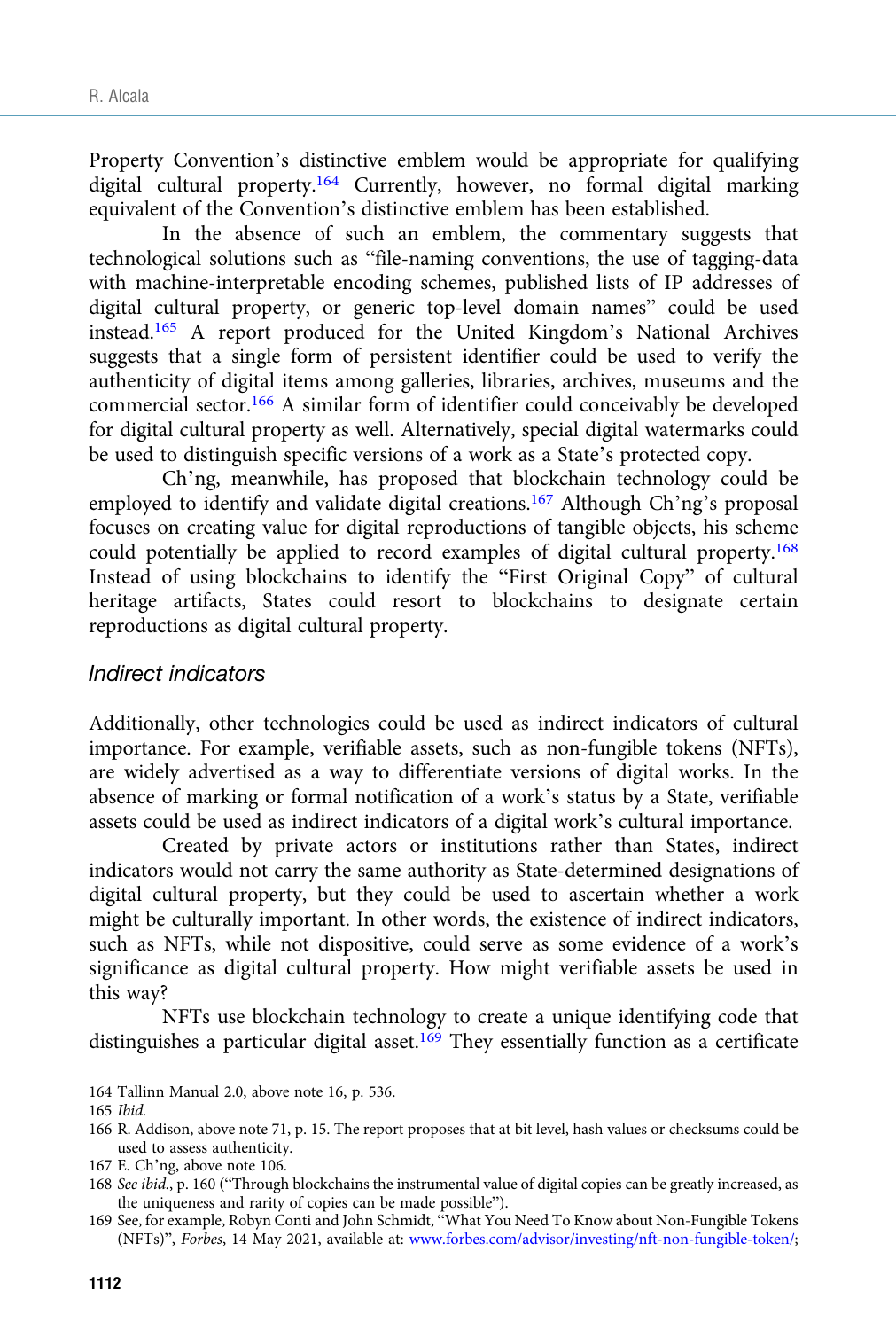of authenticity and proof of ownership for a digital work.<sup>170</sup> Ownership of the certificate is recorded on the blockchain, which can be updated to reflect changes in the status of a work.171 Like a physical certificate of authenticity, however, an NFT exists separate and apart from the work it represents. An NFT may contain basic information about the digital work, such as the title and name of the creator, but the work itself typically exists elsewhere on the internet, sometimes on multiple sites simultaneously.<sup>172</sup> To view the work, the owner of the NFT must access its digital file wherever it happens to be hosted online.<sup>173</sup> Ultimately, ownership of an NFT is nothing more than ownership of the NFT. It does not grant special or exclusive access to its associated work, and the work itself – whether in the form of a JPEG, GIF or other digital format – will generally remain accessible, in identical form, to the multitude of internet users interested in finding it.<sup>174</sup> This arrangement can be somewhat precarious. If, for example, the link to the work becomes broken or the file is removed from the designated domain, access to the work could be lost forever, including for the owner of the NFT.175

Assigning an NFT to a digital creation can help capture at least some of the mystique and value more commonly associated with original physical works, but

Oscar Gonzalez, "NFTs Explained: These Expensive Tokens Are as Weird as You Think They Are", CNET, 6 April 2021, available at: [www.cnet.com/personal-finance/nfts-explained-these-expensive](https://www.cnet.com/personal-finance/nfts-explained-these-expensive-tokens-are-as-weird-as-you-think-they-are/)[tokens-are-as-weird-as-you-think-they-are/](https://www.cnet.com/personal-finance/nfts-explained-these-expensive-tokens-are-as-weird-as-you-think-they-are/); J. Thaddeus-Johns, above note 24.

- 170 See, for example, J. Thaddeus-Johns, above note 24 ("An NFT is an asset verified using blockchain technology, in which a network of computers records transactions and gives buyers proof of authenticity and ownership"); O. Gonzalez, above note 169 ("NFTs offer a blockchain-created certificate of authenticity for a digital asset").
- 171 See, for example, Daniel Van Boom, "NFT Bubble: The Craziest Nonfungible Token Sales So Far", CNET, 22 March 2021, available at: [www.cnet.com/news/nft-bubble-the-craziest-nonfungible-token](https://www.cnet.com/news/nft-bubble-the-craziest-nonfungible-token-sales-so-far/)[sales-so-far/](https://www.cnet.com/news/nft-bubble-the-craziest-nonfungible-token-sales-so-far/).
- 172 See, for example, C. Thompson, above note 24; Jacob Kastrenakes, "Your Million-Dollar NFT Can Break Tomorrow if You're not Careful", The Verge, 25 March 2021, available at: [www.theverge.com/2021/3/25/](https://www.theverge.com/2021/3/25/22349242/nft-metadata-explained-art-crypto-urls-links-ipfs) [22349242/nft-metadata-explained-art-crypto-urls-links-ipfs.](https://www.theverge.com/2021/3/25/22349242/nft-metadata-explained-art-crypto-urls-links-ipfs) Sometimes, however, even basic information, such as the title of the work or the name of the artist, isn't included in the NFT. See J. Kastrenakes, above (explaining that the NFT for Beeple's Everydays – The First 5000 Days, a digital artwork auctioned at Christie's for a record-setting \$69 million, did not include the name of the artwork or the name of the artist).
- 173 C. Thompson, above note 24 ("Someone who buys an artwork NFT owns only the NFT"); J. Kastrenakes, above note 172 ("[U]nlike a painting, which can be placed in a buyer's home, an NFT is more like a piece of paper saying you own something");
- 174 See, for example, C. Thompson, above note 24 (explaining that anyone can go to an NFT art site, copy a file, and "then post it to Instagram or Facebook … or make it the background on a phone"); J. Kastrenakes, above note 172 ("NFTs use links to direct you to somewhere else where the art and any details about it are being stored") (emphasis in original). See also Emma Bowman, "'Charlie Bit Me' Will Remain on YouTube After NFT Auction Switcheroo", NPR, 30 May 2021, available at: [www.npr.org/2021/05/30/](https://www.npr.org/2021/05/30/1001627869/charlie-bit-me-will-remain-on-youtube-after-nft-auction-switcheroo) [1001627869/charlie-bit-me-will-remain-on-youtube-after-nft-auction-switcheroo](https://www.npr.org/2021/05/30/1001627869/charlie-bit-me-will-remain-on-youtube-after-nft-auction-switcheroo) (explaining that a YouTube video which was auctioned off as an NFT would remain on YouTube after initial plans to remove it from the site were reconsidered). The suggestion that "Charlie Bit My Finger" could have been removed from the internet to ensure the auction winner would become "the sole owner of this lovable piece of internet history" indicates not all digital works might remain publicly accessible after the sale of an NFT.
- 175 See, for example, C. Thompson, above note 24 (explaining that if a site hosting a digital artwork goes down, "the NFT no longer even points to anything"); J. Kastrenakes, above note 172 (commenting that broken links could result in "awfully expensive 404 errors" for buyers of NFTs).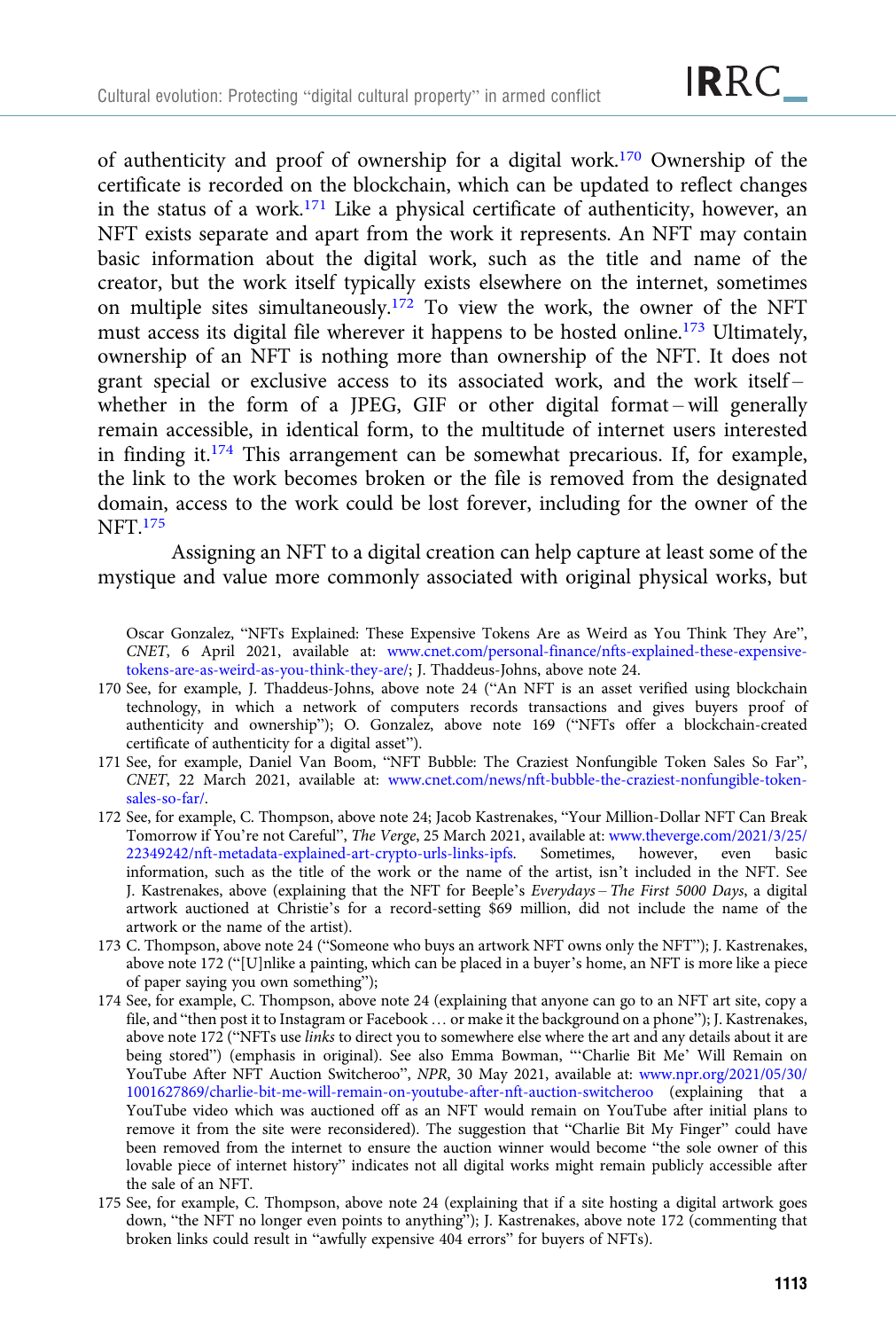ultimately, NFT technology does not actually solve the conundrum of uniqueness, aura and reproducibility in digital formats. Digital works are essentially generated anew each time their code is run and theoretically can be reproduced (recreated) with exactness ad infinitum. This process of regular regeneration essentially shields them from the accretions of time. They are not subject to the vicissitudes of a physical existence in the same way that tangible objects are. They cannot be marked by the effects of weather or contact with human beings. They do not accrue patina. Accordingly, they cannot possess aura and authenticity in the same way as physical works, which exist differently in time and space.

An NFT's ability to signal an individual's special relationship to a work, however, has profoundly changed how the ownership of digital creations is perceived.<sup>176</sup> The minting of NFTs can promote a sense of scarcity for digital works, which in turn has enabled digital creations to be monetized and sold in a way more commonly associated with tangible goods.<sup>177</sup> Accordingly, digital creations that were once cheap or even free can now be bought, sold or exchanged as NFTs, much like physical goods – though, as noted above, an NFT is not synonymous with the work it represents. $178$ 

NFTs have been minted for a broad range of digital creations, including YouTube videos,<sup>179</sup> video clips of NBA basketball games,<sup>180</sup> and internet memes.181 Introduced in 2014, NFTs did not gain widespread attention until relatively recently, and growing interest in them has resulted in extraordinary prices for the assets.<sup>182</sup> In March 2021, for example, Jack Dorsey, the co-founder and CEO of Twitter, sold his very first tweet as an NFT for \$2.9 million,<sup>183</sup> and Beeple's Everydays – The First 5000 Days sold at Christie's for \$69 million, achieving the third-highest auction price for a living artist.<sup>184</sup>

- 176 See, for example, J. Thaddeus-Johns, above note 24; R. Conti and J. Schmidt, above note 169.
- 177 See, for example, J. Thaddeus-Johns, above note 24; R. Conti and J. Schmidt, above note 169.
- 178 See, for example, J. Thaddeus-Johns, above note 24 ("Now, artists, musicians, influencers and sports franchises are using NFTs to monetize digital goods that have previously been cheap or free"); R. Conti and J. Schmidt, above note 169 (explaining that NFTs can have only one owner at a time and that their unique data "makes it easy to verify ownership and transfer tokens between owners").
- 179 See, for example, Christina Morales, "'Charlie Bit My Finger' Is Leaving YouTube After \$760,999 NFT Sale", New York Times, 24 May 2021, available at: [www.nytimes.com/2021/05/24/arts/charlie-bit-my](https://www.nytimes.com/2021/05/24/arts/charlie-bit-my-finger-nft-auction.html)[finger-nft-auction.html](https://www.nytimes.com/2021/05/24/arts/charlie-bit-my-finger-nft-auction.html) (reporting that the NFT for a video titled "Charlie Bit My Finger", one of YouTube's first viral videos, sold for \$760,999 in May 2021).
- 180 NBA Top Shot, available at: <https://nbatopshot.com/>.
- 181 Erin Griffith, "Why an Animated Flying Cat with a Pop-Tart Body Sold for Almost \$600,000", New York Times, 22 February 2021 (updated 27 May 2021), available at: [www.nytimes.com/2021/02/22/business/](https://www.nytimes.com/2021/02/22/business/nft-nba-top-shot-crypto.html) [nft-nba-top-shot-crypto.html](https://www.nytimes.com/2021/02/22/business/nft-nba-top-shot-crypto.html) (explaining that the internet meme featuring "an animated flying cat with a Pop-Tart body leaving a rainbow trail", which had been viewed and shared online hundreds of millions of times, was sold on a website dedicated to the sale of digital goods).
- 182 See, for example, J. Thaddeus-Johns, above note 24; Saniya More, "'NFT' Search Volume on Google Hits All-Time High as Platform User Count Nears 400K", The Block, 15 March 2021, available at: [www.](https://www.theblockcrypto.com/linked/98358/nft-search-volume-on-google-hits-all-time-high-as-platform-user-count-nears-400k) [theblockcrypto.com/linked/98358/nft-search-volume-on-google-hits-all-time-high-as-platform-user-count](https://www.theblockcrypto.com/linked/98358/nft-search-volume-on-google-hits-all-time-high-as-platform-user-count-nears-400k)[nears-400k.](https://www.theblockcrypto.com/linked/98358/nft-search-volume-on-google-hits-all-time-high-as-platform-user-count-nears-400k)
- 183 Maria Armental, "Jack Dorsey's First Tweet Sells as NFT for \$2.9 Million", Wall Street Journal, 22 March 2021, available at: [www.wsj.com/articles/jack-dorseys-first-tweet-sells-as-nft-for-2-9-million-11616455944](https://www.wsj.com/articles/jack-dorseys-first-tweet-sells-as-nft-for-2-9-million-11616455944).
- 184 S. Reyburn, above note 96; E. Kinsella, above note 25. The two living artists who have achieved higher auction prices for their works are Jeff Koons and David Hockney. S. Reyburn, above note 96.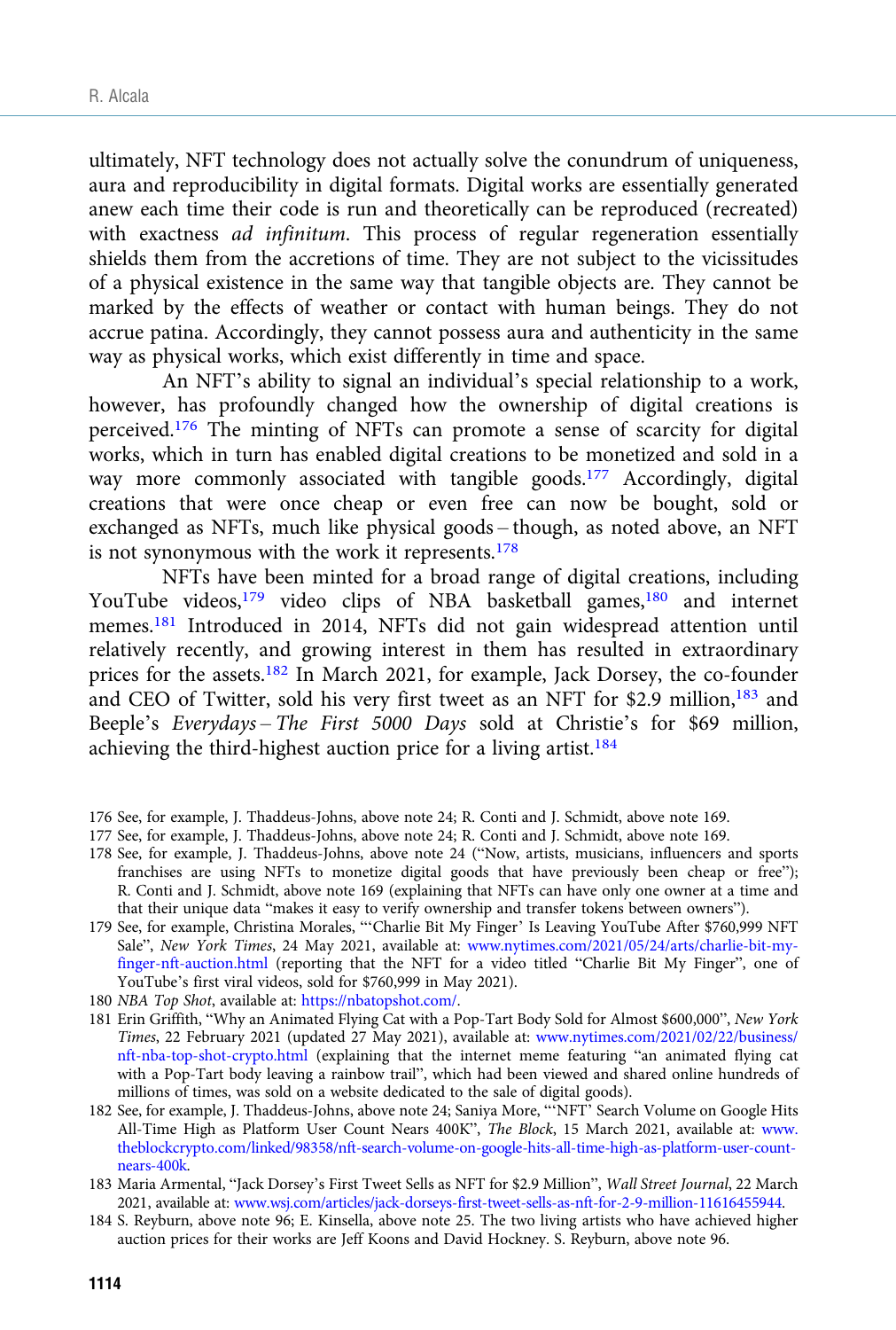NFTs, however, can do more than merely transform a fungible item into a saleable non-fungible good. Unique information stored in an NFT's metadata, by either the work's creator or its owner, can enhance the perceived value of the asset.185 A digital artist, for example, can add her signature to the NFT of a digital creation,<sup>186</sup> permanently linking the NFT to the artist in a unique and verifiable way.<sup>187</sup> As one commentator has observed, "[i]n the age of NFTs, downloading a picture is like owning a print. Having the NFT is like owning the original painting."<sup>188</sup> Others have described ownership of NFTs as granting "digital bragging rights".<sup>189</sup>

Ultimately, however, analogizing the ownership of NFTs to the possession of original physical works is inexact and obscures fundamental questions concerning the nature of digital works and their protection in the event of armed conflict. While the potential to authenticate and record the provenance of digital works may have addressed a lingering concern within the art community, the availability of NFT technology has not necessarily resolved the question of how to treat digital material that may or may not constitute digital cultural property.190 NFTs, though unique and distinguishable, are not themselves cultural objects that must be protected under the law of armed conflict. Meanwhile, because the digital files they link to remain susceptible to boundless copying, an armed force responsible for respecting and protecting cultural property must still determine how to treat such material. Accordingly, the existence of an NFT may be immaterial to the protection of digital cultural property. On the other hand, NFTs may serve as evidence that a work is considered important and, though perhaps not irreplaceable, that it should be treated as digital cultural property at least as a matter of default.

## A proposal to protect digital cultural property in armed conflict

Rule 142 of the Tallinn Manual 2.0 is undoubtedly correct: digital cultural property, like more traditional, tangible forms of cultural property, is entitled to protection in the event of armed conflict. The commentary's approach to identifying what digital material should be afforded protection, however, reflects an older, perhaps outdated understanding of cultural property that ties priority of protection to economic factors such as scarcity and market value. Laudably, the Tallinn Manual 2.0's interpretation at least expands the protection of cultural property to some

185 R. Conti and J. Schmidt, above note 169.

186 Ibid.

- 187 J. Thaddeus-Johns, above note 24. See also, for example, R. Conti and J. Schmidt, above note 169.
- 188 D. Van Boom, above note 171.
- 189 R. Conti and J. Schmidt, above note 169 ("Collectors value those 'digital bragging rights' almost more than the item itself."). See also E. Griffith, above note 181 ("The buyers are usually not acquiring copyrights, trademarks or even the sole ownership of whatever it is they purchase. They're buying bragging rights and the knowledge that their copy is the 'authentic' one").
- 190 See J. Thaddeus-Johns, above note 24 ("The technology also responds to the art world's need for authentication and provenance in an increasingly digital world").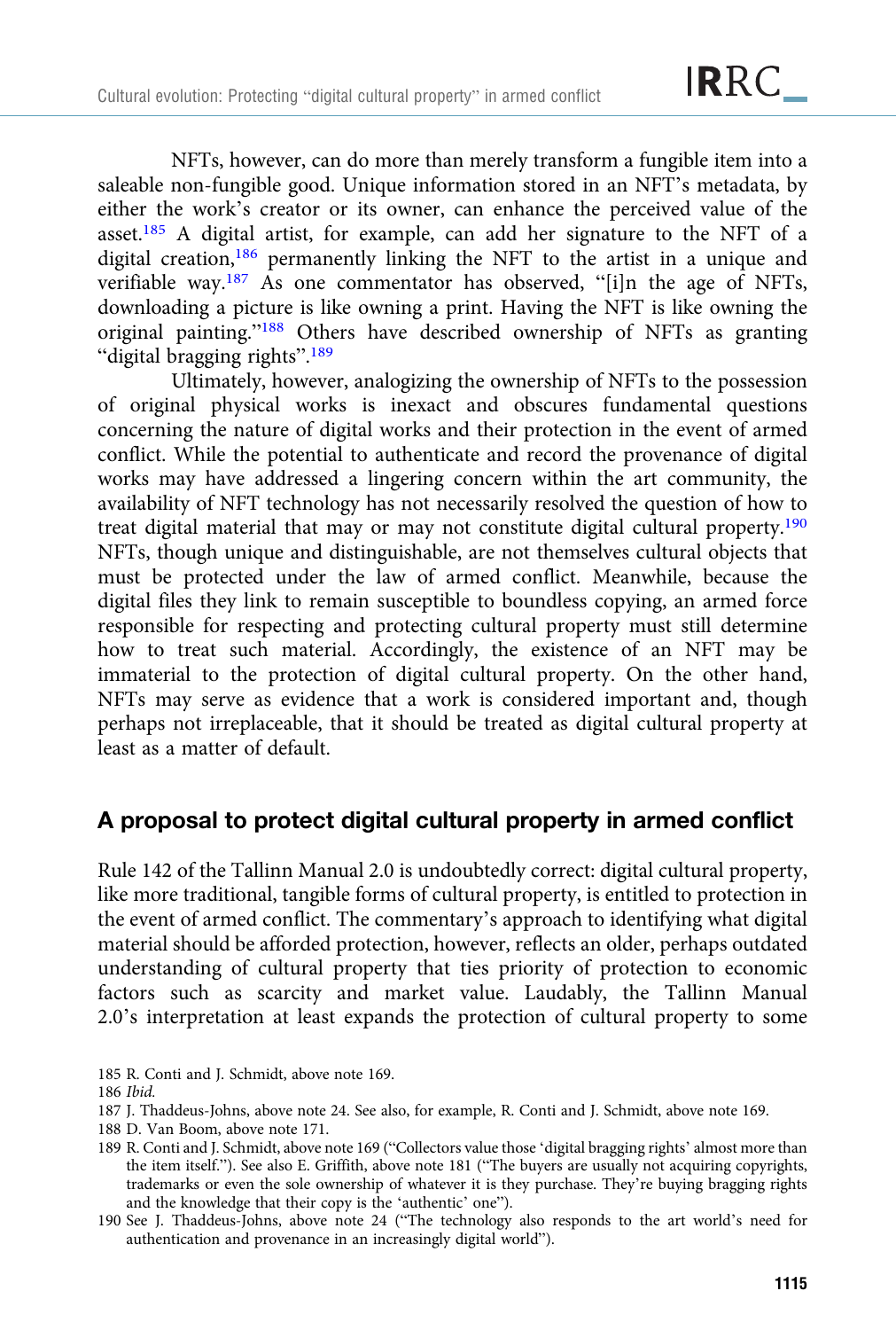non-material forms of heritage, but the suggestion that protection is dependent on "value and irreplaceability", rather than importance to national heritage, somewhat undercuts the text and purpose of the Cultural Property Convention.191 Moreover, it discounts the impact that digital reproduction has had – or will have – on our conception of cultural property.

Certainly not all digital material – whether new creations or copies of extant works – can or should be protected as cultural property. As with tangible objects, the responsibility for determining, reasonably and in good faith, what constitutes cultural property should be left to States.<sup>192</sup> As discussed above, however, States rarely identify and notify other States of their cultural property prior to armed conflict.193 While a territorial State's failure to identify and notify does not relieve an opposing State of the obligation to respect cultural property in armed conflict, expecting an opposing State to rely on Article 1 of the Cultural Property Convention by default to identify digital cultural property would be a mistake. The nature of digital material is too dissimilar to that of tangible works for Article 1 to serve as a useful and practical guide.

Instead, protecting digital cultural property will require States to clearly identify, possibly mark, and notify other States of the digital material they consider to be part of their national cultural heritage. Blockchain technology or other technological means could be used to record States' designations of digital cultural property. The process of identification should include both born-digital material and digital surrogates, and identification should not be entirely dependent on the existence or accessibility of originals, or the existence of copies. Finally, if a digital equivalent of the Cultural Property Convention's distinctive emblem is ever adopted, States should be required to specifically mark their digital cultural property with the emblem so that other States can easily distinguish and respect such property in armed conflict.

Designating born-digital works as cultural property

As Valéry predicted, great innovations have transformed the process and product of artistic invention in the less than a century since his essay on art. Born-digital works, like physical artifacts of the past, have the potential to hold great cultural importance – that is, to be regarded as cultural heritage – for future generations. Accordingly, they deserve to be protected, too, and States should thoughtfully and deliberately identify the digital creations they regard as national cultural heritage.

Because a digital copy of a born-digital original could be indistinguishable from the original, identifying and specifically protecting the "original" work should

<sup>191</sup> Tallinn Manual 2.0, above note 16, p. 536.

<sup>192</sup> See R. O'Keefe, above note 7, pp. 103–106; Vienna Convention on the Law of Treaties, Art. 26.

<sup>193</sup> The identification of cultural property entitled to enhanced protection in accordance with the Second Protocol represents one notable exception. To date, however, a total of only seventeen objects have been granted enhanced protection. UNESCO, "International List of Cultural Property under Enhanced Protection", 2019, available at: [www.unesco.org/new/fileadmin/MULTIMEDIA/HQ/CLT/pdf/](https://www.unesco.org/new/fileadmin/MULTIMEDIA/HQ/CLT/pdf/Enhanced-Protection-List-2019_Eng_04.pdf) [Enhanced-Protection-List-2019\\_Eng\\_04.pdf](https://www.unesco.org/new/fileadmin/MULTIMEDIA/HQ/CLT/pdf/Enhanced-Protection-List-2019_Eng_04.pdf).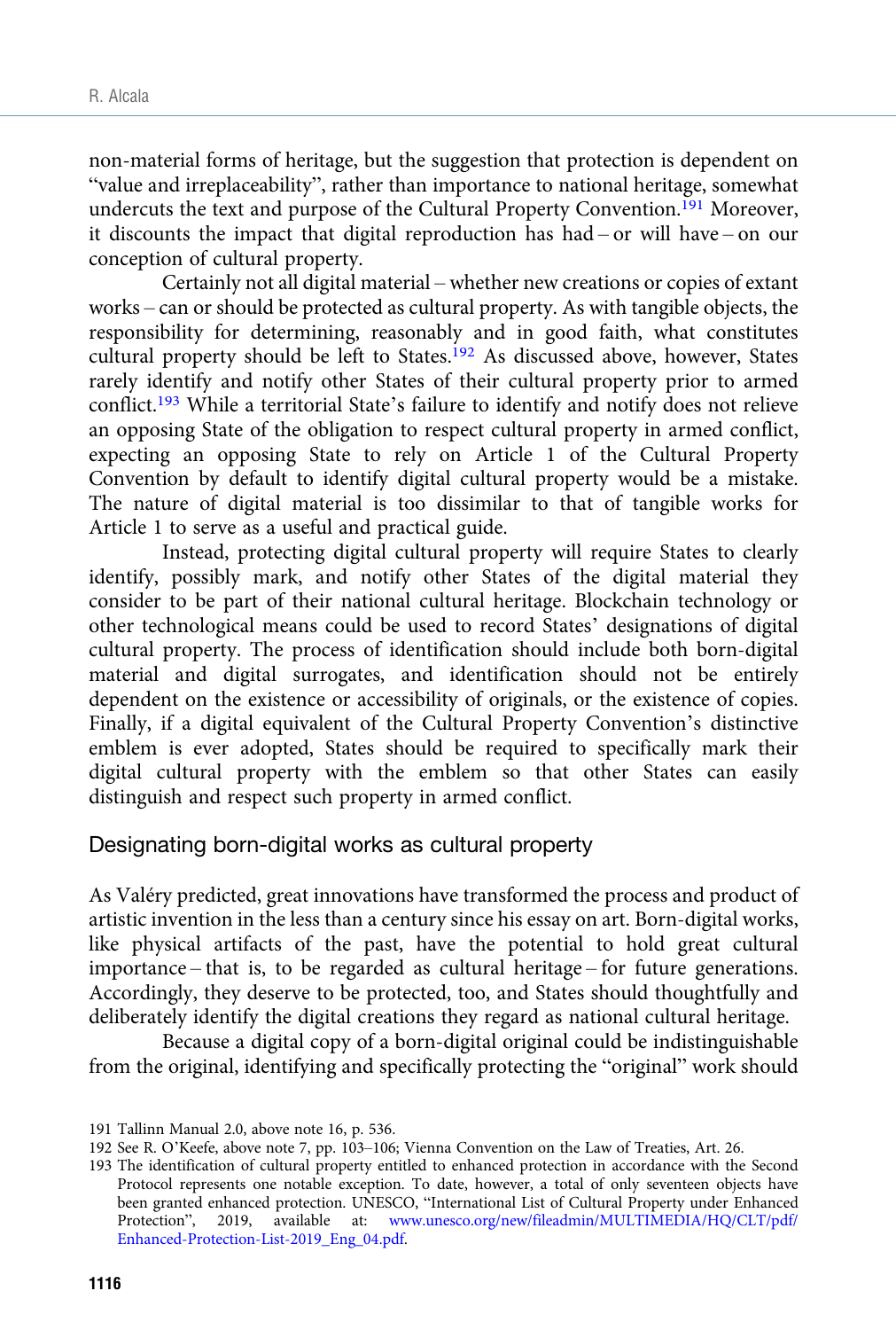be seen as unnecessary.<sup>194</sup> Instead, retaining a faithful digital reproduction of the work would suffice to preserve it for the future. Issues of materiality, aura and authenticity do not affect our appreciation of digital works in the same way as they do for physical works and therefore should not unduly influence our view of original digital works and their reproductions.

#### Designating digital surrogates as cultural property

As discussed in the above subsections on "Protection of Cultural Information" and "Protection of Reproductions", some digital reproductions of physical works, like comparable physical reproductions, also deserve to be recognized as cultural property. Moreover, their protection should not necessarily depend on the existence or accessibility of the physical originals. As records of cultural information, like important collections of books and documents in a library or archive, some copies deserve independent protection as cultural property. Theoretically, copies that can be used to create replicas, on the one hand, and the replicas themselves, on the other, accomplish the same goal: preserving important information about a cultural object. Why, then, the difference in treatment?

Permitting States to designate some digital surrogates as cultural property, regardless of the existence of their physical counterparts, would provide a more coherent and transparent approach to digital cultural heritage preservation. Like the copies of essential works of art discussed at the Intergovernmental Conference on the Cultural Property Convention, these digital surrogates would preserve a simulacrum of the originals in case the originals were destroyed. Consequently, the Tallinn Manual 2.0's hypothetical one-terabyte, high-resolution image of the Mona Lisa might deserve protection as digital cultural property in its own right. Other digital copies of both movable and immovable cultural property, such as the 3-D scan of David created by the Digital Michelangelo Project or the data compiled by the Institute for Digital Archaeology to recreate the Triumphal Arch of Palmyra, might similarly be entitled to protection as cultural property.195

Limitations on which copies qualify as protected cultural property may nonetheless be reasonable. Recognizing a limitation on protection based on the quality of the digital surrogate might be a more defensible approach than a

<sup>194</sup> See, for example, E. Ch'ng, above note 106, p. 156 ("Copies copied from the First Original Copy are no different in nature and appearance from the original copy and therefore, all copies can be claimed as the First Original Copy"). Ch'ng further explains that while digital watermarking could be used to denote the first copy, digital watermarks easily added to subsequent copies would effectively negate the watermark's usefulness as an identifier.

<sup>195</sup> See, for example, "The Digital Michaelangelo Project", available at: [http://graphics.stanford.edu/projects/](http://graphics.stanford.edu/projects/mich/) [mich/;](http://graphics.stanford.edu/projects/mich/) Institute for Digital Archaeology, "The History of the Triumphal Arch of Palmyra", available at: [https://digitalarchaeology.org.uk/history-of-the-arch.](https://digitalarchaeology.org.uk/history-of-the-arch) The Institute for Digital Archaeology created a one-third replica of the Triumphal Arch using data from 3-D photographs of the monument and 3-D printing technology. See, for example, Christopher D. Shea, "Palmyra Arch Replica Is Unveiled in Trafalgar Square in London", New York Times, 19 April 2016, available at: [www.nytimes.com/2016/04/](https://www.nytimes.com/2016/04/20/arts/international/replica-of-palmyra-arch-is-unveiled-in-trafalgar-square.html) [20/arts/international/replica-of-palmyra-arch-is-unveiled-in-trafalgar-square.html](https://www.nytimes.com/2016/04/20/arts/international/replica-of-palmyra-arch-is-unveiled-in-trafalgar-square.html); Institute for Digital Archaeology, "Building the Arch", available at: [https://digitalarchaeology.org.uk/building-the-arch.](https://digitalarchaeology.org.uk/building-the-arch)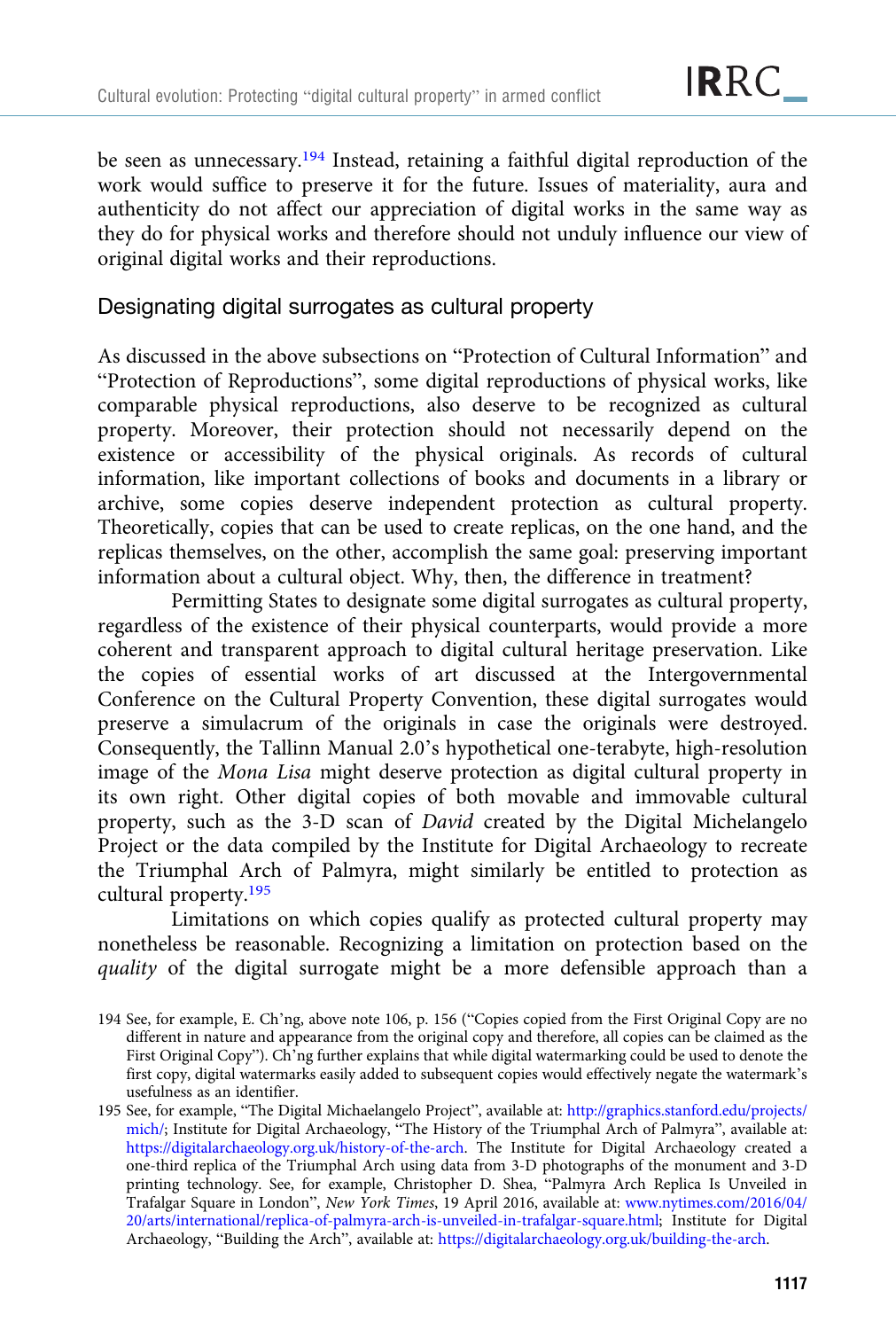limitation based on the availability of the physical archetype. After all, a high-quality "true facsimile" is a better encoder of cultural information than a low-quality copy. The Tallinn Manual 2.0, however, never expressly establishes reproductive quality as a criterion for the protection of digital surrogates. Ultimately, determining which digital surrogates comprise part of a State's national cultural heritage should be left to individual States to decide, consistent with the process for tangible cultural objects and born-digital material.

#### Marking of digital cultural property

Intangible, digital material is so fundamentally different from tangible objects that conditioning the protection of digital cultural property on whether it is an "original", whether it is a copy, or whether many copies of it could be made makes little sense. Rather, attention should be focused on how best to preserve the heritage information encoded by a digital artifact, not how to preserve the "best" – that is, the only or the most authentic – version of the digital artifact. To achieve this, States should clearly designate one example of a digital work to be protected as cultural property, and clearly identify where it is located.<sup>196</sup> One way that States could register State-designated digital cultural property is through the use of blockchain technology; another would be to specifically mark such property. During armed conflict, only the State-designated example, whether a singular example or one of many copies of the work that exist, would be afforded all the protections granted to cultural property. Undesignated copies would not be entitled to the same protections.

Absent reliance on other technologies, the specific marking of protected digital examples could be used to put attackers on notice. Although no digital equivalent of the Cultural Property Convention's distinctive emblem exists, States could amend the Convention to include a new distinctive digital identifier for digital cultural property or otherwise adopt a special identifier. Article 39 of the Convention outlines the process for revising the treaty.<sup>197</sup> In accordance with Article 39, the new digital identifier could be added to Article 16 as an additional emblem of the Convention, and subsequent articles could be amended to provide for its use.198

Alternatively, States need not formally amend the Cultural Property Convention to establish a unique digital identifier. For example, when a distinctive emblem for cultural property under enhanced protection was created, States did not resort to amending the 1999 Second Protocol itself. Rather, States established the new emblem and provided for its use by amending the guidelines governing the implementation of the Second Protocol.<sup>199</sup> A similar approach

<sup>196</sup> The "technological solutions" described in the Tallinn Manual 2.0 could be used for this purpose. See Tallinn Manual 2.0, above note 16, p. 536.

<sup>197</sup> Cultural Property Convention, Art. 39.

<sup>198</sup> Ibid., Arts 16, 17.

<sup>199</sup> Second Protocol to the Hague Convention of 1954 for the Protection of Cultural Property in the Event of Armed Conflict, Sixth Meeting of the Parties, CLT-15/6.SP/CONF.202/Decisions, 18 January 2016. The